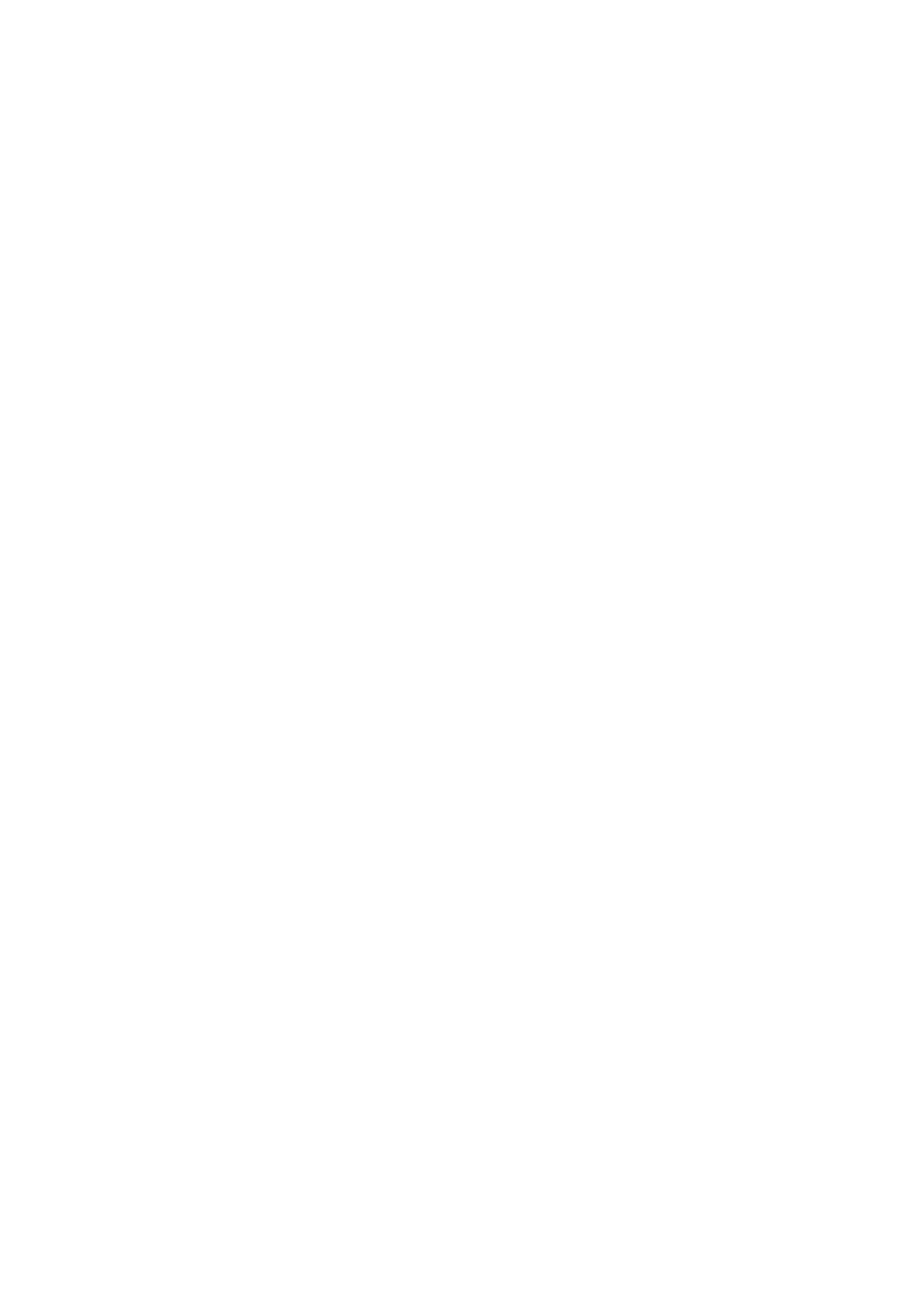# **Domestic Abuse and Civil Proceedings Bill**

# [AS AMENDED AT FURTHER CONSIDERATION STAGE]

# **CONTENTS**

# PART 1

# DOMESTIC ABUSE: OFFENCE AND AGGRAVATION

# CHAPTER 1

# OFFENCE OF DOMESTIC ABUSE

# *Course of abusive behaviour*

- 1. The domestic abuse offence
- 2. What amounts to abusive behaviour
- 3. Impact of behaviour on victim
- 4. Meaning of behaviour etc.

# *Personal connection*

- 5. Meaning of personal connection
- 6. Establishing connection by notice
- 7. How notice is to be served

# *Aggravating factors*

- 8. Aggravation where victim is under 18
- 9. Aggravation where relevant child is involved

# *Applicable rules and penalty*

- 10. Behaviour occurring outside the UK
- 11. Exception where responsibility for children
- 12. Defence on grounds of reasonableness
- 13. Alternative available for conviction
- 14. Penalty for the offence

# CHAPTER 2

# AGGRAVATION AS TO DOMESTIC ABUSE

# *Sentencing aggravation*

- 15. Aggravation as to domestic abuse
- 16. What amounts to the aggravation
- 17. Exception regarding the aggravation

# *Personal connection*

- 18. Meaning of personal connection
- 19. Establishing connection by notice
- 20. How notice is to be served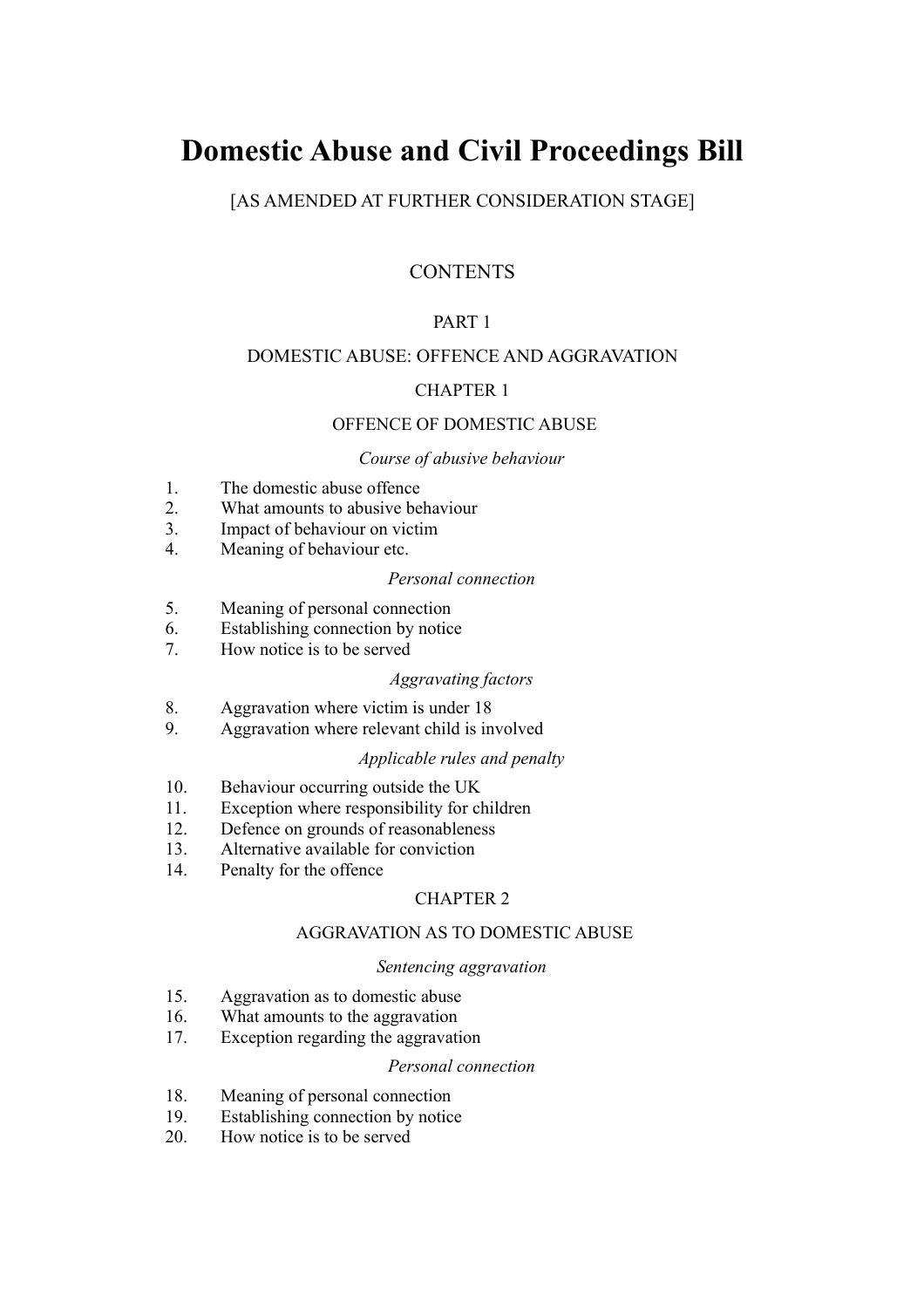# *Domestic Abuse and Civil Proceedings*

# CHAPTER 3

# MISCELLANEOUS PROVISION

# *Definitions for child cruelty offence*

21. Meaning of ill-treatment etc. in offence provision

# *Criminal cases involving domestic abuse*

- 22. No right to claim trial by jury
- 23. Special measures directions
- 24. Prohibition of cross-examination in person
- 25. Meaning of offence involving domestic abuse etc.

# *Information-sharing and victim protection*

- 26. Information-sharing with schools etc.
- 27. Protective measures for victims of abuse

# *Civil legal aid for victims of abuse*

- 28. Eligibility of victims for civil legal aid
- 29. Proposals as to availability of civil legal aid

# *Guidance and operational matters*

- 30. Guidance about domestic abuse
- 31. Guidance on data collection
- 32. Training within relevant bodies
- 33. Independent oversight of this Part
- 34. Report on the operation of this Part

# PART 2

# PROVISION FOR CIVIL PROCEEDINGS

# *Residence and contact orders*

35. Factors relevant to residence and contact orders

### *Cross-examination and special measures*

- 36. Prohibition of cross-examination in person in family proceedings
- 37. Special measures directions in family proceedings
- 38. Prohibition of cross-examination in person in civil proceedings generally
- 39. Special measures directions in civil proceedings generally

# PART 3

# COMMENCEMENT AND SHORT TITLE

- 40. Commencement
- 41. Short title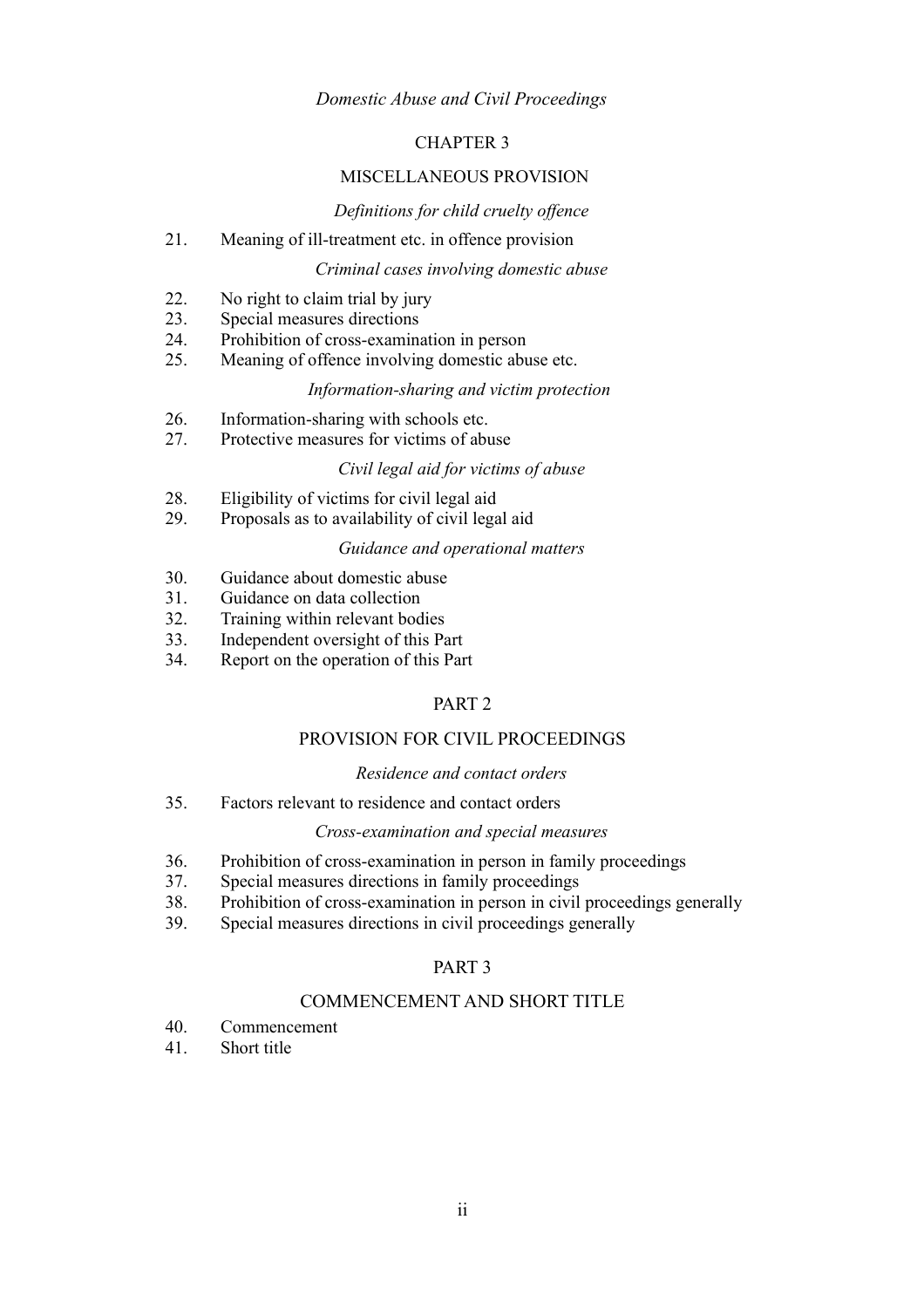# A

# **BILL**

## TO

Create a course of conduct offence and a sentencing aggravation concerning domestic abuse and make rules as to procedure and giving evidence in criminal cases involving domestic abuse; regulate the conduct of civil proceedings in particular circumstances; and make provision for connected purposes.

B E IT ENACTED by being passed by the Northern Ireland Assembly and assented to by Her Majesty as follows:

#### PART 1

# DOMESTIC ABUSE: OFFENCE AND AGGRAVATION

#### CHAPTER 1

#### OFFENCE OF DOMESTIC ABUSE

### *Course of abusive behaviour*

#### **The domestic abuse offence**

5

15

<span id="page-4-0"></span>**1.**—(1) A person ("A") commits an offence if—

- (a) A engages in a course of behaviour that is abusive of another person ("B"),
- (b) A and B are personally connected to each other at the time, and
- (c) both of the further conditions are met. 10
	- (2) The further conditions are—
		- (a) that a reasonable person would consider the course of behaviour to be likely to cause B to suffer physical or psychological harm, and
		- (b) that  $A$ 
			- (i) intends the course of behaviour to cause B to suffer physical or psychological harm, or
			- (ii) is reckless as to whether the course of behaviour causes B to suffer physical or psychological harm.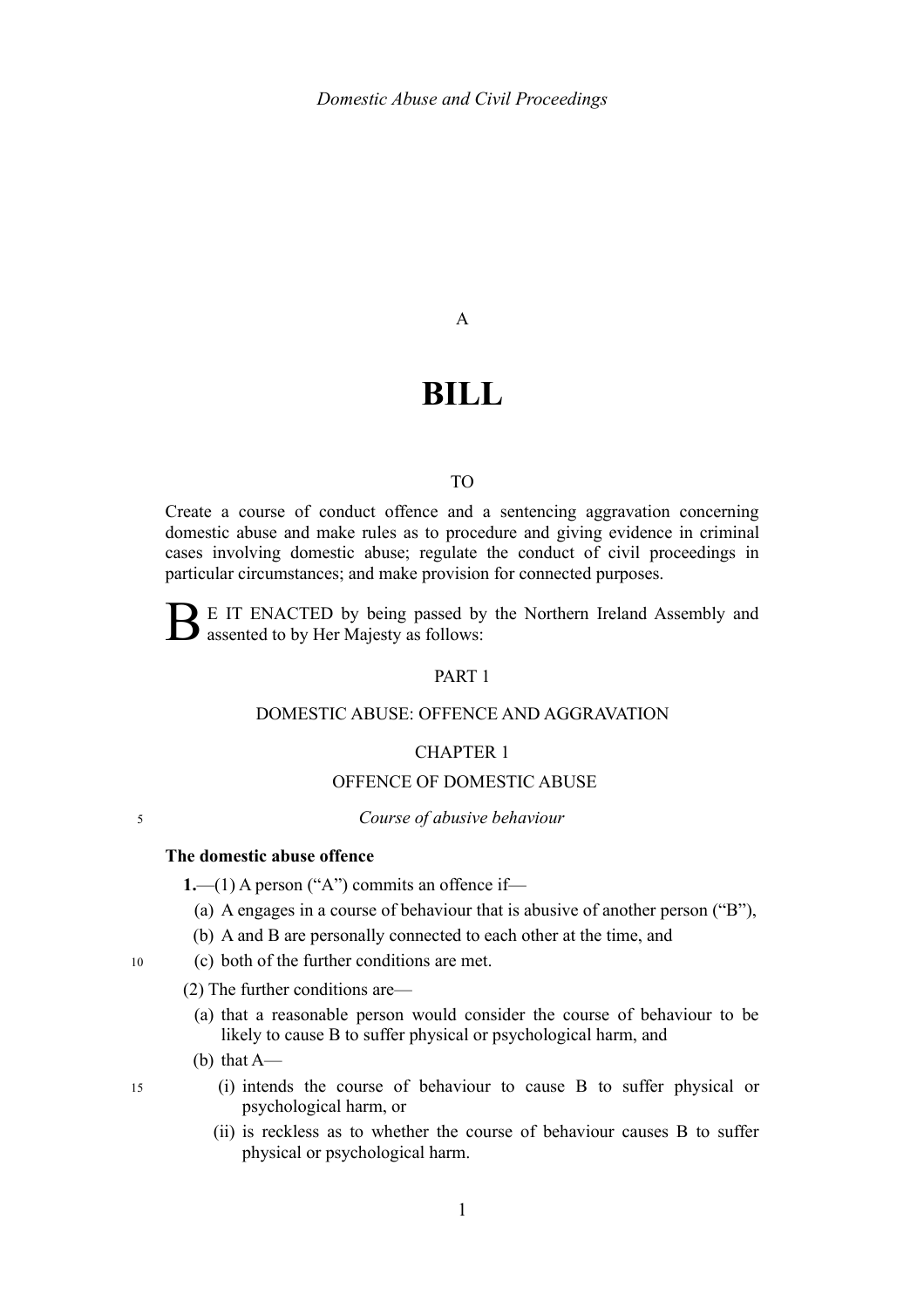(3) The references in this section to psychological harm include fear, alarm and distress.

(4) The offence under this section is to be known as the domestic abuse offence.

#### <span id="page-5-1"></span>**What amounts to abusive behaviour**

- <span id="page-5-0"></span>**2.—**(1) This section contains provision for determining for the purposes of this Chapter when behaviour of a person ("A") is abusive of another person ("B"). 5
	- (2) Behaviour that is abusive of B includes (in particular)—
		- (a) behaviour directed at B that is violent,
		- (b) behaviour directed at B that is threatening,
- <span id="page-5-4"></span><span id="page-5-3"></span>(c) behaviour directed at B, at a child of B or at someone else that— 10
	- (i) has as its purpose (or among its purposes) one or more of the relevant effects, or
	- (ii) would be considered by a reasonable person to be likely to have one or more of the relevant effects.
- <span id="page-5-2"></span>(3) The relevant effects are of— 15
	- (a) making B dependent on, or subordinate to, A,
	- (b) isolating B from friends, family members or other sources of social interaction or support,
	- (c) controlling, regulating or monitoring B's day-to-day activities,
	- (d) depriving B of, or restricting B's, freedom of action,
		- (e) making B feel frightened, humiliated, degraded, punished or intimidated.
		- (4) In subsection [\(2\)—](#page-5-0)

20

- (a) the reference in paragraph [\(a\)](#page-5-4) to violent behaviour includes both sexual violence and physical violence,
- (b) in paragraph [\(c\),](#page-5-3) "child" means a person under 18 years of age. 25

(5) None of the paragraphs of subsection [\(2\)](#page-5-0) or (as the case may be) [\(3\)](#page-5-2) is to be taken to limit the meaning of any of the other paragraphs of that subsection.

#### **Impact of behaviour on victim**

**3.—**(1) The domestic abuse offence can be committed whether or not A's behaviour actually causes B to suffer harm of the sort referred to in section [1\(](#page-4-0)2). 30

(2) A's behaviour can be abusive of B by virtue of section [2\(](#page-5-1)2)(c) whether or not A's behaviour actually has one or more of the relevant effects set out in section [2\(](#page-5-1)3).

(3) Nothing in this Chapter prevents evidence from being led in proceedings for the domestic abuse offence about— 35

- (a) harm actually suffered by B as a result of A's behaviour,
- (b) effects which A's behaviour actually had on B.

(4) In this section, "A" and "B" are as referred to in section [1](#page-4-0) or (as the case may be) [2.](#page-5-1)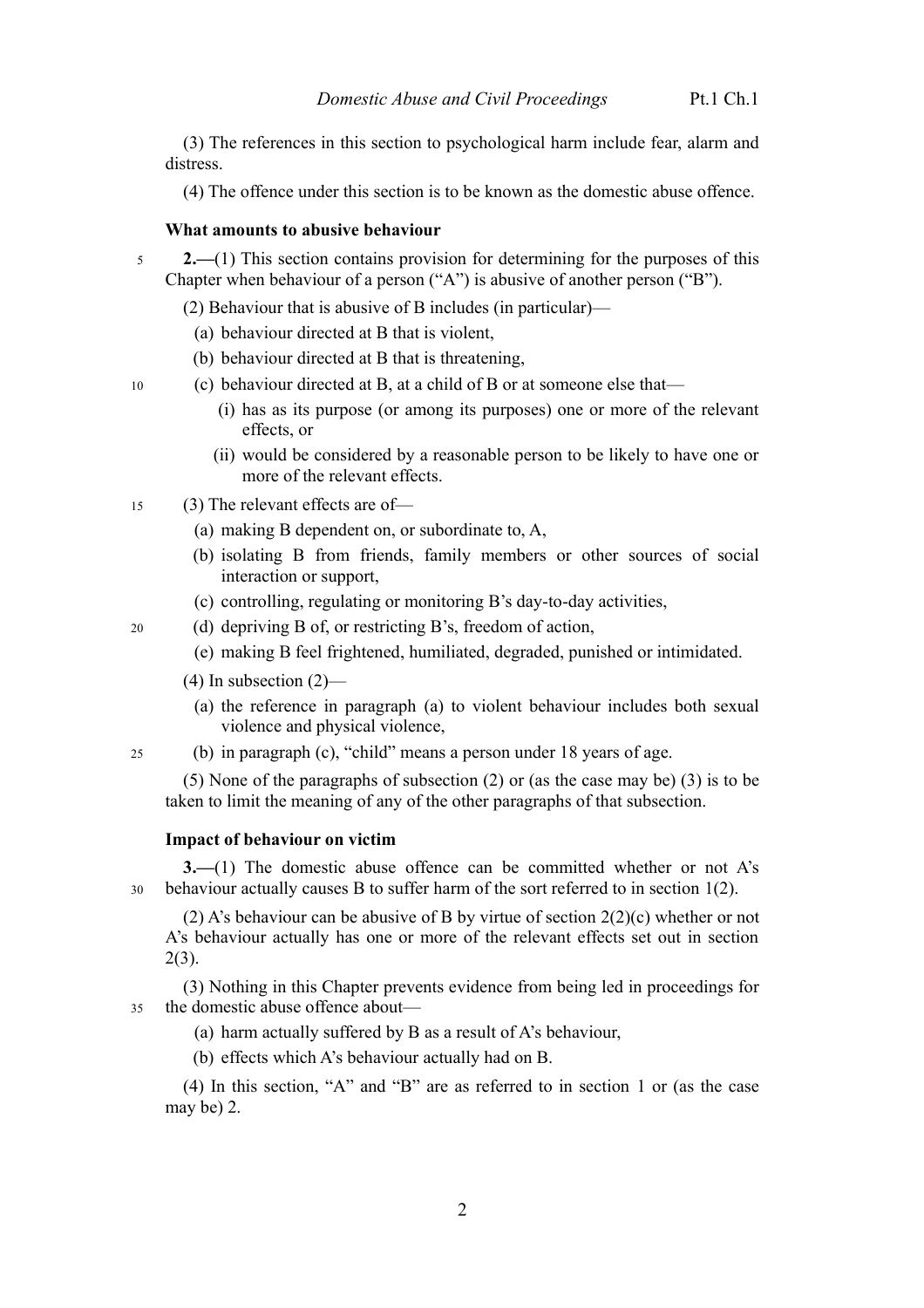# **Meaning of behaviour etc.**

<span id="page-6-1"></span>**4.—**(1) This section has effect for the purposes of this Chapter.

- (2) Behaviour is behaviour of any kind, including (for example)—
	- (a) saying or otherwise communicating something as well as doing something,
- (b) intentionally failing— 5
	- (i) to do something, or
	- (ii) to say or otherwise communicate something.

(3) Behaviour is directed at a person if it is directed at the person in any way, including (for example)—

(a) through— 10

15

- (i) conduct relating to the person's ability to acquire, use or maintain money or other property or the person's ability to obtain goods or services, or
- (ii) other conduct concerning or towards property, or

(b) by making use of a third party,

as well as in a personal or direct manner.

(4) A course of behaviour involves behaviour on at least two occasions.

#### *Personal connection*

#### <span id="page-6-0"></span>**Meaning of personal connection**

**5.**—(1) This section has effect for the purposes of this Chapter. 20

(2) Two people ("A" and "B") are personally connected to each other if any of these applies—

- (a) they are, or have been, married to each other,
- (b) they are, or have been, civil partners of each other,
- (c) they are living together, or have lived together, as if spouses of each other, 25
	- (d) they are, or have been, otherwise in an intimate personal relationship with each other, or
	- (e) they are members of the same family.
	- (3) They are members of the same family—
- (a) if B is A's parent, grandparent, child, grandchild, brother or sister, or 30
	- $(b)$  if—
		- (i) one of them is in a relevant relationship with someone else ("C"), and
		- (ii) the other of them is C's parent, grandparent, child, grandchild, brother or sister.
- (4) One person is in a relevant relationship with someone else if— 35
	- (a) they are married to, or are civil partners of, each other, or
	- (b) they are living together as if spouses of each other.
	- (5) In determining family membership—
		- (a) a relationship of the half blood or by affinity is to be treated as a relationship of the whole blood, and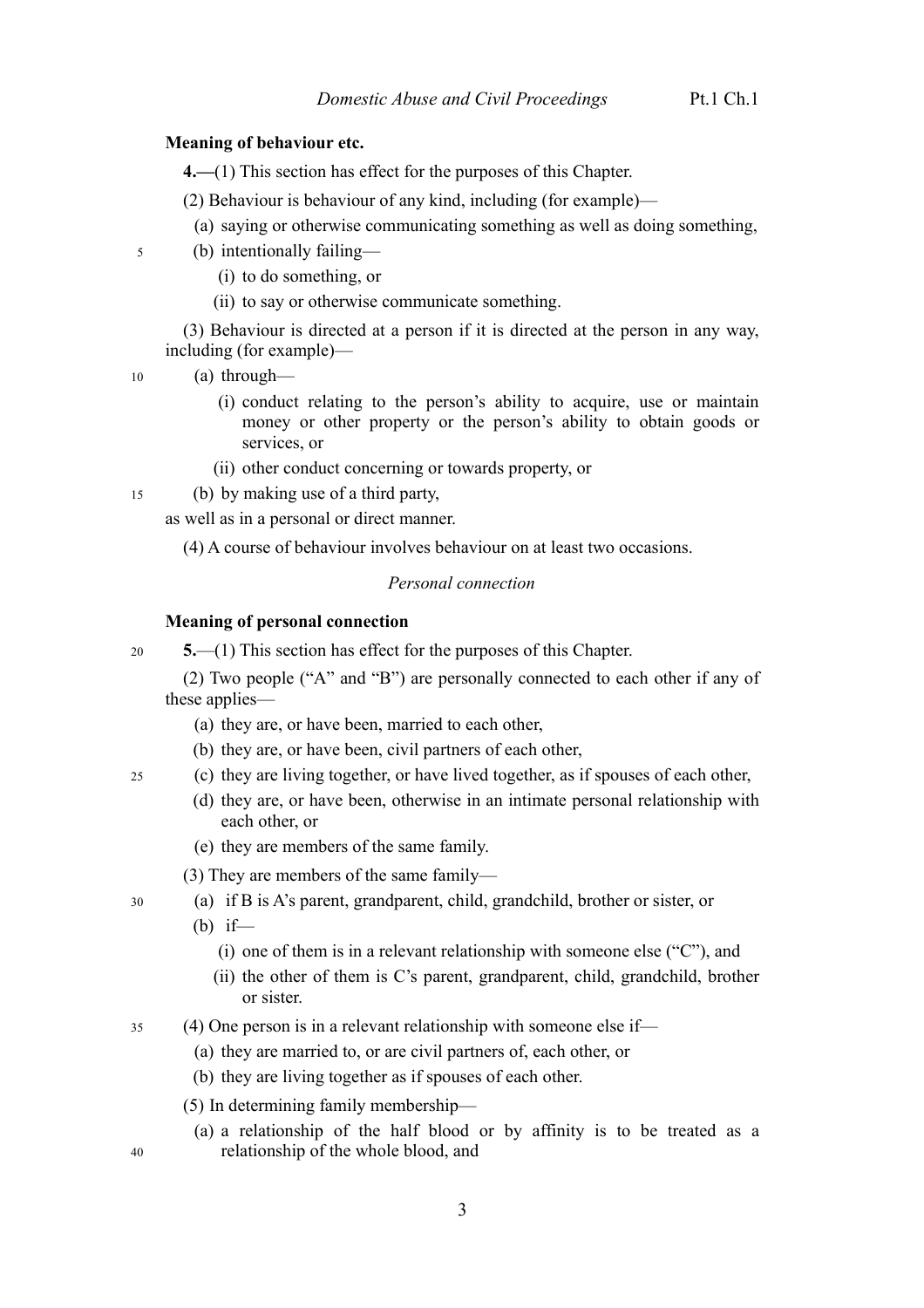(b) a stepchild of a person is to be treated as the person's child.

#### <span id="page-7-1"></span>**Establishing connection by notice**

**6.**—(1) In proceedings in respect of a charge against a person ("A") of the domestic abuse offence, the prosecutor may serve notice on A or A's solicitor proposing that the matter of A and B being personally connected as required for proof of the charge is to be taken as established for the purposes of the proceedings. 5

(2) Notice by the prosecutor under this section must be—

(a) in writing, and

10

(b) served no later than the point in the proceedings when the prosecutor complies with section 3 of the Criminal Procedure and Investigations Act 1996 (or purports to comply with it).

(3) If notice is served by the prosecutor under this section, the matter is to be taken as established for the purposes of the proceedings unless it is challenged in accordance with this section. 15

- (4) The matter is challenged in accordance with this section by—
	- (a) A or A's solicitor serving on the Director of Public Prosecutions for Northern Ireland, not later than the seventh day after the day of service of notice by the prosecutor under this section, written counter-notice of objection stating the reason for objection, or

 $20$ 

30

<span id="page-7-0"></span>35

(b) such later objection as the court allows in the interests of justice.

(5) In this section, "B" is the person in relation to whom the offence is alleged to have been committed.

#### **How notice is to be served**

- **7.**—(1) This section governs service in proceedings by virtue of section [6—](#page-7-1) 25
	- (a) of notice on—
		- (i) a person ("A") charged in the proceedings, or
		- (ii) A's solicitor, or
	- (b) of notice that is counter-notice on the Director of Public Prosecutions for Northern Ireland ("the DPP").
	- (2) Notice is served on the person by—
		- (a) handing it to the person,
		- (b) leaving it at the person's proper address,
		- (c) sending it by post to the person at the person's proper address, or
	- (d) where subsection [\(3\)](#page-7-0) applies, sending it to the person by electronic means.
		- (3) This subsection applies where—
			- (a) the person on whom notice is to be served has indicated that it may be served on the person by being sent to an electronic address and in an electronic form specified by the person in that regard, and
- (b) it is sent to that address in that form. 40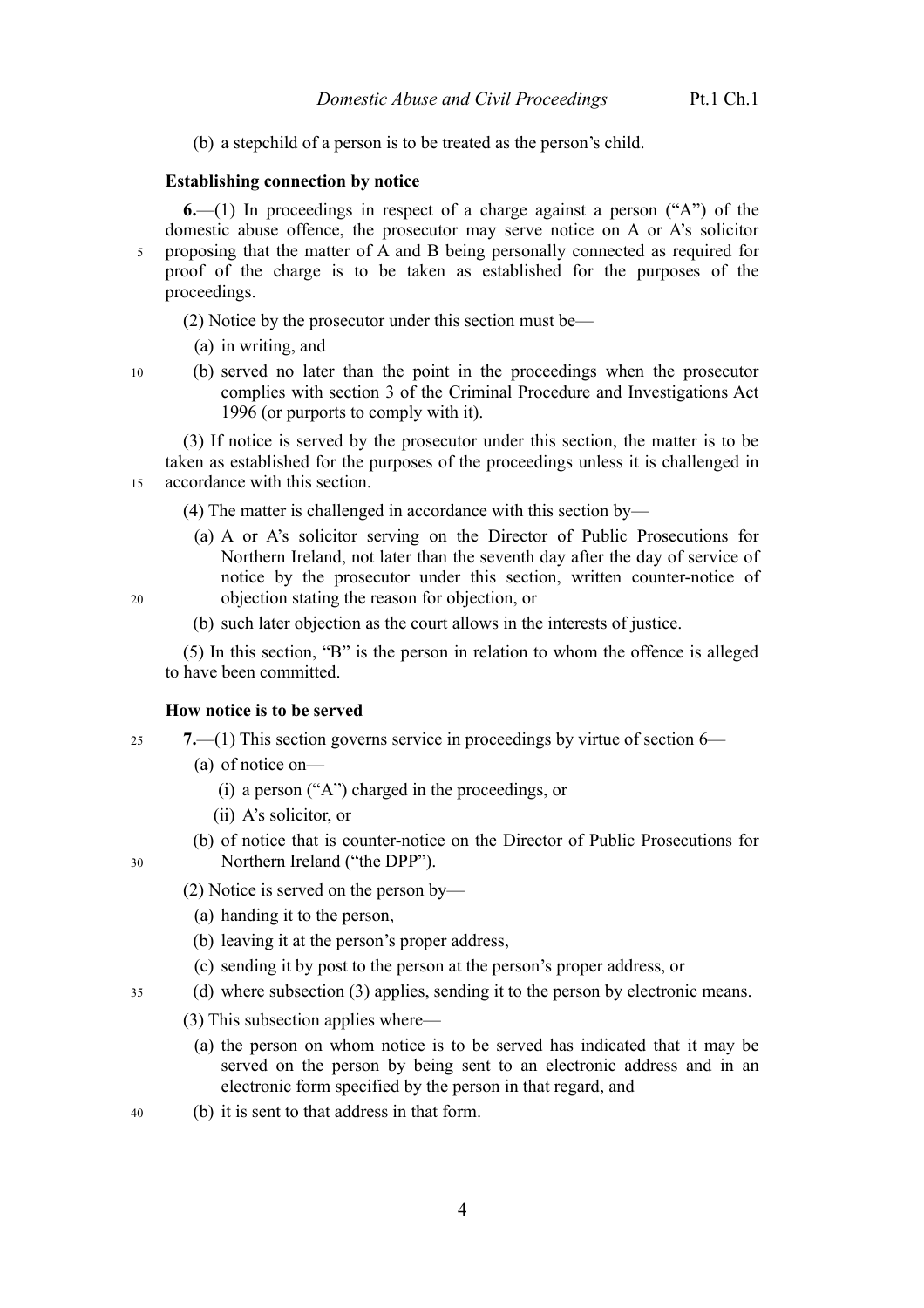(4) Notice sent by electronic means is, unless the contrary is proved, to be treated as having been served at 09:00 on the working day immediately following the day on which it was sent.

(5) For the purposes of this section—

- (a) an electronic address is any number or address used for sending or receiving documents or information by electronic means,
	- (b) a working day is a day other than a Sunday or a public holiday.
	- (6) The references in this section to a person's proper address are to—
		- (a) where the person is A, A's usual or last known address,
- (b) where the person is— 10

5

- (i) A's solicitor, or
- (ii) the DPP,

the address of the person's office.

(7) In its application to service as governed by this section, section 24(1) of the Interpretation Act (Northern Ireland) 1954 is to be read as if the reference in that section to the person's usual or last known place of abode or business were a reference to the person's proper address. 15

#### *Aggravating factors*

# <span id="page-8-0"></span>**Aggravation where victim is under 18**

- **8.**—(1) It may be specified as an allegation alongside a charge of the domestic abuse offence against a person ("A") that the offence is aggravated by reason of the person in relation to whom the offence is alleged to have been committed ("B") having been under 18 years of age at the time of any of the behaviour by virtue of which the offence is constituted. 20
- (2) Subsection [\(3\)](#page-8-1) applies where—  $25$ 
	- (a) an allegation of aggravation is specified as mentioned in subsection [\(1\),](#page-8-0) and
	- (b) the aggravation as well as the charge is proved.
	- (3) The court must—

- <span id="page-8-1"></span>(a) state on conviction that the offence is aggravated by reason of B having been under 18 years of age at the relevant time,
	- (b) record the conviction in a way that shows that the offence is so aggravated,
	- (c) in determining the appropriate sentence, treat the fact that the offence is so aggravated as a factor that increases the seriousness of the offence, and
- (d) in imposing sentence, explain how the fact that the offence is so aggravated affects the sentence imposed. 35
	- (4) However, if—
		- (a) the charge is proved, but
		- (b) the aggravation is not proved,
- A's conviction is as if there were no reference to the aggravation alongside the charge. 40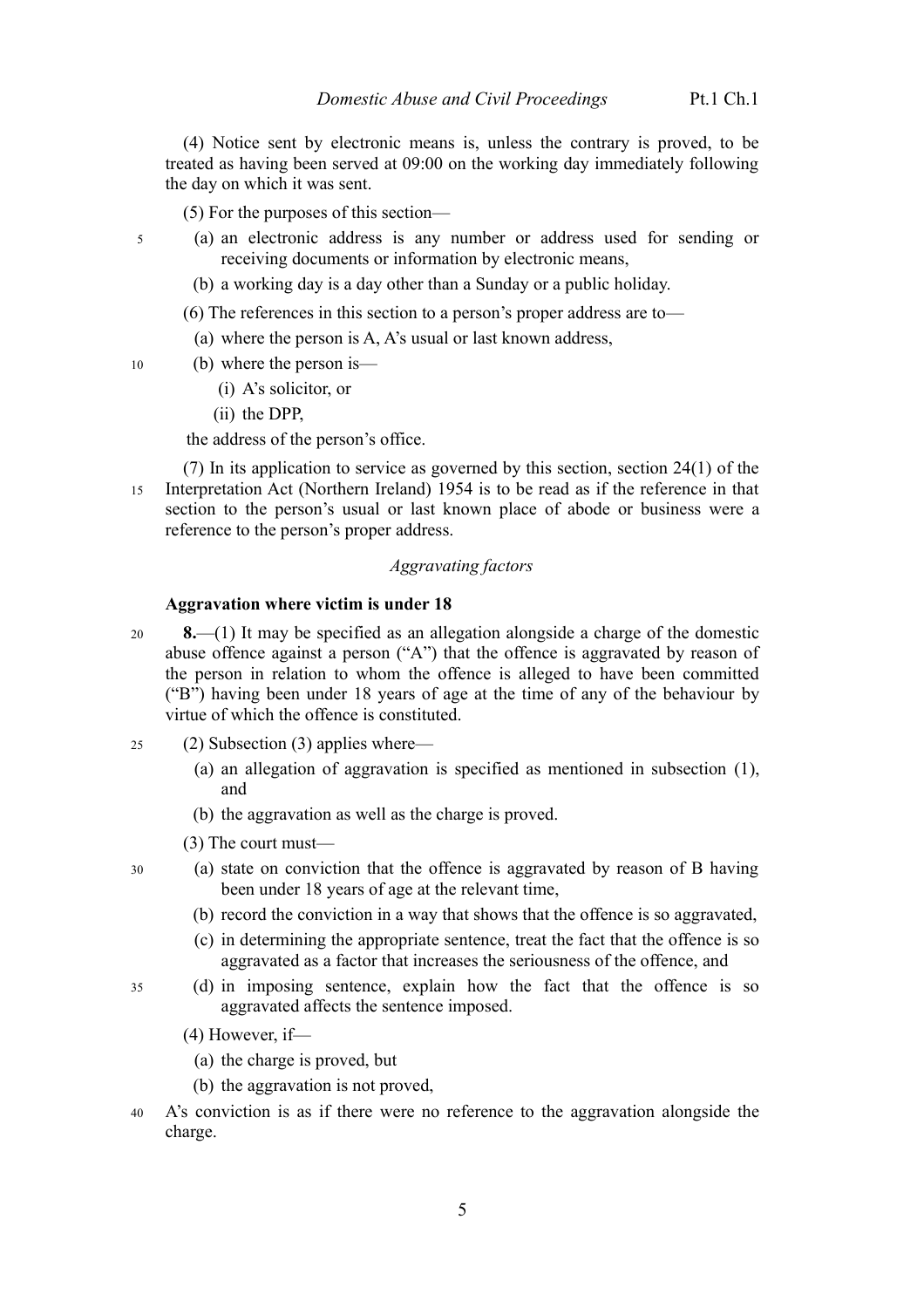# **Aggravation where relevant child is involved**

<span id="page-9-0"></span>**9.**—(1) It may be specified as an allegation alongside a charge of the domestic abuse offence against a person ("A") that the offence is aggravated by reason of involving a relevant child.

- (2) For the purposes of subsection [\(1\),](#page-9-0) the domestic abuse offence is aggravated by reason of involving a relevant child if (any or all)— 5
	- (a) at any time in the commission of the offence—
		- (i) A directed, or threatened to direct, behaviour at the child, or
		- (ii) A made use of the child in directing behaviour at B, or
	- (b) the child saw or heard, or was present during, an incident of behaviour which A directed at B as part of the course of behaviour, or
		- (c) a reasonable person would consider the course of behaviour, or an incident of A's behaviour that forms part of the course of behaviour, to be likely to adversely affect the child.
- (3) For it to be proved that the offence is so aggravated, there does not need to be evidence that a child— 15
	- (a) has ever had any awareness or understanding of A's behaviour, or
	- (b) has ever been adversely affected by A's behaviour.
	- (4) Nothing in this section prevents evidence from being led about—
	- (a) a child's observations of, or feelings as to, A's behaviour, or
		- (b) a child's situation so far as arising because of A's behaviour.
		- (5) Subsection [\(6\)](#page-9-1) applies where—
			- (a) an allegation of aggravation is specified as mentioned in subsection [\(1\),](#page-9-0) and
- <span id="page-9-1"></span>(b) the aggravation as well as the charge is proved. 25
	- (6) The court must—
		- (a) state on conviction that the offence is aggravated by reason of involving a relevant child,
	- (b) record the conviction in a way that shows that the offence is so aggravated,
	- (c) in determining the appropriate sentence, treat the fact that the offence is so aggravated as a factor that increases the seriousness of the offence, and
		- (d) in imposing sentence, explain how the fact that the offence is so aggravated affects the sentence imposed.
		- (7) However, if—
- (a) the charge is proved, but 35
	- (b) the aggravation is not proved,

A's conviction is as if there were no reference to the aggravation alongside the charge.

(8) In this section—

- (a) "relevant child" means a person under 18 years of age who is not A or B,
	- (b) "B" is the person in relation to whom the offence is alleged to have been committed.

20

30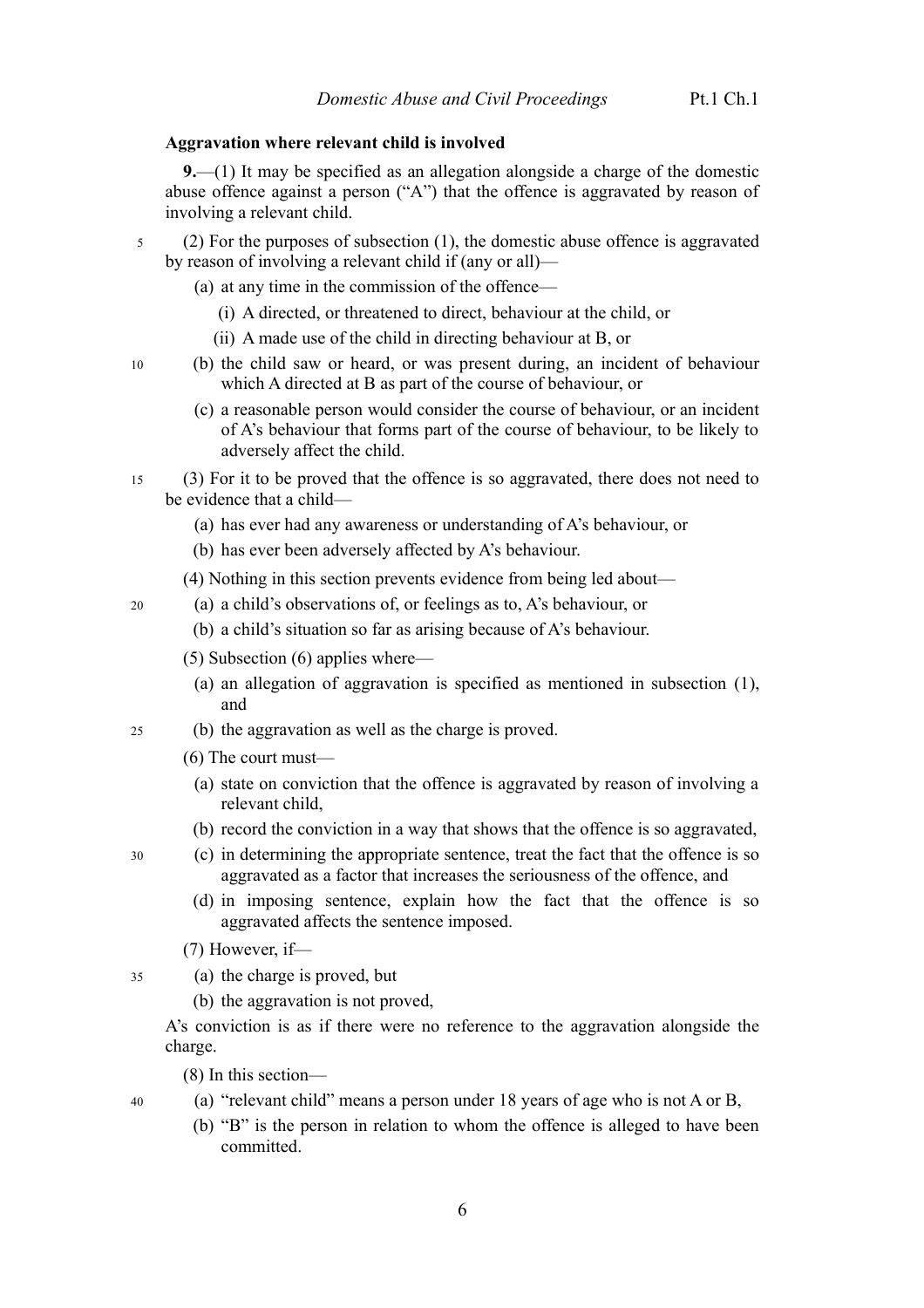*Applicable rules and penalty*

#### **Behaviour occurring outside the UK**

 $10$ —(1) If—

- (a) a person's course of behaviour consists of or includes behaviour occurring in a country outside the United Kingdom,
- (b) the domestic abuse offence would be constituted by virtue of the course of behaviour if it occurred in Northern Ireland, and
- (c) the person is a United Kingdom national or is habitually resident in Northern Ireland,
- the person commits the domestic abuse offence as if the course of behaviour occurred in Northern Ireland. 10

(2) In this section—

"country" includes territory,

"United Kingdom national" means an individual who is—

- (a) a British citizen, a British overseas territories citizen, a British National (Overseas) or a British Overseas citizen,
- (b) a person who under the British Nationality Act 1981 is a British subject, or
- (c) a British protected person within the meaning of that Act.

#### **Exception where responsibility for children**  20

**11.**—(1) A person ("A") does not commit the domestic abuse offence in relation to another person ("B") by engaging in behaviour that is abusive of B at a time when—

- (a) B is under 16 years of age, and
- (b) A has responsibility for B. 25

(2) Section 36 of the Children and Young Persons Act (Northern Ireland) 1968 applies for the purposes of determining whether A has responsibility for B as it applies for the purposes of determining whether a person has responsibility for a child or young person within the meaning of that Act.

#### **Defence on grounds of reasonableness**  30

<span id="page-10-0"></span>**12.**—(1) In proceedings in respect of a charge against a person ("A") of the domestic abuse offence, it is a defence for A to show that the course of behaviour was reasonable in the particular circumstances.

(2) That is shown if—

- (a) evidence adduced is enough to raise an issue as to whether the course of behaviour is as described in subsection [\(1\),](#page-10-0) and
	- (b) the prosecution does not prove beyond reasonable doubt that the course of behaviour is not as described in subsection [\(1\).](#page-10-0)

15

35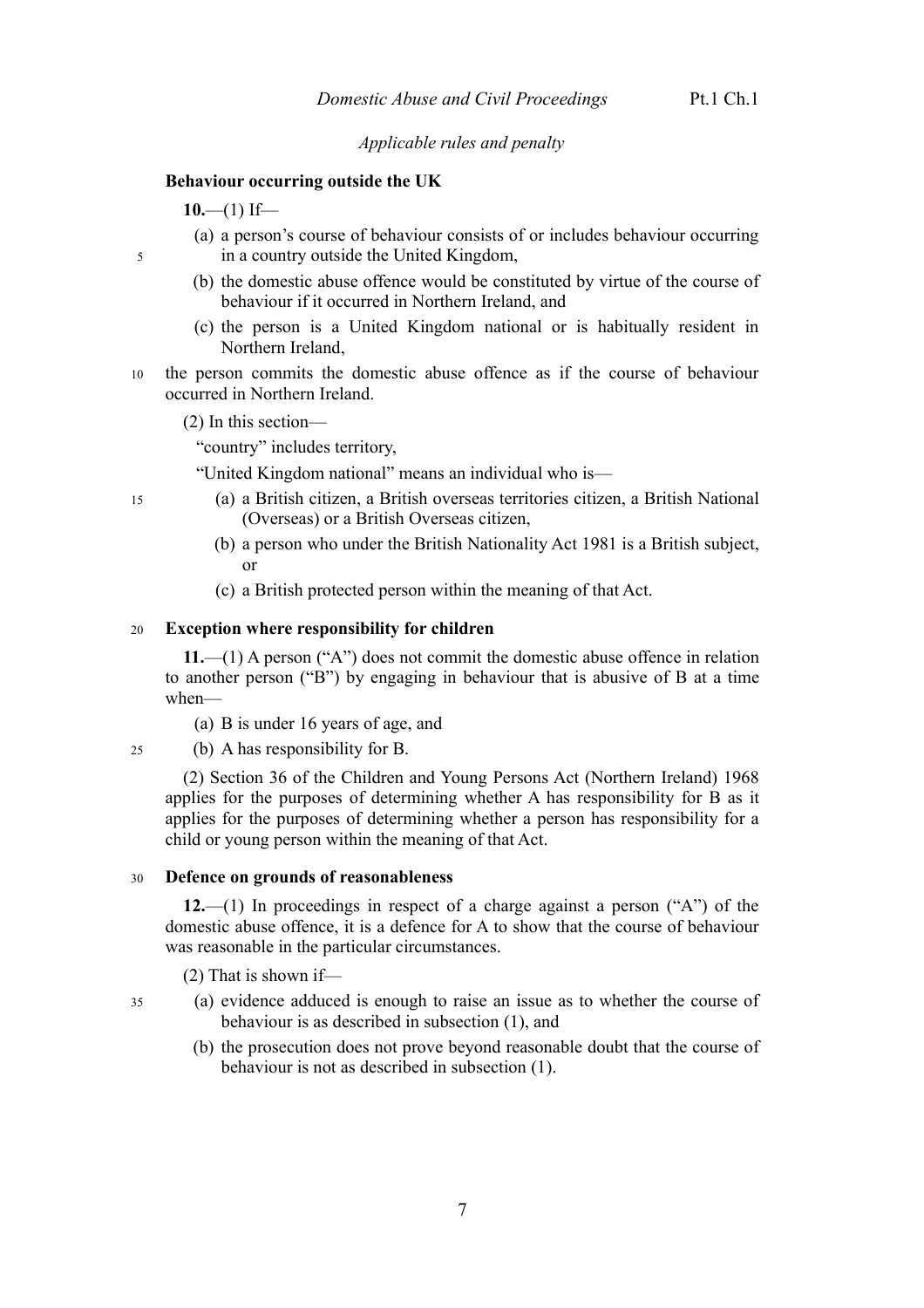# **Alternative available for conviction**

<span id="page-11-2"></span>**13.**—(1) In proceedings in respect of a charge against a person ("A") of the domestic abuse offence, A may be convicted of an alternative offence if the facts proved against A—

- (a) do not amount to the domestic abuse offence, but
	- (b) do amount to the alternative offence.
	- (2) For the purposes of subsection [\(1\),](#page-11-2) the alternative offences are—
		- (a) an offence under Article 4 of the Protection from Harassment (Northern Ireland) Order 1997 (harassment),
- (b) an offence under Article 6 of that Order (putting people in fear of violence).

(3) This section is without prejudice to section 6(2) of the Criminal Law Act (Northern Ireland) 1967 (alternative verdicts on trial on indictment).

#### **Penalty for the offence**

5

10

20

**14.** A person who commits the domestic abuse offence is liable— 15

- (a) on summary conviction, to imprisonment for a term not exceeding 12 months or a fine not exceeding the statutory maximum (or both),
- (b) on conviction on indictment, to imprisonment for a term not exceeding 14 years or a fine (or both).

#### CHAPTER 2

#### AGGRAVATION AS TO DOMESTIC ABUSE

#### *Sentencing aggravation*

### <span id="page-11-3"></span><span id="page-11-0"></span>**Aggravation as to domestic abuse**

**15.—**(1) It may be specified as an allegation alongside a charge of an offence against a person ("A") that the offence is aggravated by reason of involving domestic abuse.  $25$ 

(2) An offence as mentioned in subsection [\(1\)](#page-11-0) does not include the domestic abuse offence (see section [1\)](#page-4-0).

(3) Subsection [\(4\)](#page-11-1) applies where—

- <span id="page-11-1"></span>(a) an allegation of aggravation is specified as mentioned in subsection [\(1\),](#page-11-0) and 30
	- (b) the aggravation as well as the charge is proved.
	- (4) The court must—
	- (a) state on conviction that the offence is aggravated by reason of involving domestic abuse,
	- (b) record the conviction in a way that shows that the offence is so aggravated,
	- (c) in determining the appropriate sentence, treat the fact that the offence is so aggravated as a factor that increases the seriousness of the offence, and
	- (d) in imposing sentence, explain how the fact that the offence is so aggravated affects the sentence imposed.

40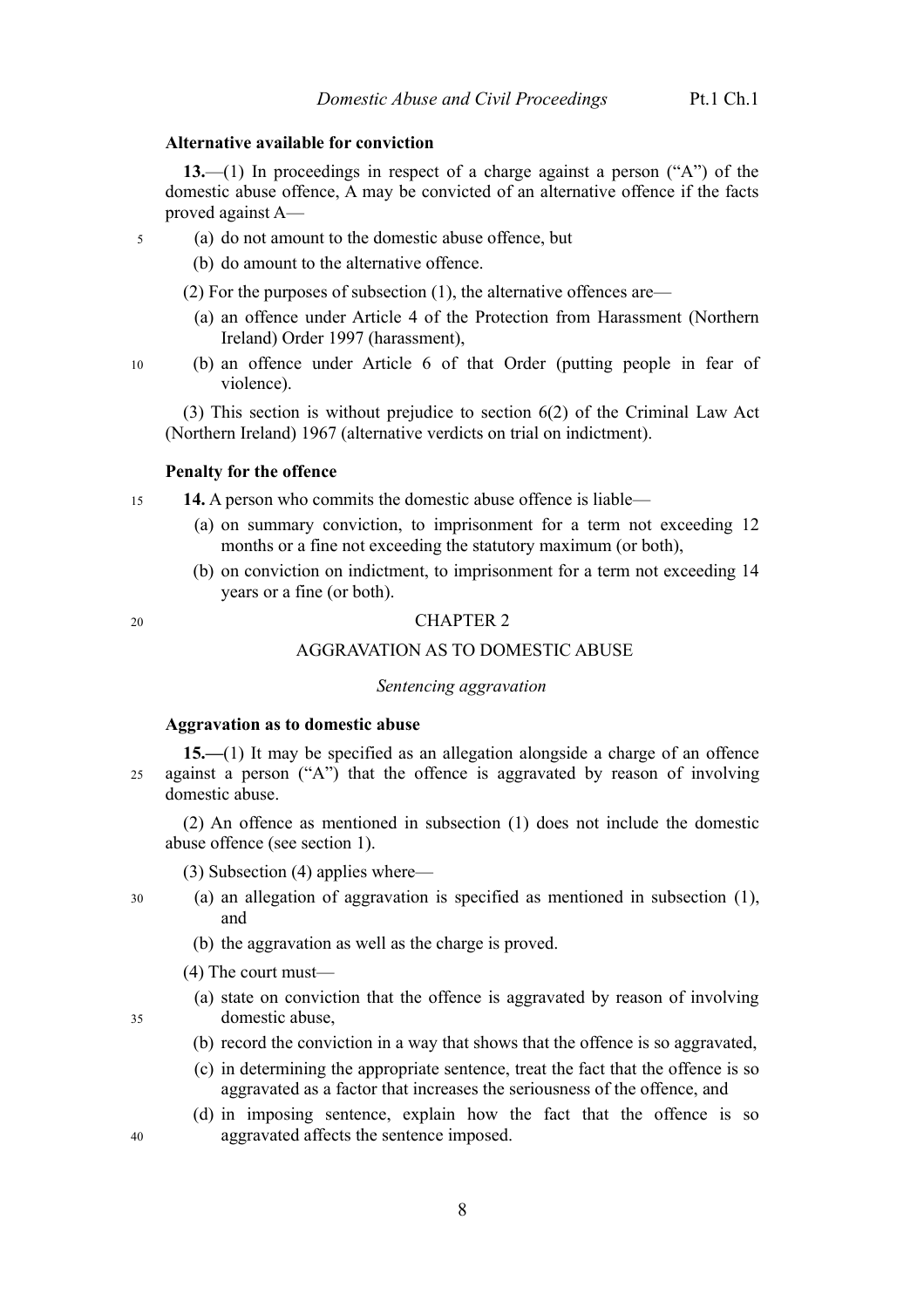(5) However, if—

- (a) the charge is proved, but
- (b) the aggravation is not proved,

A's conviction is as if there were no reference to the aggravation alongside the charge. 5

#### **What amounts to the aggravation**

<span id="page-12-0"></span>**16.**—(1) For the purposes of section [15,](#page-11-3) an offence committed by a person ("A") is aggravated by reason of involving domestic abuse if the three listed conditions are met.

- (2) The listed conditions are— 10
	- (a) that a reasonable person would consider the commission of the offence by A to be likely to cause another person ("B") to suffer physical or psychological harm,
	- (b) that A—

15

- (i) intends the commission of the offence to cause B to suffer physical or psychological harm, or
- (ii) is reckless as to whether the commission of the offence causes B to suffer physical or psychological harm, and
- (c) that A and B are personally connected to each other at the time.
- (3) An offence committed by A can be aggravated by virtue of this section whether or not— 20
	- (a) the offence is committed against B, or
	- (b) the commission of the offence actually causes B to suffer harm of the relevant sort.
- (4) Nothing in this section prevents evidence from being led in proceedings for the offence about harm actually suffered by B as a result of A's commission of the offence.  $25$

(5) The references in this section to psychological harm include fear, alarm and distress.

#### **Exception regarding the aggravation**  30

**17.**—(1) For the purposes of section [16,](#page-12-0) an offence committed by a person ("A") cannot be aggravated in relation to another person ("B") by reason of involving domestic abuse if, at the time of the commission of the offence—

(a) B is under 16 years of age, and

(b) A has responsibility for B. 35

> (2) Section 36 of the Children and Young Persons Act (Northern Ireland) 1968 applies for the purposes of determining whether A has responsibility for B as it applies for the purposes of determining whether a person has responsibility for a child or young person within the meaning of that Act.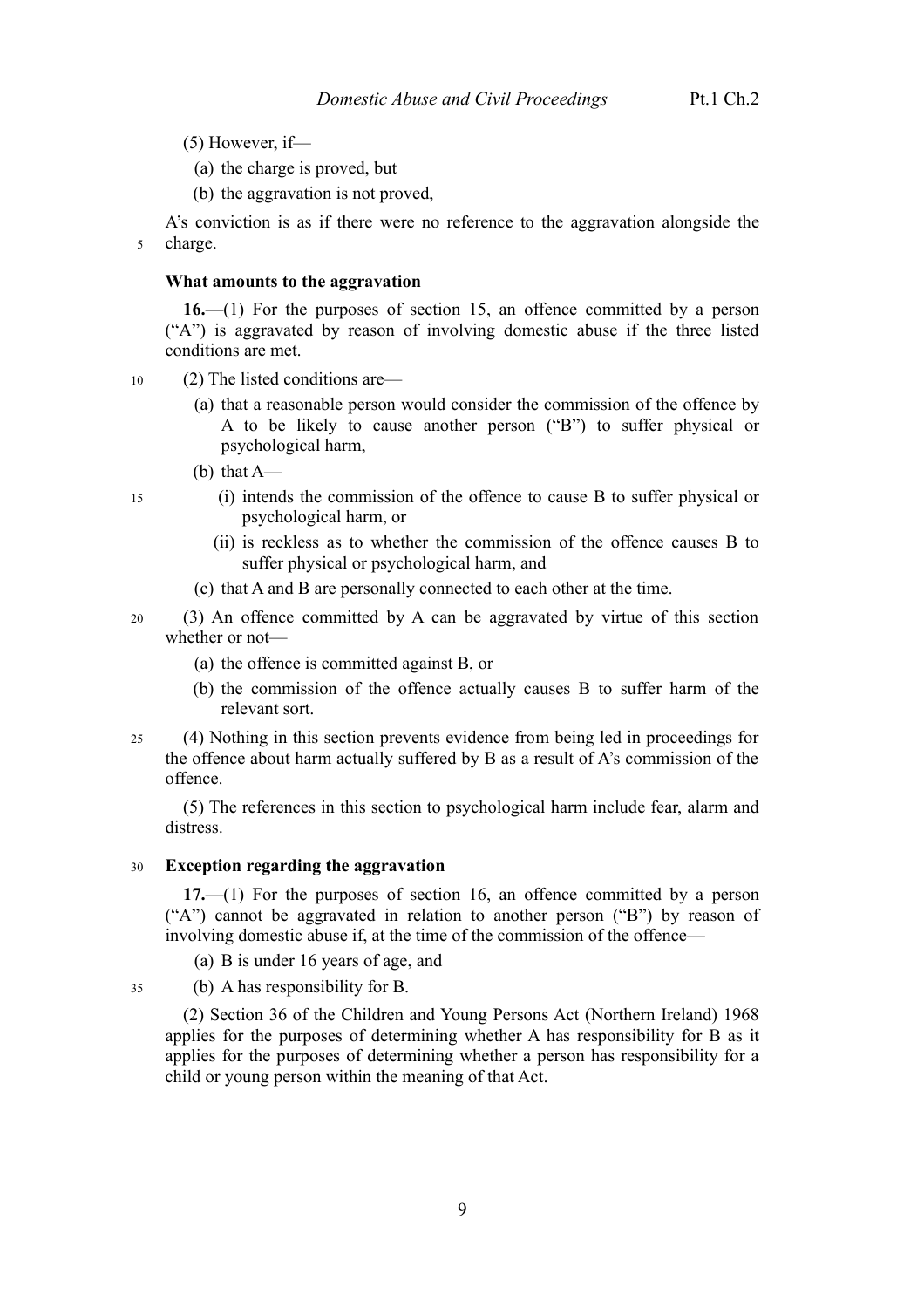# *Personal connection*

#### **Meaning of personal connection**

**18.**—(1) This section has effect for the purposes of this Chapter.

(2) Two people ("A" and "B") are personally connected to each other if any of these applies— 5

- (a) they are, or have been, married to each other,
- (b) they are, or have been, civil partners of each other,
- (c) they are living together, or have lived together, as if spouses of each other,
- (d) they are, or have been, otherwise in an intimate personal relationship with each other, or

10

15

- (e) they are members of the same family.
- (3) They are members of the same family—
	- (a) if B is A's parent, grandparent, child, grandchild, brother or sister, or
- $(b)$  if—
	- (i) one of them is in a relevant relationship with someone else ("C"), and
	- (ii) the other of them is C's parent, grandparent, child, grandchild, brother or sister.
- (4) One person is in a relevant relationship with someone else if—
	- (a) they are married to, or are civil partners of, each other, or
- (b) they are living together as if spouses of each other.  $20$ 
	- (5) In determining family membership—
		- (a) a relationship of the half blood or by affinity is to be treated as a relationship of the whole blood, and
		- (b) a stepchild of a person is to be treated as the person's child.

#### **Establishing connection by notice**  25

<span id="page-13-0"></span>**19.**—(1) In proceedings in respect of a charge against a person ("A") of an offence alongside which there is specification of an allegation of aggravation as mentioned in section [15,](#page-11-3) the prosecutor may serve notice on A or A's solicitor proposing that the matter of A and B being personally connected as required for proof of the aggravation is to be taken as established for the purposes of the proceedings.

(2) Notice by the prosecutor under this section must be—

- (a) in writing, and
- (b) served no later than the point in the proceedings when the prosecutor complies with section 3 of the Criminal Procedure and Investigations Act 1996 (or purports to comply with it).

(3) If notice is served by the prosecutor under this section, the matter is to be taken as established for the purposes of the proceedings unless it is challenged in accordance with this section.

(4) The matter is challenged in accordance with this section by— 40

35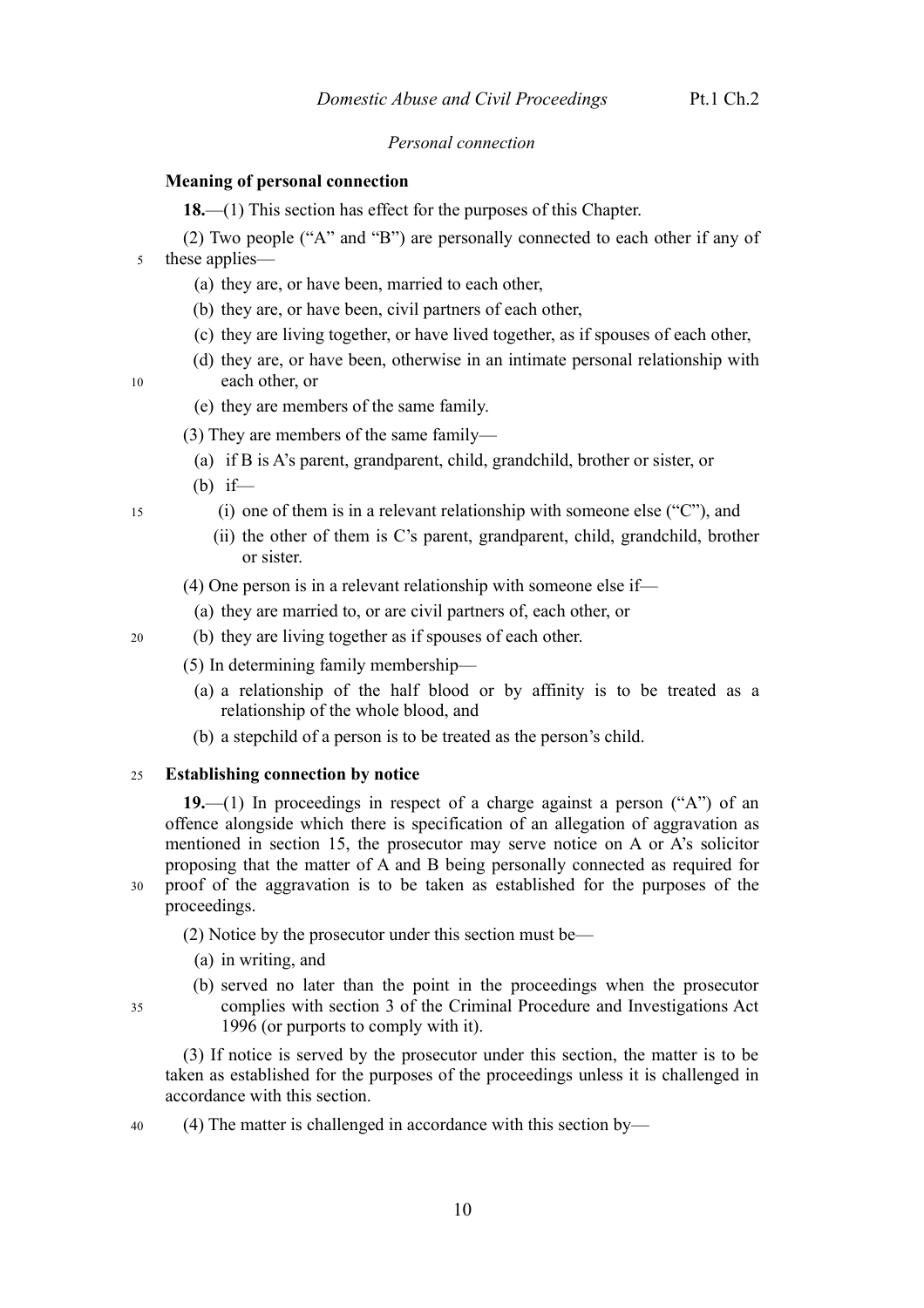- (a) A or A's solicitor serving on the Director of Public Prosecutions for Northern Ireland, not later than the seventh day after the day of service of notice by the prosecutor under this section, written counter-notice of objection stating the reason for objection, or
- (b) such later objection as the court allows in the interests of justice.

(5) In this section, "B" is the person in relation to whom the offence is alleged to have been committed.

#### **How notice is to be served**

**20.**—(1) This section governs service in proceedings by virtue of section [19—](#page-13-0)

(a) of notice on— 10

5

- (i) a person ("A") charged in the proceedings, or
- (ii) A's solicitor, or
- (b) of notice that is counter-notice on the Director of Public Prosecutions for Northern Ireland ("the DPP").
- (2) Notice is served on the person by— 15
	- (a) handing it to the person,
	- (b) leaving it at the person's proper address,
	- (c) sending it by post to the person at the person's proper address, or
	- (d) where subsection [\(3\)](#page-7-0) applies, sending it to the person by electronic means.
- (3) This subsection applies where— 20
	- (a) the person on whom notice is to be served has indicated that it may be served on the person by being sent to an electronic address and in an electronic form specified by the person in that regard, and
	- (b) it is sent to that address in that form.
- (4) Notice sent by electronic means is, unless the contrary is proved, to be treated as having been served at 09:00 on the working day immediately following the day on which it was sent. 25

(5) For the purposes of this section—

- (a) an electronic address is any number or address used for sending or receiving documents or information by electronic means,
- (b) a working day is a day other than a Sunday or a public holiday.
- (6) The references in this section to a person's proper address are to—
	- (a) where the person is A, A's usual or last known address,
	- (b) where the person is—
	- (i) A's solicitor, or
		- (ii) the DPP,

the address of the person's office.

(7) In its application to service as governed by this section, section 24(1) of the Interpretation Act (Northern Ireland) 1954 is to be read as if the reference in that section to the person's usual or last known place of abode or business were a reference to the person's proper address. 40

30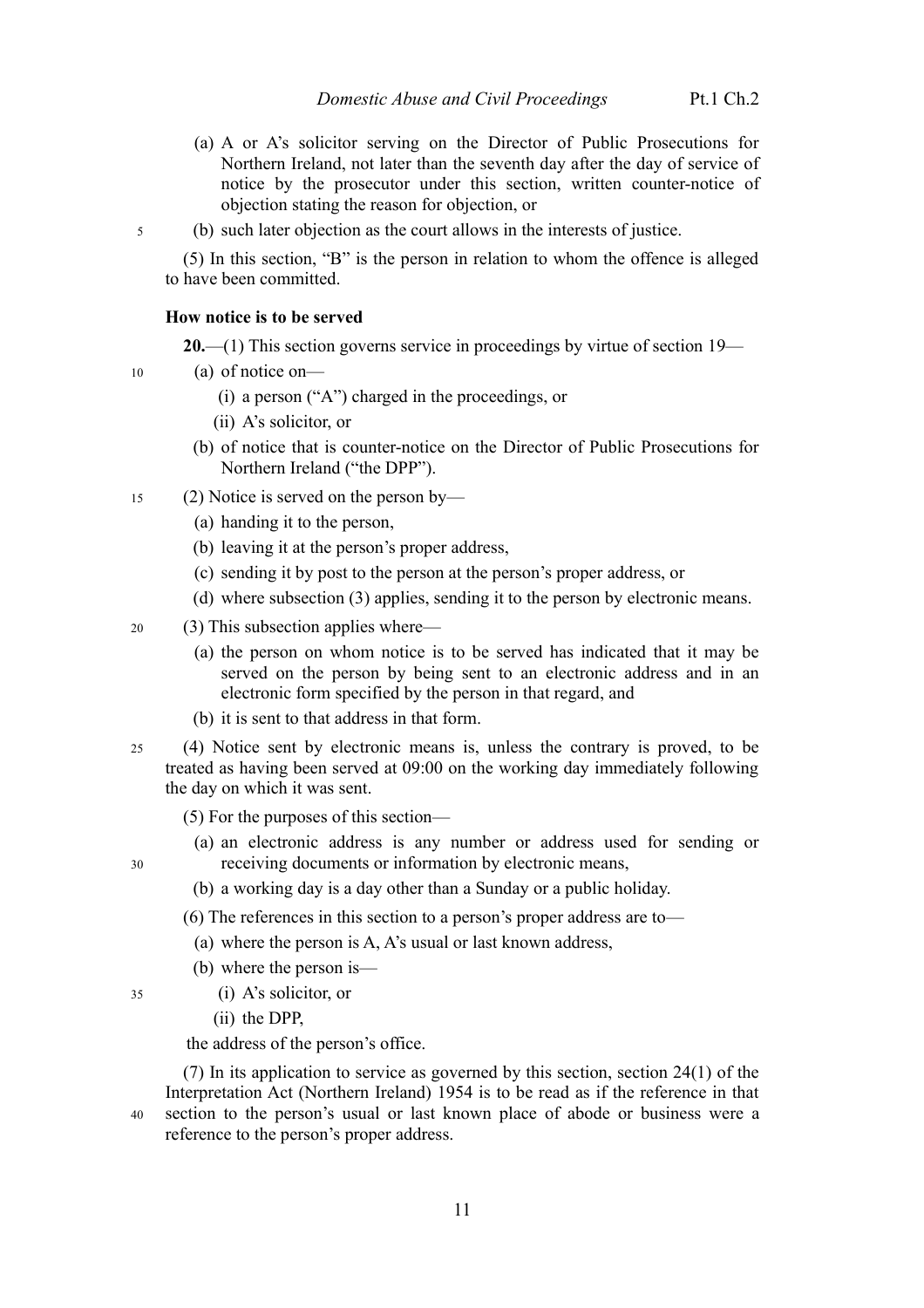# CHAPTER 3

# MISCELLANEOUS PROVISION

#### *Definitions for child cruelty offence*

#### **Meaning of ill-treatment etc. in offence provision**

- **21.** In section 20 (cruelty to persons under 16) of the Children and Young Persons Act (Northern Ireland) 1968— 5
	- (a) in subsection (1), the words from "(including" to "derangement)" are repealed,
	- (b) before paragraph (a) of subsection (2) insert—

"(za) a reference to—

- (i) ill-treatment is to ill-treatment whether physical or otherwise;
- (ii) suffering or injury is to suffering or injury whether physical or otherwise;".

### *Criminal cases involving domestic abuse*

#### **No right to claim trial by jury**  15

**22.** In Article 29(1) of the Magistrates' Courts (Northern Ireland) Order 1981 (right to claim trial by jury for certain summary offences), after sub-paragraph (p) insert—

> "(q) section [1](#page-4-0) of the Domestic Abuse and Civil Proceedings Act (Northern Ireland) 2021 (the domestic abuse offence).".

**Special measures directions** 

<span id="page-15-1"></span>**23.**—(1) The Criminal Evidence (Northern Ireland) Order 1999 is amended as follows.

(2) In Article 5 (witnesses eligible for assistance on grounds of fear or distress about testifying)—  $25$ 

- (a) in paragraph (4), for "a sexual offence or a slavery or human trafficking offence" substitute "an offence listed in paragraph (5)",
- (b) after paragraph (4) insert—

"(5) The offences are— (a) a sexual offence,

30

20

- (b) a slavery or human trafficking offence,
- (c) an offence involving domestic abuse (see Article 3A).".

(3) In Article 13(4)(a) (evidence given in private), for "a sexual offence or a slavery or human trafficking offence" substitute "an offence listed in Article 5(5)".

#### **Prohibition of cross-examination in person**  35

<span id="page-15-0"></span>**24.**—(1) The Criminal Evidence (Northern Ireland) Order 1999 is amended as follows.

(2) After Article 22 insert—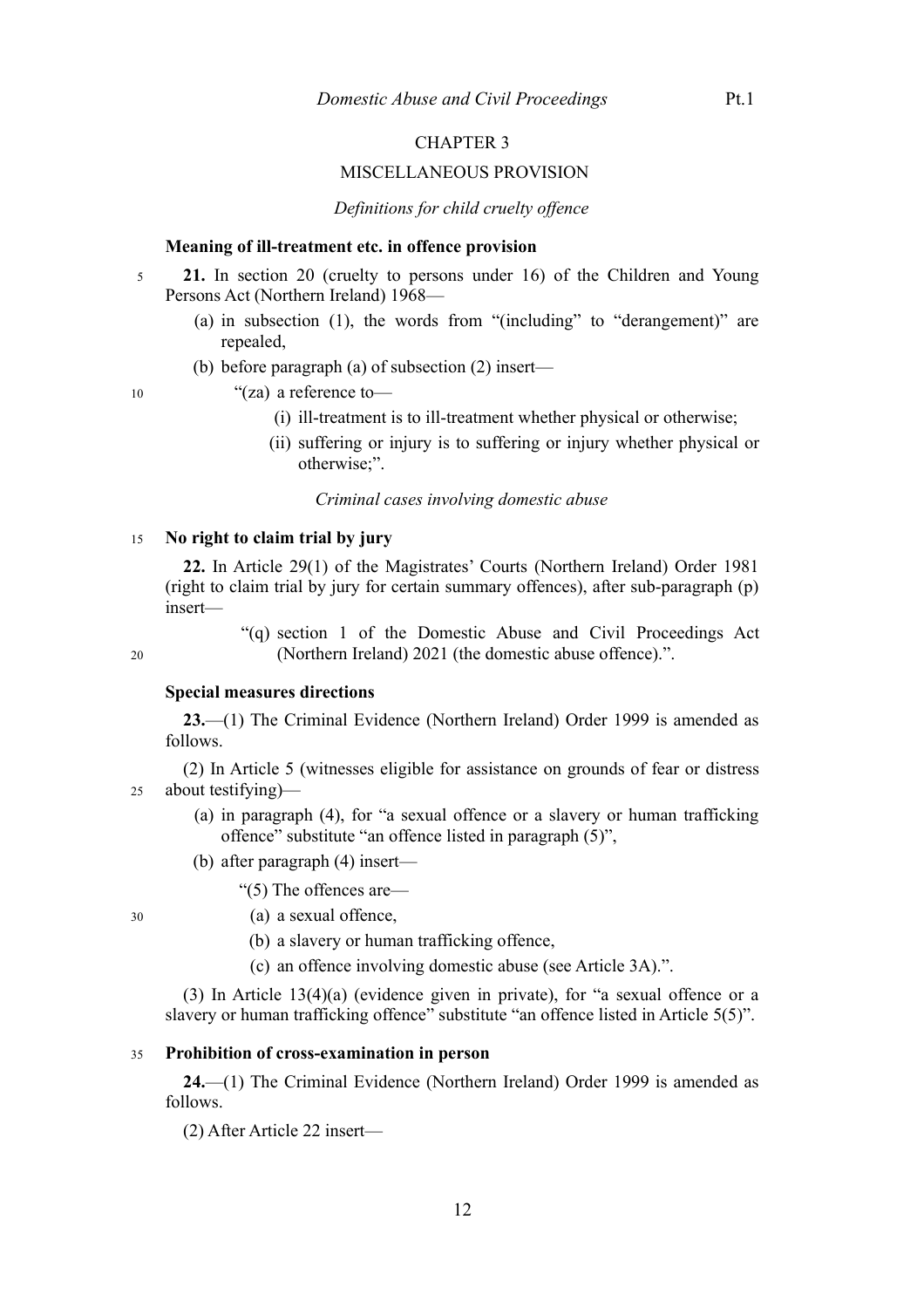# "**Complainants in proceedings involving domestic abuse**

22A. No person charged with an offence involving domestic abuse (see Article 3A) may in any criminal proceedings cross-examine in person a witness who is the complainant, either—

- (a) in connection with that offence, or
- (b) in connection with any other offence (of whatever nature) with which that person is charged in the proceedings.".

(3) In Article 23 (child complainants and other child witnesses)—

- (a) in paragraph (3), after sub-paragraph (cc) insert—
	- "(cd) an offence involving domestic abuse (see Article 3A);",
- (b) in paragraph  $(4)(a)$ , for "or (cc)" substitute ", (cc) or (cd)".

(4) In Article 24 (direction prohibiting accused from cross-examining particular witness)—

- (a) in paragraph (1), for "neither of Articles 22 and 23" substitute "none of Articles 22, 22A and 23",
- (b) in paragraph  $(3)(e)$ 
	- (i) after "Article", where it first occurs, insert "22A or", and
	- (ii) after "22" insert ", 22A".

(5) In Article 26(1) (defence representation for purposes of cross-examination), after "22," insert "22A,". 20

(6) In Article  $27(1)$  (warning to jury), after "22," insert "22A,".

#### **Meaning of offence involving domestic abuse etc.**

**25.—**(1) The Criminal Evidence (Northern Ireland) Order 1999 is amended as follows (in connection with sections [23](#page-15-1) and [24\)](#page-15-0).

(2) In Article 2(2) (interpretation), in the definition of "the complainant", after "committed" insert "(but see also Article 3A(2) to (5))". 25

(3) After Article 3 insert—

#### "**Meaning of "offence involving domestic abuse" etc.**

3A.—(1) In this Order, "offence involving domestic abuse" means—

- (a) an offence under section [1](#page-4-0) of the Domestic Abuse and Civil Proceedings Act (Northern Ireland) 2021 (the domestic abuse offence),
- (b) an offence of any kind in respect of which there is specification in accordance with section [15](#page-11-3) of the Domestic Abuse and Civil Proceedings Act (Northern Ireland) 2021 that the offence is aggravated by reason of involving domestic abuse.

(2) In this Order, "the complainant", in relation to an offence (or alleged offence) falling within paragraph (1)(b) means a person in respect of whom the prosecutor gives notice to the court asserting that—

(a) the offence is so aggravated in relation to the person, and

13

(b) the accused was personally connected to the person at the time.

40

30

10

15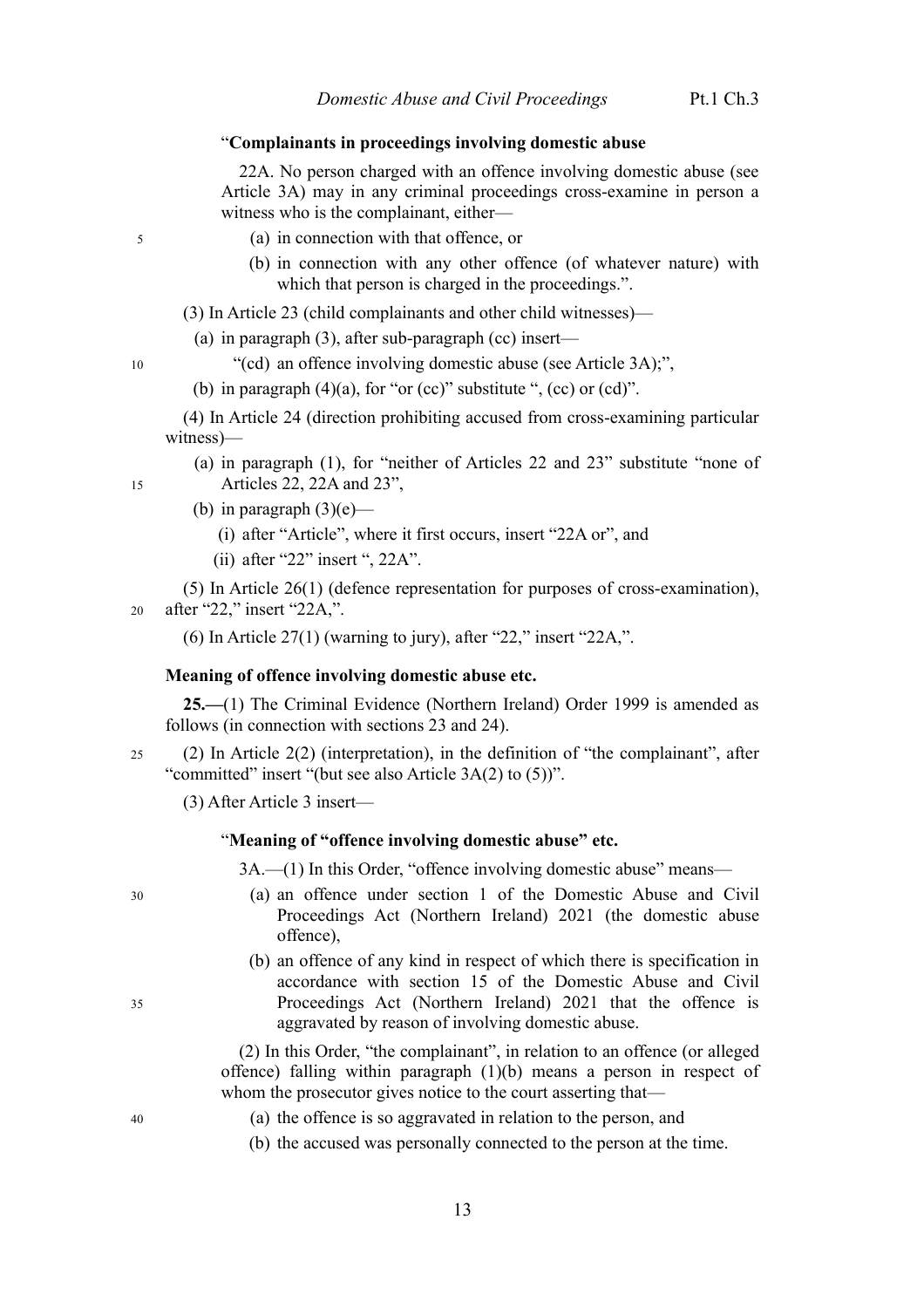(3) A reference to a person in paragraph (2) is not limited to someone against or in relation to whom the offence was (or is alleged to have been) committed.

- (4) Paragraph (2) does not, where in any case—
	- (a) notice as referred to in that paragraph is given, and
	- (b) the offence is also mentioned in Article 3,

prevent someone else from additionally being the complainant in relation to the offence within the meaning of Article 2(2).

10

15

5

(5) Article 2(2), but not paragraph (2), determines who the complainant is in relation to the offence where no notice as referred to in that paragraph is given in the case.".

#### *Information-sharing and victim protection*

#### **Information-sharing with schools etc.**

**26.—(1)** The Department of Justice may by regulations make provision—

- (a) enabling or requiring a relevant person to inform a designated person in relation to an education provider of an incident of domestic abuse concerning a child who is a pupil or a student of the education provider,
	- (b) for the purpose of or in connection with functions exercisable by a relevant person or a designated person accordingly.
- (2) Here— 20
	- (a) a relevant person is a person of a description (or acting in a particular capacity) specified in regulations under this section,
	- (b) a designated person in relation to an education provider is a person of a description (or acting in a particular capacity) specified in regulations under this section,
	- (c) an education provider is—
		- (i) a school or a college,
		- (ii) a non-school body which provides pre-school education (or any facility or setting at which pre-school education is provided), or
	- (iii) any other body or facility which provides education or training of any kind (or any facility or setting at which education or training of any kind is provided),
		- (d) an incident is one whether alleged or proved,
		- (e) a child is a person under 18 years of age.
- (3) A relevant person, as may be referred to in regulations under this section, must be a person who has functions of a public nature. 35
	- (4) Regulations under this section may include provision—
		- (a) describing what is to be regarded as an incident of domestic abuse concerning a child,
- (b) concerning— 40
	- (i) pupils or students generally, or particular categories of pupil or student,

25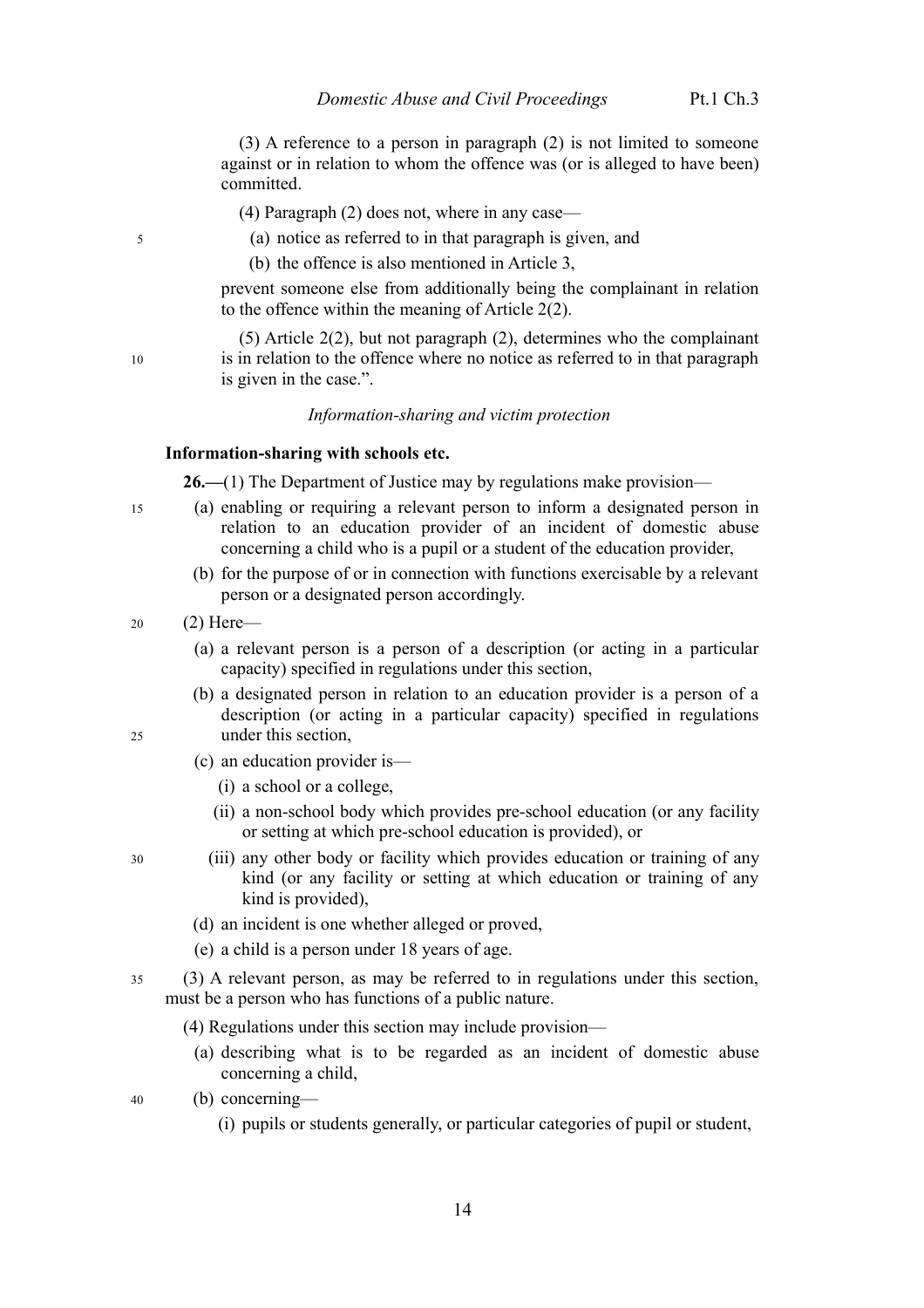- (ii) education providers generally, or particular categories of provider (or particular facilities or settings within different categories),
- (c) stating who is to be regarded as a pupil or a student of an education provider,
- (d) setting out circumstances in or reasons for which— 5
	- (i) a relevant person may or must give information to a designated person or a designated person may or must give information to a relevant person,
	- (ii) a different person (including of a description specified) may or must give information to a relevant person or a designated person,
	- (e) with respect to information—
		- (i) regulating or limiting the use or disclosure of information by a relevant person or a designated person,
		- (ii) specifying offences and penalties for unauthorised use or disclosure of information.

(5) Regulations under this section may include provision involving such further matters as the Department of Justice considers appropriate.

(6) Regulations under this section may include provision amending statutory provisions (as construed in accordance with section  $1(f)$  of the Interpretation Act (Northern Ireland) 1954).

(7) Regulations under this section may not be made unless a draft of the regulations has been laid before and approved by a resolution of the Assembly.

#### **Protective measures for victims of abuse**

**27.—**(1) The Department of Justice may by regulations make provision—

- (a) enabling or requiring steps to be taken or measures to be imposed for protecting a person from abusive behaviour,
	- (b) for the purpose of or in connection with such steps or measures for protecting a person from abusive behaviour.

(2) Steps or measures which may be provided for in regulations under this section are not limited to notices or orders as referred to in this section (and nothing in the following subsections of this section is to the prejudice of the generality of what may be provided for in regulations under this section).

(3) Protecting a person from abusive behaviour is—

- (a) protecting a person from abusive behaviour perpetrated by someone to whom the person is personally connected, or
- (b) protecting a person from risk of abusive behaviour perpetrated by someone to whom the person is personally connected.

(4) What amounts to abusive behaviour is to be construed, or whether two people are personally connected to each other is to be determined, in the same way as is provided for in Chapter 1. 40

(5) Regulations under this section—

(a) may include provision to the effect that steps or measures are available on the basis of alleged as well as proven behaviour,

10

15

20

30

 $25$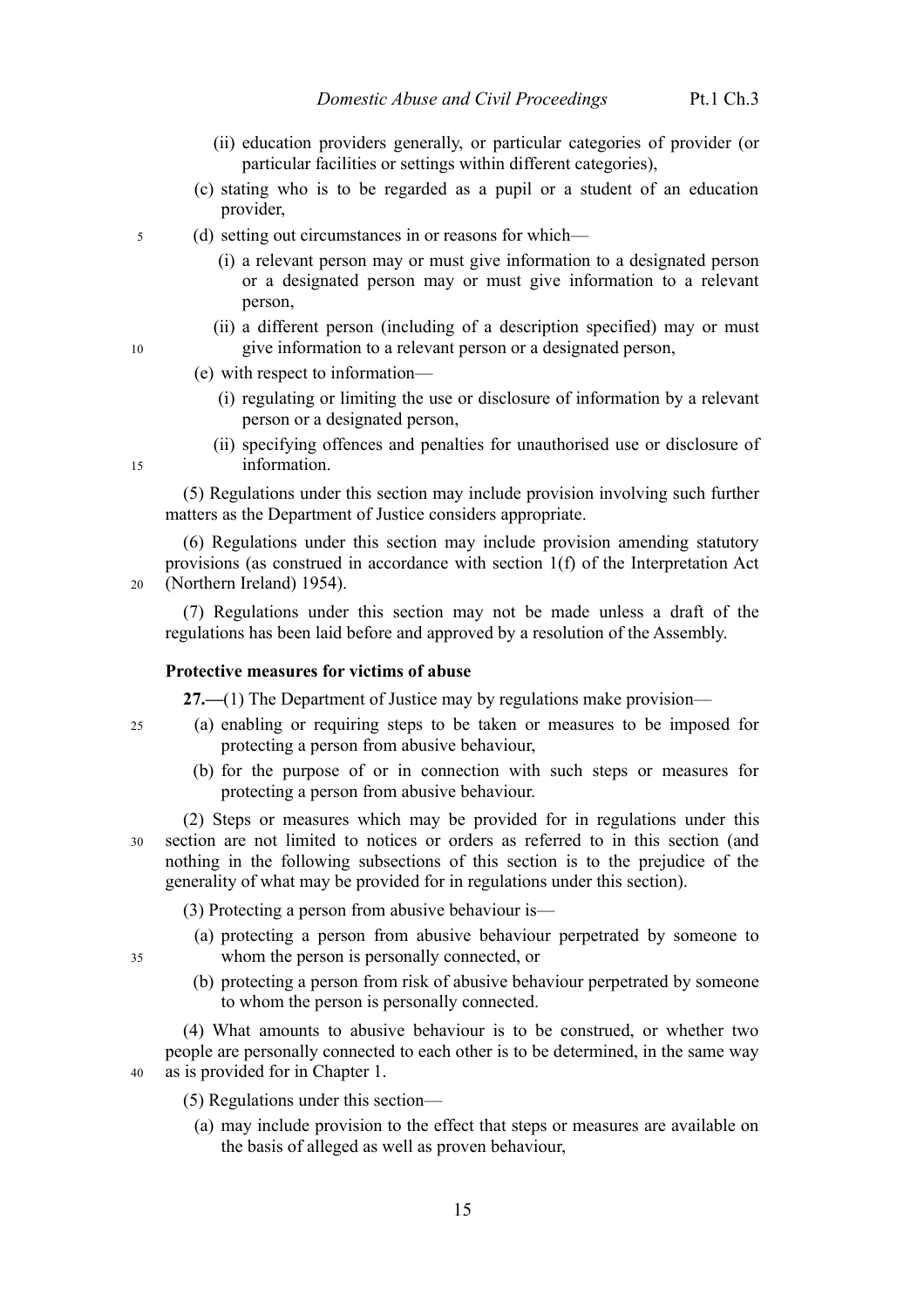- (b) must include provision to the effect that steps or measures—
	- (i) are for protecting persons who are at least 16 years of age, and
	- (ii) are to apply in relation to perpetrators or alleged perpetrators of abusive behaviour who are at least 18 years of age.
- (6) Regulations under this section may include provision— 5
	- (a) about the giving of notices to perpetrators or alleged perpetrators of abusive behaviour (or for review or withdrawal of notices) by a police officer,
	- (b) setting out grounds for giving notices, conditions to be met before notices may be given or circumstances in which notices may be given (including matters to be taken into account before notices are given),
	- (c) setting out—
		- (i) what requirements, including restrictions or prohibitions, may be imposed by notices (and for how long and as to which places),
	- (ii) information to be included in notices,
		- (d) allowing notices to impose requirements relating to, as well as relating to persons for whose protection notices are given, children of or residing with persons for whose protection notices are given.
		- (7) Regulations under this section may include provision—
	- (a) about the making of orders against perpetrators or alleged perpetrators of abusive behaviour (including orders extending, varying or revoking previous orders) by a court,
		- (b) setting out grounds for making orders, conditions to be met before orders may be made or circumstances in which orders may be made (including matters to be taken into account before orders are made),
		- (c) setting out—
			- (i) what requirements, including restrictions or prohibitions, may be imposed by orders,
			- (ii) conditions to be met for imposing electronic monitoring requirements in orders,
- 30

35

40

10

15

20

- (d) allowing orders to impose requirements relating to, as well as relating to persons for whose protection orders are made, children of or residing with persons for whose protection orders are made,
- (e) allowing orders—
	- (i) to apply for specific periods (or to have temporary effect),
	- (ii) to apply generally or to be expressly limited to particular localities,
- (f) specifying—
	- (i) who may make applications for orders, whether notification of applications is required or circumstances in which applications may or must be made,
	- (ii) proceedings in which orders may be made or circumstances in which applications need not be made in such proceedings,
- (g) in relation to proceedings as to orders—
	- (i) prescribing rules of procedure to be followed,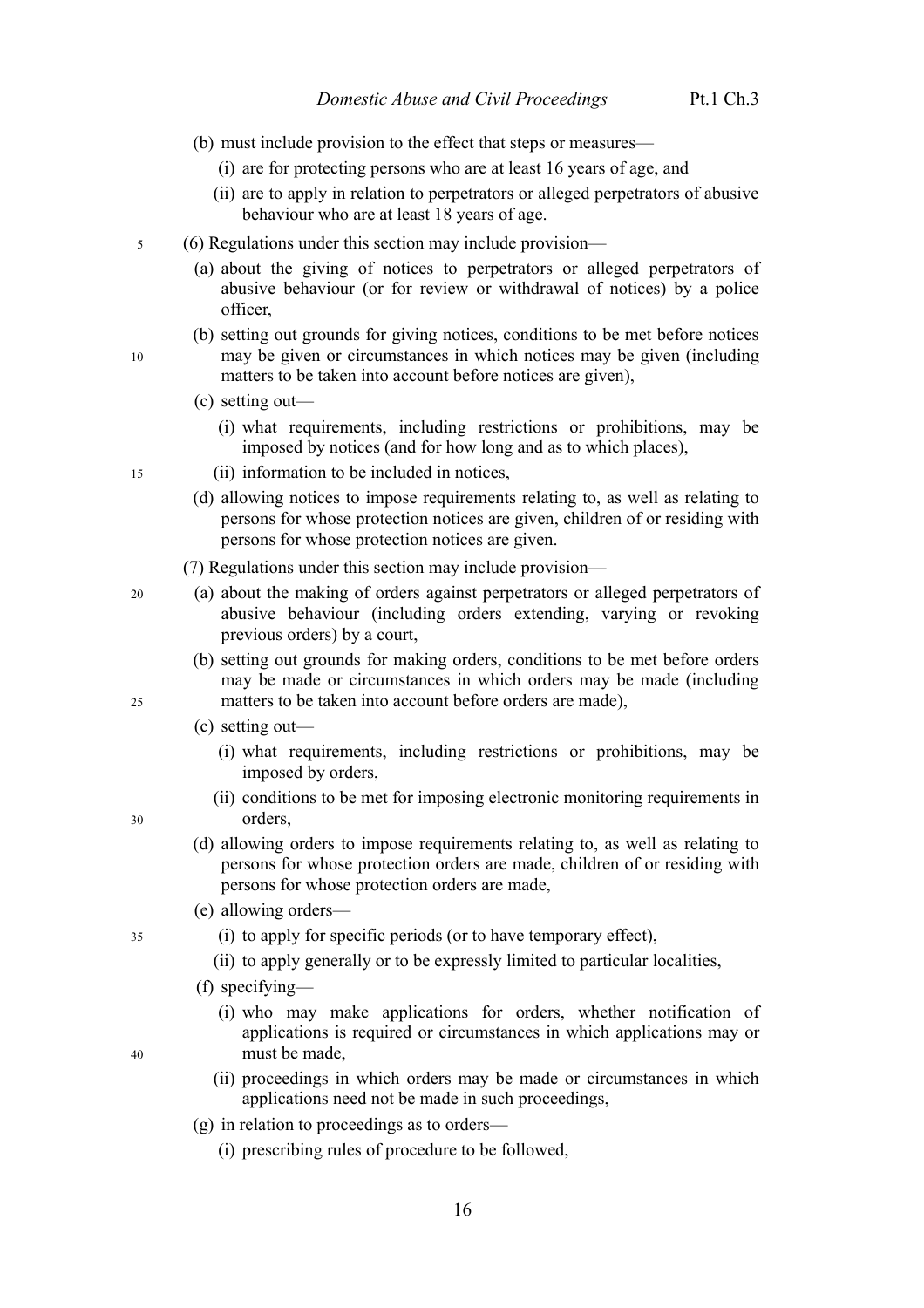- (ii) stating what evidence may be heard or must be considered,
- (iii) making special measures available for the benefit of witnesses,
- (iv) deeming proceedings to be either civil or criminal proceedings,
- (h) enabling—
	- (i) rules of court, county court rules or magistrates' courts rules to make provision for procedures in relation to orders (so far as other powers to make rules cannot be relied on for this),
	- (ii) appeals to be made to a court against the making of orders or against decisions not to make orders (and for appeals to be final).
- (8) Regulations under this section may include provision— 10
	- (a) imposing notification requirements on persons subject to orders,
	- (b) conferring on police officers powers exercisable in particular circumstances to take samples or images from or of persons believed by them to be subject to such notification requirements.
- (9) Regulations under this section may include provision to the effect that— 15
	- (a) persons who are subject to orders that are not expressly limited to particular localities must comply with such orders—
		- (i) in all parts of the United Kingdom,
		- (ii) outside the United Kingdom if particular conditions in relation to having a residential connection with Northern Ireland, or being a national of the United Kingdom, are met,
	- (b) every other provision in such regulations, particularly with respect to breaches of orders, applies accordingly.
	- (10) Regulations under this section may include provision—
- (a) conferring on police officers powers of arrest exercisable with a warrant or powers of arrest exercisable without a warrant— 25
	- (i) in relation to breaches or suspected breaches of notices,
	- (ii) in relation to breaches or suspected breaches of orders,
	- (b) requiring persons arrested for breaches or suspected breaches of notices or orders to be brought before a court within specified time limits,
		- (c) authorising persons arrested for breaches or suspected breaches of notices or orders to be detained in custody, pending being brought before a court—
			- (i) in specified circumstances,
			- (ii) for periods not exceeding specified limits,
- (d) authorising persons brought before a court in relation to breaches or suspected breaches of notices or orders to be remanded in custody, or granted bail (with or without conditions attached)— 35
	- (i) in specified circumstances,
	- (ii) for periods not exceeding specified limits,
	- (e) specifying offences and penalties—
		- (i) for breaches of notices or for breaches of orders,
		- (ii) for breaches of notification requirements by persons subject to notices or orders.

 $20$ 

30

40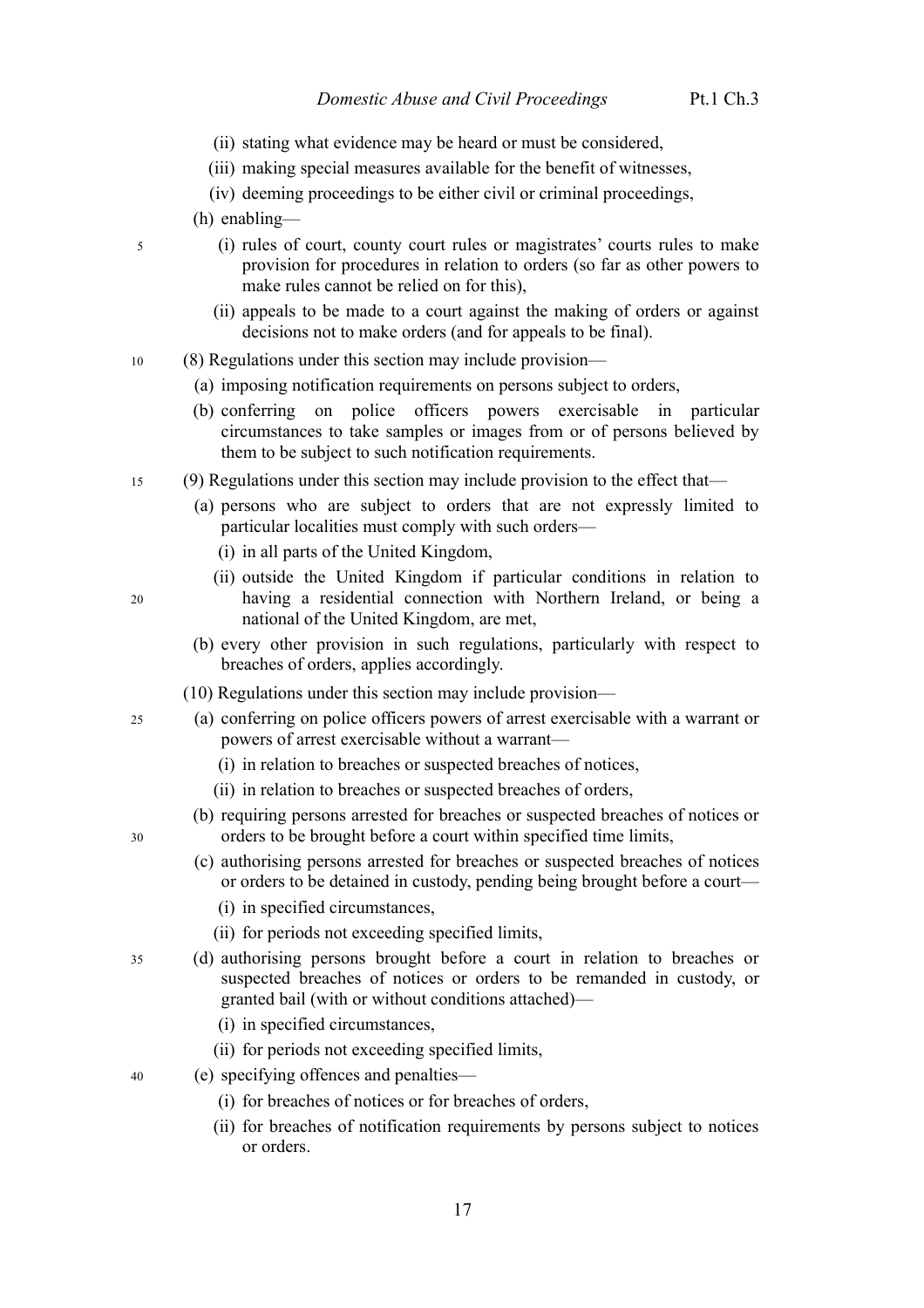(11) Regulations under this section may include provision regulating or limiting the use of, or controlling or requiring the retention or destruction of, samples or images taken from or of persons under such regulations.

(12) Regulations under this section may include provision—

- (a) for the Department of Justice to— 5
	- (i) issue or publish guidance about the exercise of functions under such regulations (except judicial functions),
	- (ii) keep such guidance under review or revise such guidance in light of review,
	- (b) specifying who is to have regard to such guidance when issued or published or circumstances in which regard is to be had to such guidance.

(13) Regulations under this section may include provision involving such further matters as the Department of Justice considers appropriate.

(14) Regulations under this section may include provision amending statutory provisions (as construed in accordance with section 1(f) of the Interpretation Act (Northern Ireland) 1954). 15

(15) A draft of regulations under this section must be laid before the Assembly no later than the end of the period of 2 years beginning with the day on which Chapters 1 and 2 come into operation.

(16) Regulations under this section may not be made unless a draft of the regulations has been laid before and approved by a resolution of the Assembly. 20

*Civil legal aid for victims of abuse*

## **Eligibility of victims for civil legal aid**

**28.—**(1) In the Civil Legal Services (Financial) Regulations (Northern Ireland) 2015, in regulation 10 (waiver of eligibility limits in proceedings relating to domestic violence or forced marriage)— 25

(a) after paragraph (1) insert—

"(1A) This regulation applies to an application by a client for the funding of representation in proceedings for an order that is an Article 8 order within the meaning of the Children (Northern Ireland) Order 1995 if—

- (a) the client is the respondent in the proceedings, and
- (b) the Director is satisfied that—
	- (i) the client is or appears to be the victim of abusive behaviour perpetrated or apparently perpetrated by the applicant seeking the order, and
	- (ii) the applicant seeking the order is someone to whom the client is personally connected.",
- (b) after paragraph (4) insert—

"(5) The following apply for the purposes of paragraph (1A) as they apply for the purposes of Chapter 1 of Part 1 of the Domestic Abuse and Civil Proceedings Act (Northern Ireland) 2021 (to give meanings to certain expressions)—

35

30

10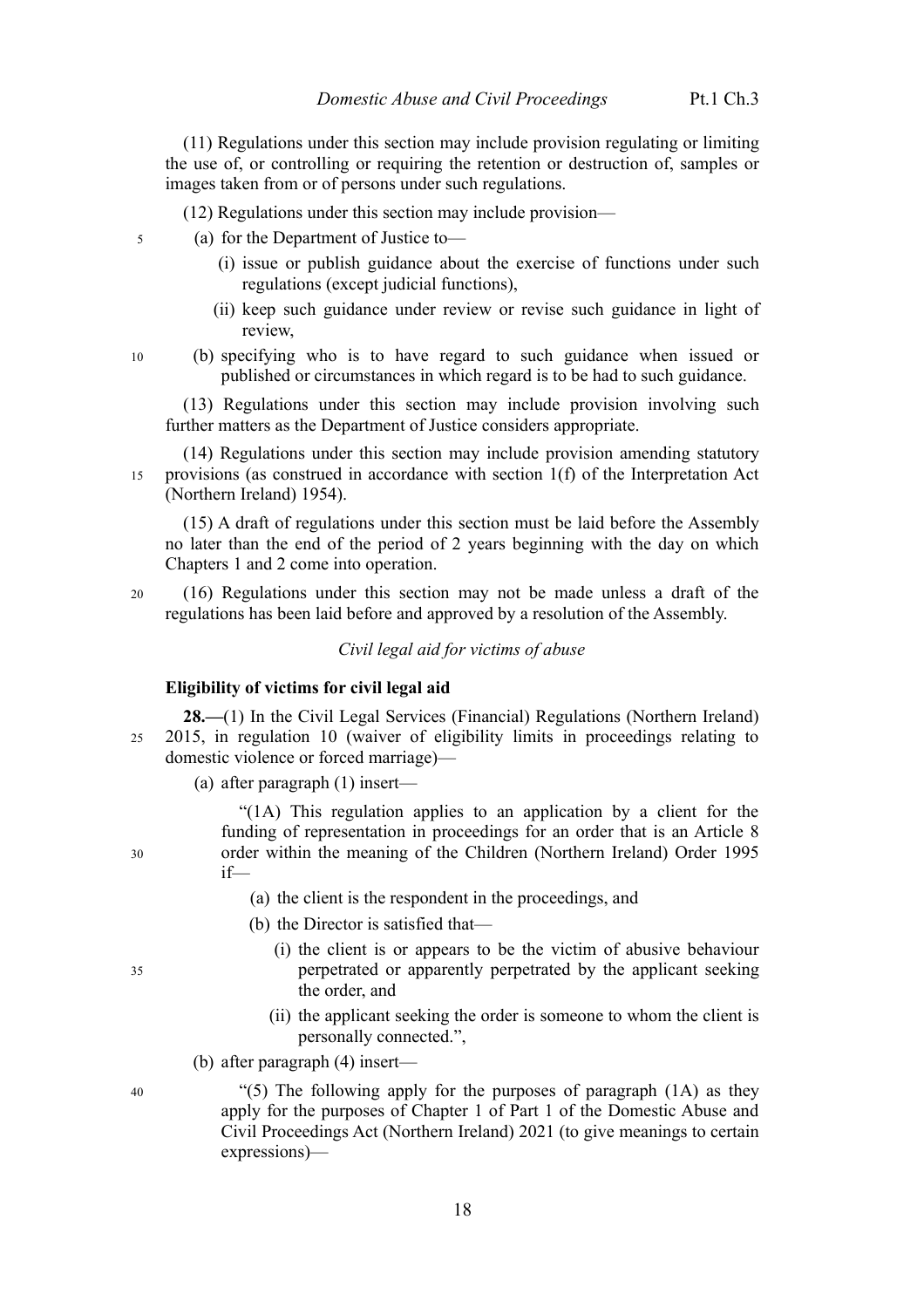- (a) section 2 (as read with section  $3(2)$ ) of that Act,
- (b) sections 4 and 5 of that Act.".

(2) Guidance under section 3 of the Legal Aid and Coroners' Courts Act (Northern Ireland) 2014 must describe the basis, particularly as regards applicable information about the commission or alleged commission of an offence involving 5 domestic abuse, on which the Director may be satisfied as mentioned in regulation 10(1A) of the Civil Legal Services (Financial) Regulations (Northern Ireland) 2015.

(3) An offence involving domestic abuse is—

- (a) an offence under section 1, or
	- (b) an offence of any kind that is aggravated as provided for in section 15.

(4) The Director is as defined in the Civil Legal Services (Financial) Regulations (Northern Ireland) 2015.

(5) This section is without prejudice to—

- (a) any power to make regulations under the Access to Justice (Northern Ireland) Order 2003,
	- (b) the power to give guidance under section 3 of the Legal Aid and Coroners' Courts Act (Northern Ireland) 2014.

### **Proposals as to availability of civil legal aid**

- **29.—**(1) The Department of Justice must lay before the Assembly a report setting out the Department's proposals for— 20
	- (a) making regulations under the Access to Justice (Northern Ireland) Order 2003 for the prescribed purpose, or
	- (b) taking some different course of action for the prescribed purpose.
- (2) A report under this section must be laid before the Assembly before the end of the period of 2 years beginning with the day on which this Act receives Royal Assent. 25
	- (3) The prescribed purpose is that of—
	- (a) reducing (including to nil), in specific circumstances, financial costs to be incurred by a relevant client with respect to receiving funded services in or in relation to qualifying proceedings to which an abusive person as well as the relevant client are parties, or
	- (b) preventing, so far as reasonably possible—
		- (i) qualifying proceedings from being initiated unduly against a relevant client by an abusive person by virtue of having access to funded services, or
		- (ii) qualifying proceedings to which both a relevant client and an abusive person are parties from being prolonged unduly by the abusive person by virtue of having access to funded services.
- (4) Qualifying proceedings are— 40
	- (a) proceedings for an order that is an Article 8 order within the meaning of the Children (Northern Ireland) Order 1995, or

30

35

10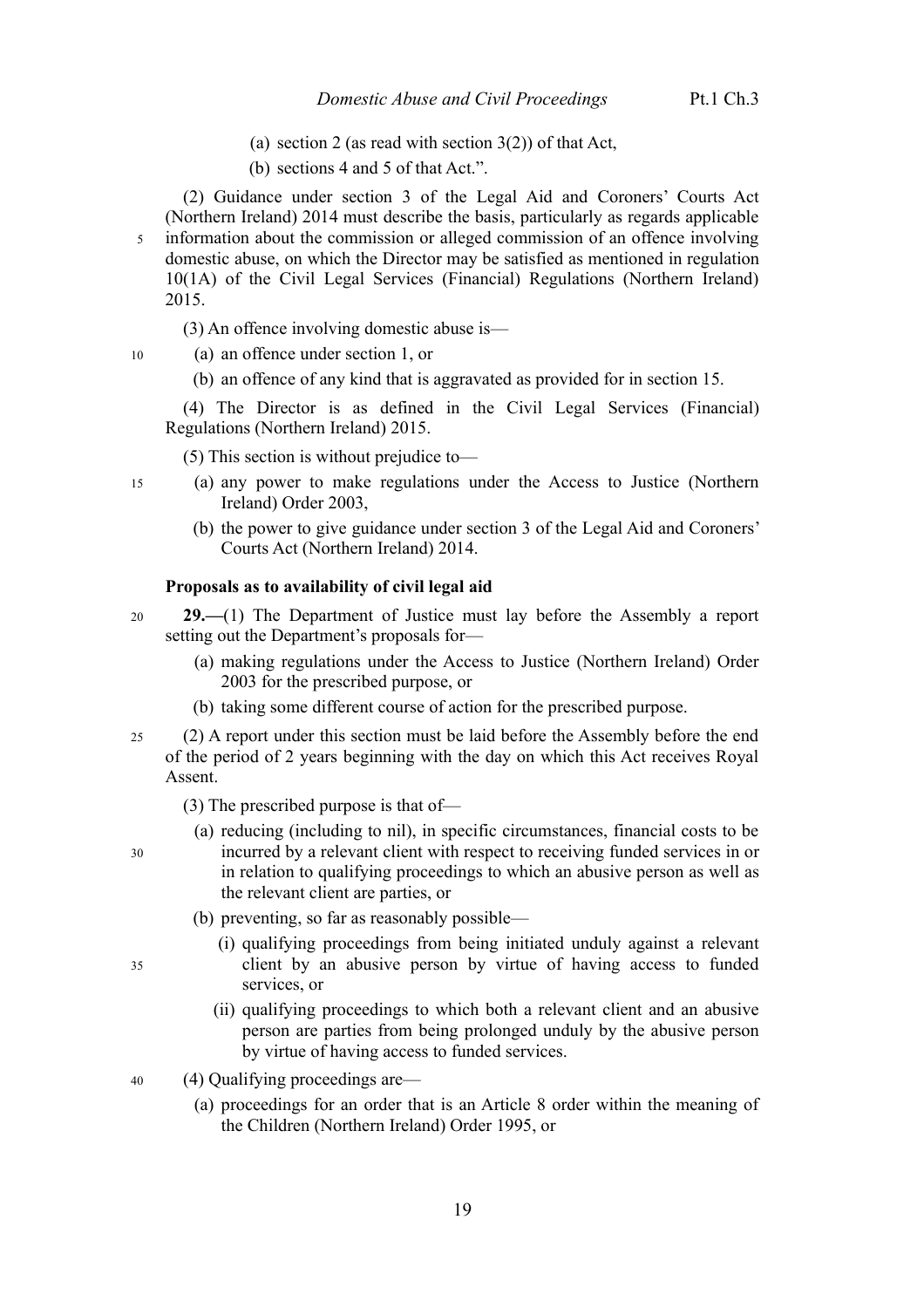- (b) proceedings on appeal arising from proceedings for an order that is an Article 8 Order within the meaning of the Children (Northern Ireland) Order 1995.
- (5) A relevant client is a client who is or appears to be the victim of abusive behaviour. 5
	- (6) An abusive person is someone—
		- (a) who is the perpetrator or apparent perpetrator of abusive behaviour of which the relevant client is or appears to be the victim, and
		- (b) to whom the relevant client is personally connected.
- (7) A conclusion by the Director, when acting by virtue of regulations made under the Access to Justice (Northern Ireland) Order 2003 for the prescribed purpose— 10
	- (a) as to whether—
		- (i) a person is or appears to be the victim of abusive behaviour, or

15

20

35

40

- (ii) someone is the perpetrator or apparent perpetrator of abusive behaviour, or
- (b) as to whether two people are personally connected to each other,

may be reached, particularly on the basis of applicable information about the commission or alleged commission of an offence involving domestic abuse, having regard to appropriate guidance given under section 3 of the Legal Aid and Coroners' Courts Act (Northern Ireland) 2014.

(8) What amounts to abusive behaviour is to be construed, or whether two people are personally connected to each other is to be determined, in the same way as is provided for in Chapter 1.

(9) An offence involving domestic abuse is— 25

- (a) an offence under section 1, or
- (b) an offence of any kind that is aggravated as provided for in section 15.

(10) A reference in this section to a client or funded services, or to the Director, is to be construed in accordance with the Civil Legal Services (Financial) Regulations (Northern Ireland) 2015. 30

#### *Guidance and operational matters*

#### **Guidance about domestic abuse**

<span id="page-23-0"></span>**30.**—(1) The Department of Justice must issue guidance about—

- (a) the effect of this Part, and
- (b) such other matters as the Department considers appropriate as to criminal law or procedure relating to domestic abuse in Northern Ireland.

(2) A person exercising public functions to whom guidance issued under this section relates must have regard to it in the exercise of those functions.

(3) The Department of Justice must—

- (a) keep any guidance issued under this section under review, and
	- (b) revise any guidance issued under this section if the Department considers revision to be necessary in light of review.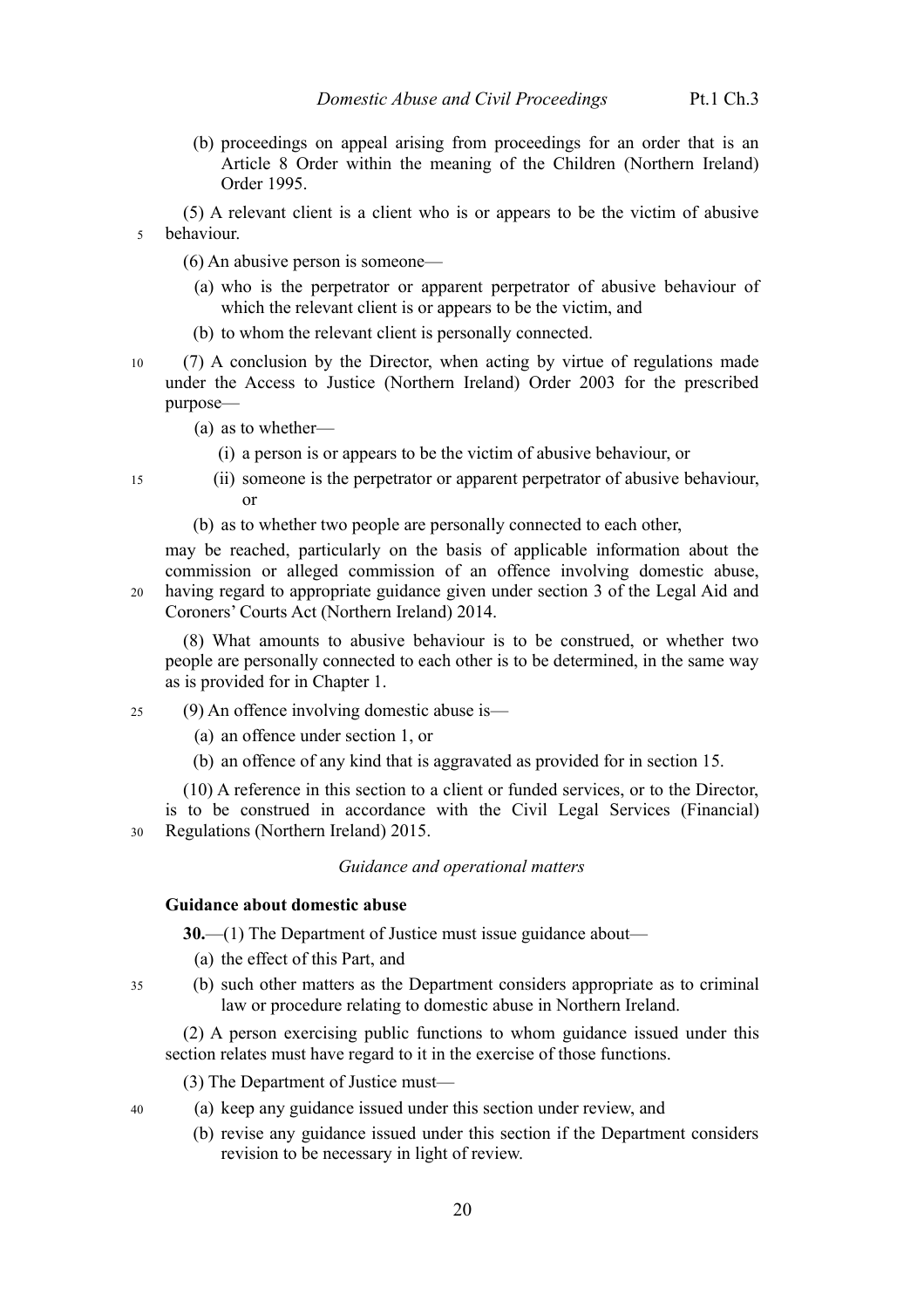(4) The Department of Justice must publish any guidance issued or revised under this section.

(5) Nothing in this section permits the Department of Justice to issue guidance to a court or tribunal.

#### **Guidance on data collection** 5

**31.—**(1) The Department of Justice—

- (a) may issue guidance to the relevant bodies about the sort of information which it seeks to obtain from them for the purpose of the assessment by it of the operation of this Part, and
- (b) must have regard to information which it obtains from the relevant bodies in relation to the operation of this Part when determining the steps (if any) that could be taken by it for the purpose of ensuring the effectiveness of the operation of this Part. 10

(2) The relevant bodies are—

- (a) the Police Service of Northern Ireland, 15
	- (b) the Public Prosecution Service for Northern Ireland, and
	- (c) such additional bodies as the Department considers appropriate.

#### <span id="page-24-0"></span>**Training within relevant bodies**

**32.—**(1) Each of the following must provide such training on the effect of this Part as it considers appropriate for its personnel— 20

- (a) the Police Service of Northern Ireland,
- (b) the Public Prosecution Service for Northern Ireland,
- (c) any additional public body that has functions within the criminal justice system in Northern Ireland which the Department of Justice specifies in connection with this section in regulations.

(2) The Department of Justice must provide such training on the effect of this Part as the Department considers appropriate for—

- (a) staff within the Northern Ireland Courts and Tribunal Service,
- (b) staff of any additional agency of the Department that has functions within the criminal justice system in Northern Ireland which the Department selects in connection with this section.

(3) A body which must under this section provide training is to do so—

- (a) at least annually, and
- (b) as something to be undertaken as mandatory—
	- (i) by such of the relevant personnel or (as the case may be) staff as have responsibilities for dealing with cases involving domestic abuse, and
	- (ii) for the purpose of ensuring the effective discharge of their responsibilities in relation to such cases.
- (4) The Department of Justice must—
- (a) publish a statement setting out information held or obtained by the Department about the level of participation by the relevant personnel or (as 40

30

 $25$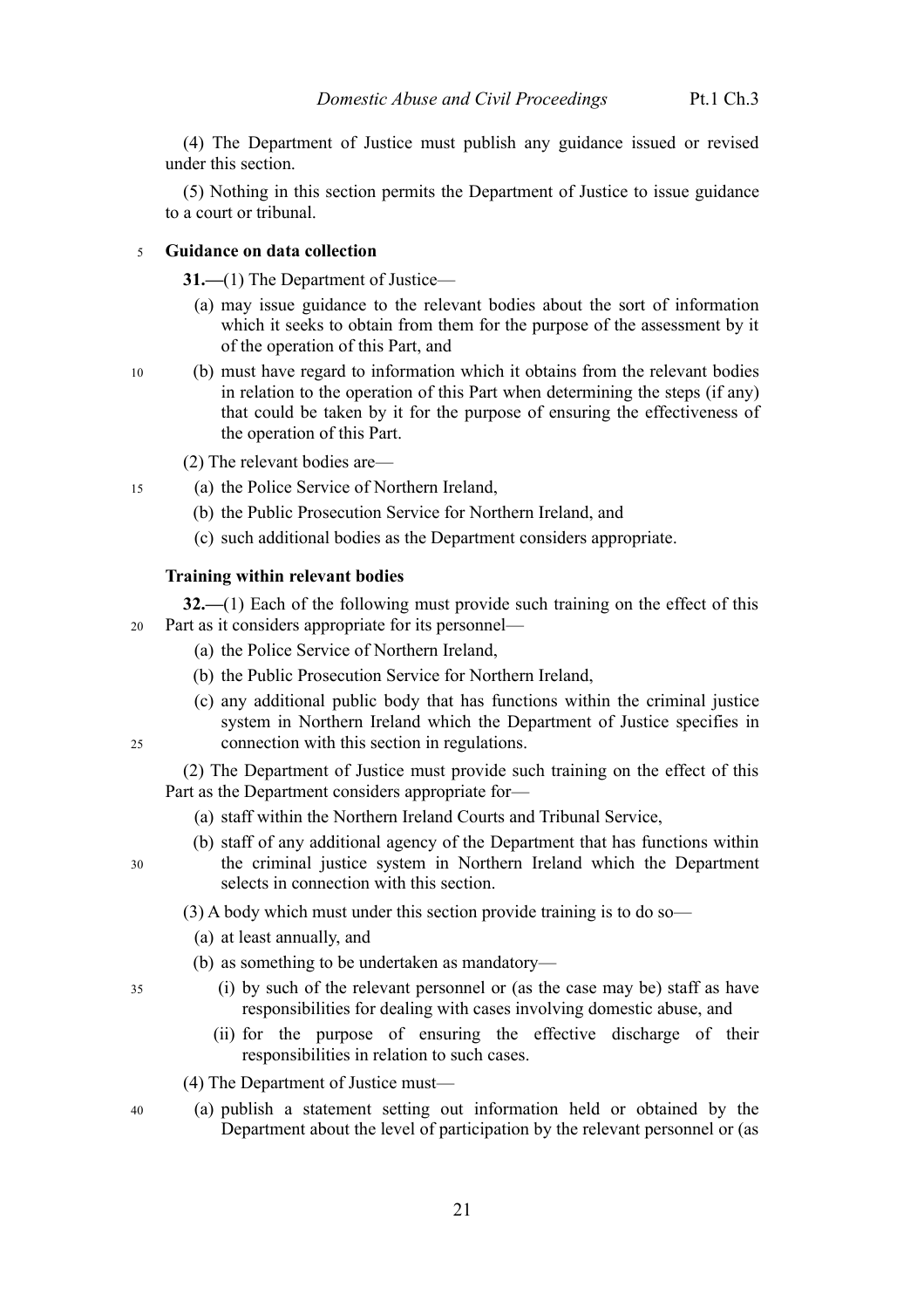the case may be) staff in training provided by a body in accordance with this section, and

- (b) do so—
	- (i) before the end of the period of 18 months beginning with the day on which Chapters 1 and 2 come into operation, and
	- (ii) annually thereafter.
- (5) Regulations under this section are subject to negative resolution.

#### **Independent oversight of this Part**

**33.**—(1) The Department of Justice must appoint a person—

 $(a)$  to — 10

5

25

- (i) report to the Department on the person's assessment of the effectiveness of this Part, and
- (ii) make recommendations to the Department in relation to the operation of this Part, and
- (b) to advise, and make recommendations to, the Department on the content and review of guidance under section [30.](#page-23-0) 15
	- (2) A report under this section must be completed—
		- (a) before the end of the period of 2 years beginning with the day on which Chapters 1 and 2 come into operation, and
- (b) annually thereafter.  $20$ 
	- (3) A report under this section—
		- (a) must be sent to the Department of Justice by the person appointed as soon as practicable after the report is completed, and
		- (b) must be—
		- (i) laid before the Assembly by the Department, and
			- (ii) published by the Department,
				- as soon as practicable after the report is received by the Department from the person appointed.

(4) An appointment under this section is for the person appointed to act independently of the Department of Justice. 30

(5) The first appointment under this section must be made before the end of the period of 1 year beginning with the day on which this Act receives Royal Assent.

(6) The preceding subsections of this section cease to have effect at such time, which must not be before the end of the period of 7 years beginning with the day on which Chapters 1 and 2 come into operation, as the Department of Justice may by regulations specify. 35

(7) Regulations under this section are subject to negative resolution.

# **Report on the operation of this Part**

**34.—**(1) The Department of Justice must prepare a report, covering the reporting period, in relation to the following categories of offence— 40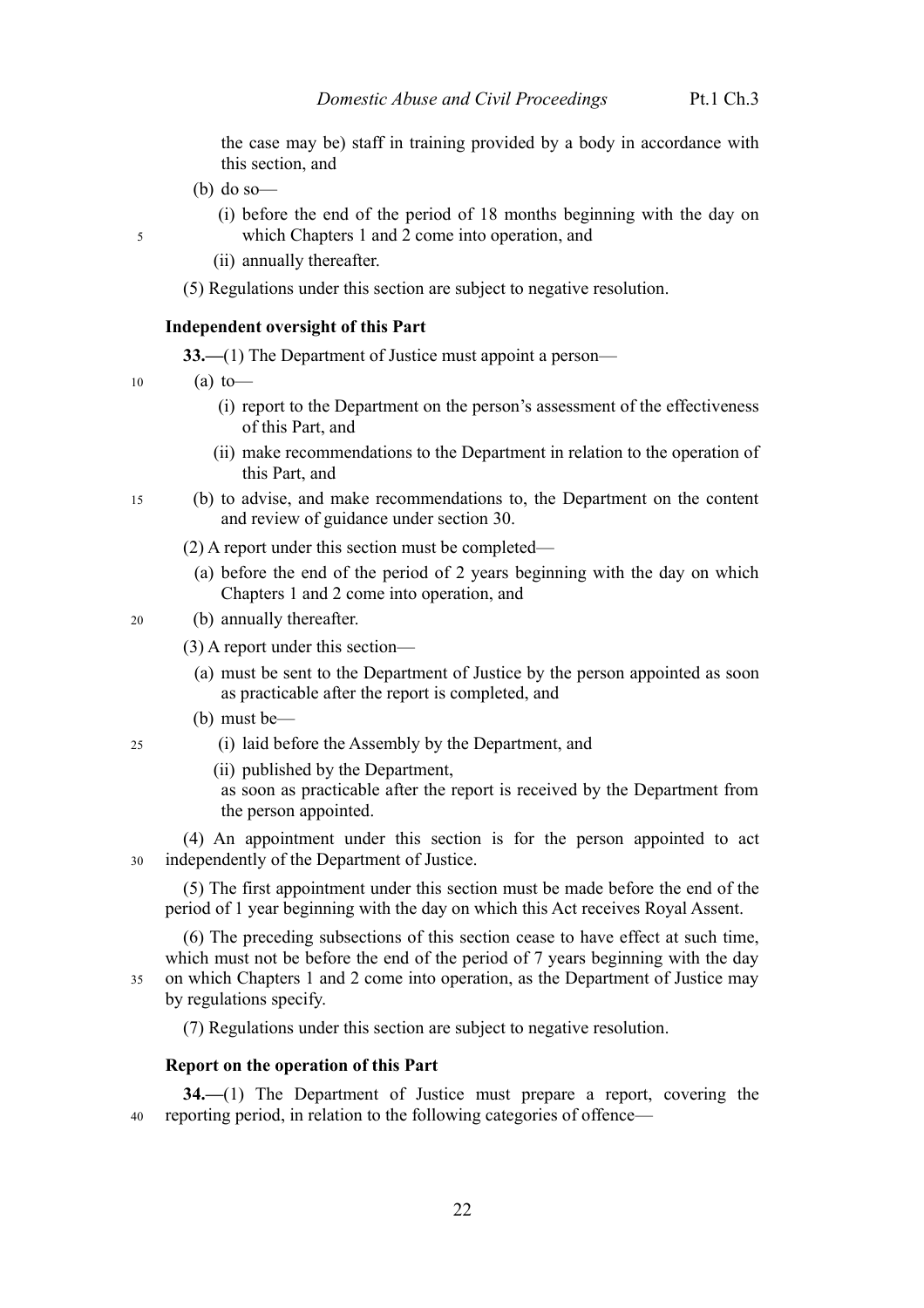- (a) an offence under section 1 (including as alleged to be aggravated as referred to in section 8 or 9),
- (b) an offence of any kind that is alleged to be aggravated as referred to in section 15.
- (2) A report under this section must set out this information— 5
	- (a) the number of—
		- (i) offences under section 1 as recorded by the Police Service of Northern Ireland on the basis of allegations made to them (including as recorded by reference to police districts),
	- (ii) files submitted by the Police Service to the Public Prosecution Service for Northern Ireland in respect of offences within each of the categories,
		- (iii) cases prosecuted by the Public Prosecution Service for offences within each of the categories,
		- (iv) convictions in cases prosecuted by the Public Prosecution Service for offences within each of the categories (particularly where such offences are proved to be aggravated as referred to in section 8 or 9 or (as the case may be) in section 15),
		- (b) the average length of time, for offences within the categories as a whole—
			- (i) from recording of cases by the Police Service on the basis of allegations made to them,
			- (ii) to disposal of cases at court (disregarding appeal processes).
	- (3) A report under this section is to include, so far as available—
		- (a) information about the level of participation by persons in training provided under section [32,](#page-24-0)
- (b) information about— 25
	- (i) how court business is arranged so as to ensure the efficient disposal of cases for offences within the categories as a whole,
	- (ii) the experience at court of witnesses (including witnesses who are children) in cases for offences within the categories as a whole.
- (4) A report under this section is to include, in addition— 30
	- (a) any views that the Department of Justice considers appropriate to give in relation to the operation of this Part (including the Department's assessment of the effectiveness of this Part),
	- (b) information about—
		- (i) any issuing, review or revision of guidance by the Department under section [30,](#page-23-0)
		- (ii) any steps taken by the Department for raising public awareness (particularly awareness of victims) of matters relating to domestic abuse in Northern Ireland,
	- (iii) any activities undertaken by the Department in supporting the operation of this Part,
		- (iv) any further things that the Department considers appropriate.
		- (5) A report under this section must be—
		- (a) laid before the Assembly by the Department of Justice, and

15

10

20

35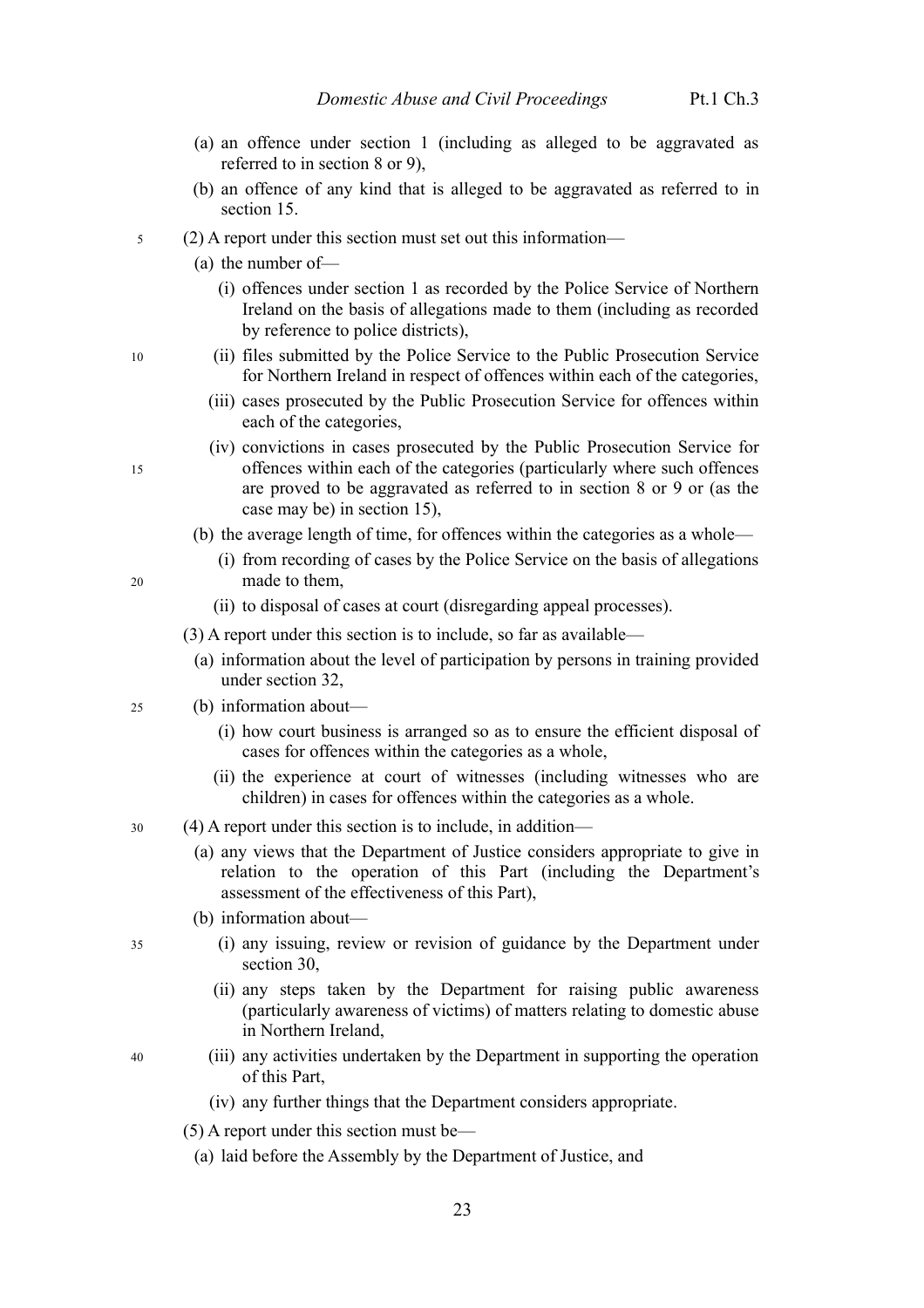(b) published by the Department,

as soon as practicable after the report is completed by the time and in the form determined by the Department.

(6) As for the reporting period—

- (a) the first reporting period is the period, of not less than 2 years and not more than 3 years beginning with the day on which Chapters 1 and 2 come into operation, determined by the Department of Justice,
	- (b) each subsequent reporting period is the period of 3 years coming after the previous reporting period.
- (7) The preceding subsections of this section cease to have effect at such time, which must not be before the end of the period of 10 years beginning with the day on which Chapters 1 and 2 come into operation, as the Department of Justice may by regulations specify. 10
	- (8) Regulations under this section are subject to negative resolution.

#### PART 2

#### PROVISION FOR CIVIL PROCEEDINGS

#### *Residence and contact orders*

## **Factors relevant to residence and contact orders**

**35.** In the Children (Northern Ireland) Order 1995, in Article 12A (residence and contact orders and domestic violence)— 20

- (a) in paragraph  $(1)$ , after "in favour of" insert "—
	- (a) any person, the court shall have regard to any conviction of the person for a domestic abuse offence involving the child,
	- $(b)$  ".
- (b) after paragraph (1) insert— 25

"( $1A$ ) For the purposes of paragraph  $(1)(a)$ , a domestic abuse offence involving the child is—

- (a) an offence under section 1 of the Domestic Abuse and Civil Proceedings Act (Northern Ireland) 2021 if—
	- (i) the offence is aggravated as provided for in section 9 of that Act, and
	- (ii) the aggravation of the offence relates to the child, or
- (b) an offence of any kind (apart from one under section 1 of that Act) if—
	- (i) the offence is aggravated as provided for in section 15 of that Act, and
	- (ii) the child is not the person against whom the offence was committed but the aggravation of the offence relates to the child.",
- (c) in paragraph (2), for "paragraph  $(1)$ " substitute "paragraph  $(1)(b)$ ", 40

35

30

5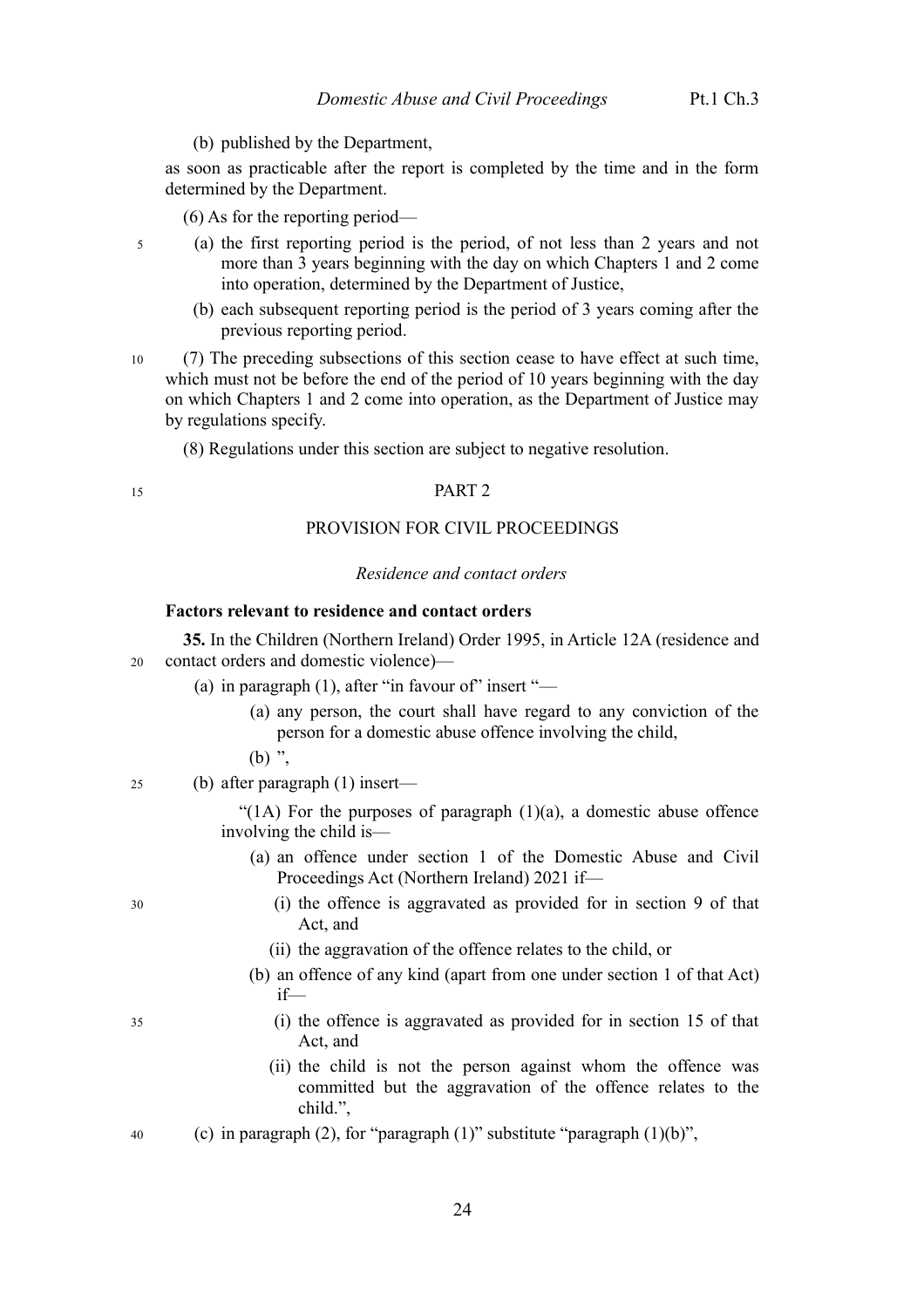- 
- (d) in paragraph (3), after "Article 3" insert "(and in that paragraph neither sub-paragraph limits the effect of the other sub-paragraph)".

*Cross-examination and special measures*

#### **Prohibition of cross-examination in person in family proceedings**

**36.** In the Family Law (Northern Ireland) Order 1993, after Article 11 insert— 5

"*Prohibition of cross-examination in person in family proceedings*

## **Prohibition of cross-examination in person: introductory**

11A.—(1) For the purposes of Articles 11B to 11I—

"family proceedings" means—

- (a) proceedings which are family proceedings for the purposes of Article 12 (family proceedings rules), or
- (b) proceedings in a court of summary jurisdiction sitting to hear domestic proceedings within the meaning of Article 88 of the Magistrates' Courts (Northern Ireland) Order 1981,
- "witness", in relation to any proceedings, includes a party to the proceedings.

(2) The Department of Justice may by regulations amend this Article so as to alter the definition of "family proceedings" in paragraph (1).

#### **Prohibition of cross-examination in person: victims of offences**

11B.—(1) In family proceedings, no party to the proceedings who has been convicted of or given a caution for, or is charged with, a specified offence may cross-examine in person a witness who is the victim, or alleged victim, of that offence.

(2) In family proceedings, no party to the proceedings who is the victim, or alleged victim, of a specified offence may cross-examine in person a witness who has been convicted of or given a caution for, or is charged with, that offence.

(3) Paragraphs (1) and (2) do not apply to a conviction that is spent for the purposes of the Rehabilitation of Offenders (Northern Ireland) Order 1978 unless evidence in relation to the conviction is admissible in or may be required in the proceedings by virtue of Article 8(2), (3) or (4) of that Order.

(4) Cross-examination in breach of paragraph (1) or (2) does not affect the validity of a decision of the court in the proceedings if the court was not aware of the conviction, caution or charge when the cross-examination took place.

(5) In this Article—

"caution" means—

- (a) in the case of Northern Ireland—
	- (i) a conditional caution given under section 71 of the Justice Act (Northern Ireland) 2011, or

40

10

15

20

 $25$ 

30

35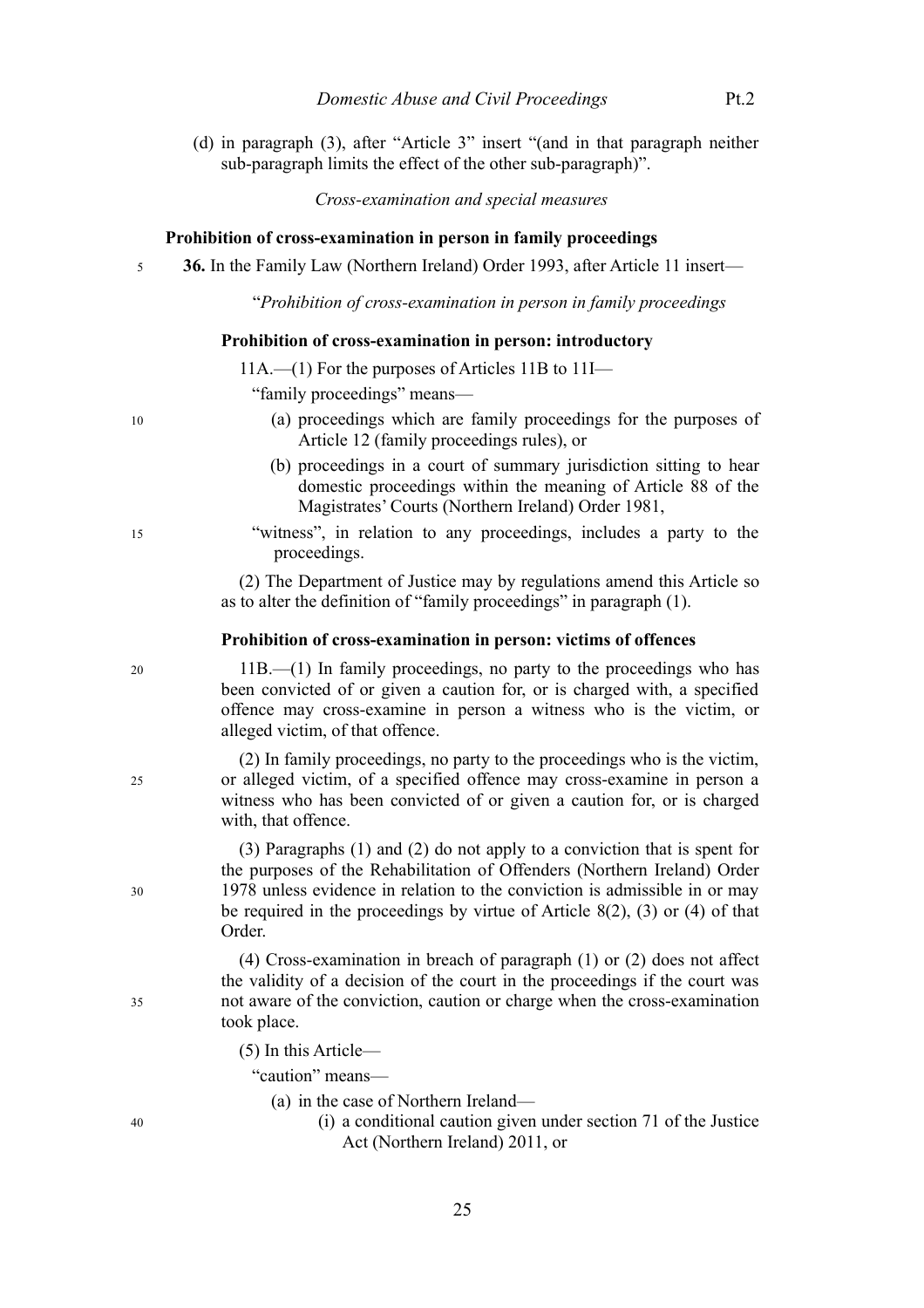|    | (ii) any other caution given to a person in Northern Ireland in<br>respect of an offence which, at the time the caution is<br>given, the person has admitted,                                                                                                                                         |
|----|-------------------------------------------------------------------------------------------------------------------------------------------------------------------------------------------------------------------------------------------------------------------------------------------------------|
|    | (b) in the case of England and Wales—                                                                                                                                                                                                                                                                 |
| 5  | (i) a conditional caution given under section 22 of the<br>Criminal Justice Act 2003,                                                                                                                                                                                                                 |
|    | (ii) a youth conditional caution given under section 66A of<br>the Crime and Disorder Act 1998, or                                                                                                                                                                                                    |
| 10 | (iii) any other caution given to a person in England and Wales<br>in respect of an offence which, at the time the caution is<br>given, the person has admitted,                                                                                                                                       |
|    | (c) in the case of Scotland, anything corresponding to a caution<br>falling within paragraph (b) (however described) which is given<br>to a person in respect of an offence under the law of Scotland,                                                                                                |
| 15 | "conviction" means-                                                                                                                                                                                                                                                                                   |
|    | (a) wherever occurring in Northern Ireland, Scotland, or England<br>and Wales-                                                                                                                                                                                                                        |
| 20 | (i) a conviction by or before a court, or<br>(ii) a finding in any criminal proceedings (including a finding<br>linked with a finding of insanity) that the person<br>concerned has committed an offence or done the act or<br>made the omission charged,                                             |
|    | (b) wherever occurring within or outside the United Kingdom, a<br>conviction in service disciplinary proceedings,                                                                                                                                                                                     |
| 25 | "service disciplinary proceedings" means—                                                                                                                                                                                                                                                             |
|    | (a) any proceedings (whether or not before a court) in respect of a<br>service offence within the meaning of the Armed Forces Act<br>2006 (except proceedings before a civilian court within the<br>meaning of that Act),                                                                             |
| 30 | (b) any proceedings under the Army Act 1955, the Air Force Act<br>1955, or the Naval Discipline Act 1957 (whether before a court-<br>martial or before any other court or person authorised under any<br>of those Acts to award a punishment in respect of an offence),                               |
| 35 | (c) any proceedings before a Standing Civilian Court established<br>under the Armed Forces Act 1976,                                                                                                                                                                                                  |
|    | "specified offence" means an offence which is specified, or of a<br>description specified, in regulations made by the Department of<br>Justice.                                                                                                                                                       |
| 40 | (6) The following provisions (which deem a conviction of a person<br>discharged not to be a conviction) do not apply for the purposes of this<br>Article to a conviction of a person for an offence in respect of which an<br>order has been made discharging the person absolutely or conditionally— |
|    | (a) Article 6 of the Criminal Justice (Northern Ireland) Order 1996 or<br>any corresponding provision,                                                                                                                                                                                                |
| 45 | (b) section 187 of the Armed Forces Act 2006 or any corresponding<br>provision.                                                                                                                                                                                                                       |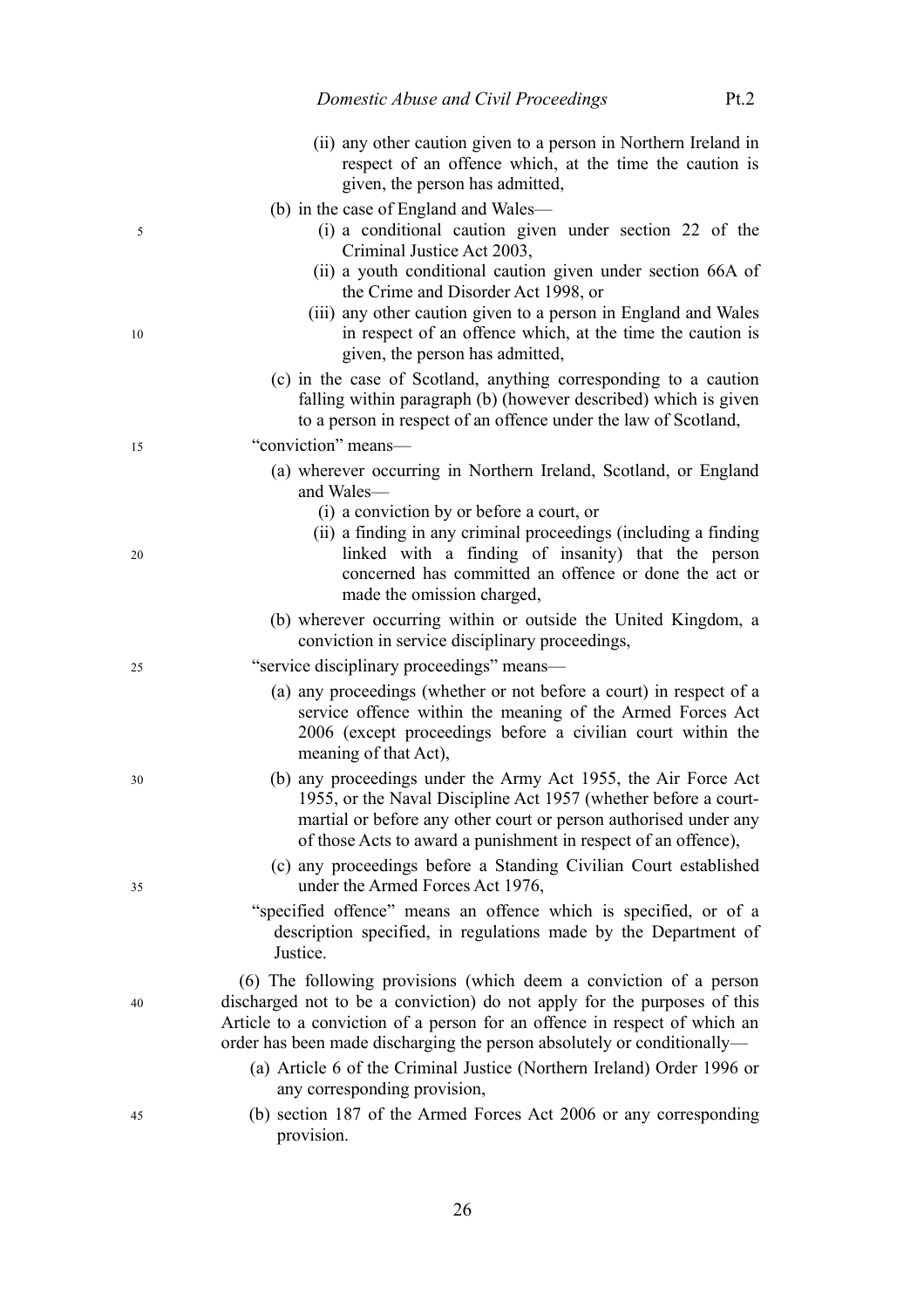- (7) For the purposes of this Article—
	- "offence" includes an offence under a law that is no longer in force,

"corresponding provision" means a corresponding statutory provision or any other corresponding legislative provision (and includes an earlier provision or a provision applying in any part of the United Kingdom).

# **Prohibition of cross-examination in person: persons protected by injunctions etc.**

 $11C$ —(1) In family proceedings, no party to the proceedings against whom an on-notice protective injunction is in force may cross-examine in person a witness who is protected by the injunction.

(2) In family proceedings, no party to the proceedings who is protected by an on-notice protective injunction may cross-examine in person a witness against whom the injunction is in force.

(3) Cross-examination in breach of paragraph (1) or (2) does not affect the validity of a decision of the court in the proceedings if the court was not aware of the protective injunction when the cross-examination took place.

(4) In this Article, "protective injunction" means an order, injunction or interdict specified, or of a description specified, in regulations made by the Department of Justice.

(5) For the purposes of this Article, a protective injunction is an "onnotice" protective injunction if—

- (a) the court is satisfied that there has been a hearing at which the person against whom the protective injunction is in force asked, or could have asked, for the injunction to be set aside or varied, or
- (b) the protective injunction was made at a hearing of which the court is satisfied that both the person who applied for it and the person against whom it is in force had notice.

#### **Prohibition of cross-examination in person: evidence of domestic abuse** 30

11D.—(1) In family proceedings, where specified evidence is adduced that a person who is a party to the proceedings has engaged in behaviour that was abusive of a witness to whom that party is personally connected, that party may not cross-examine the witness in person.

(2) In family proceedings, where specified evidence is adduced that a person who is a witness has engaged in behaviour that was abusive of a party to the proceedings to whom the witness is personally connected, that party to the proceedings may not cross-examine the witness in person.

(3) In this Article, "specified evidence" means evidence specified, or of a description specified, in regulations made by the Department of Justice.

(4) Regulations under paragraph (3) may provide that any evidence which satisfies the court that a person has engaged in abusive behaviour, or

27

 $25$ 

5

10

15

20

35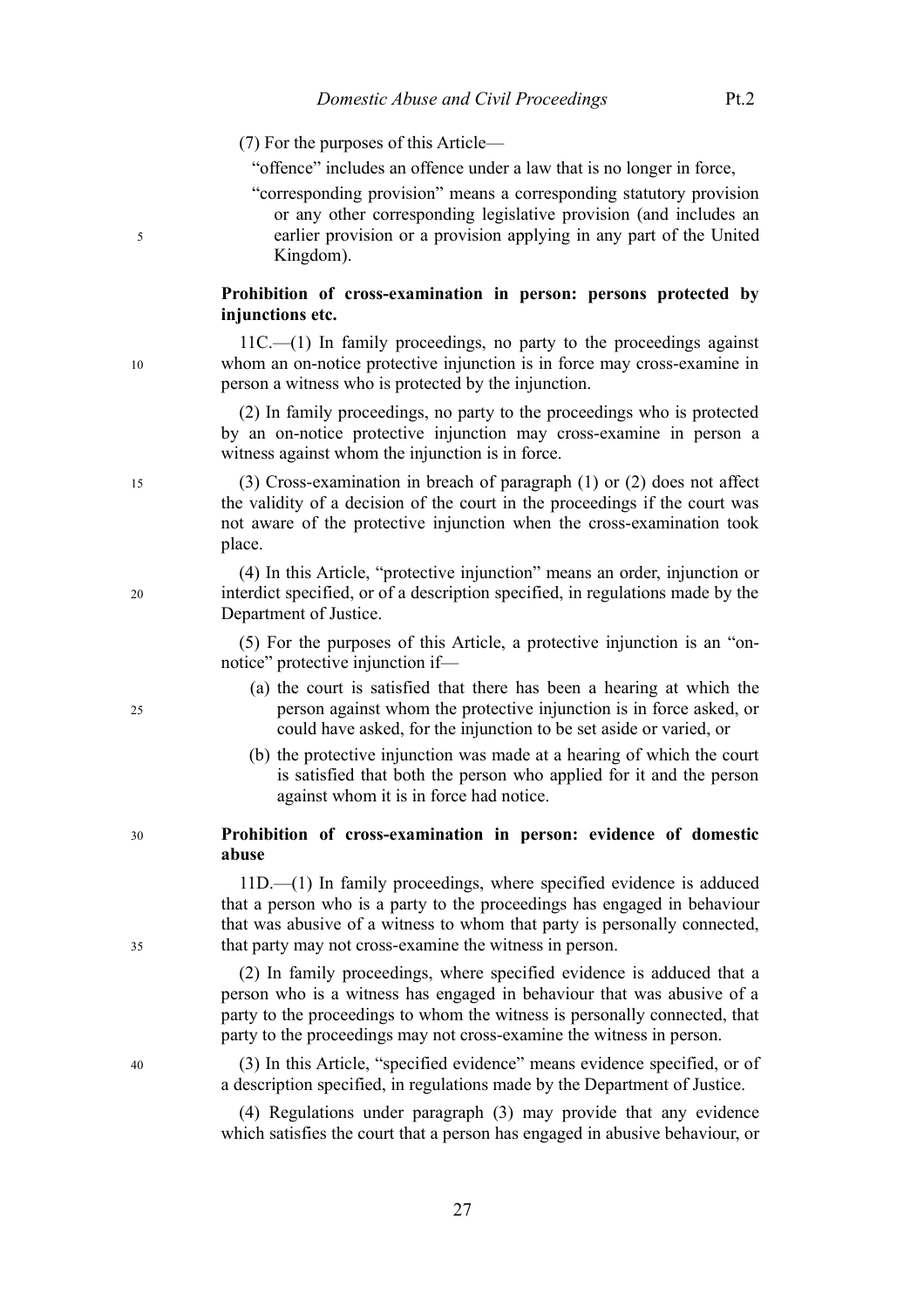abusive behaviour of a specified description, is specified evidence for the purposes of this Article.

(5) The following apply for the purposes of this Article as they apply for the purposes of Chapter 1 of Part 1 of the Domestic Abuse and Civil Proceedings Act (Northern Ireland) 2021 (to give meanings to certain expressions)—

- (a) section [2](#page-5-1) (as read with section  $3(2)$ ) of that Act,
- (b) sections [4](#page-6-1) and [5](#page-6-0) of that Act.

5

# **Direction for prohibition of cross-examination in person: other cases**

| 10 | $11E$ . (1) In family proceedings, the court may give a direction<br>prohibiting a party to the proceedings from cross-examining (or continuing<br>to cross-examine) a witness in person if— |
|----|----------------------------------------------------------------------------------------------------------------------------------------------------------------------------------------------|
|    | (a) none of Articles 11B to 11D operates to prevent the party from<br>cross-examining the witness, and                                                                                       |
| 15 | (b) it appears to the court that—                                                                                                                                                            |
|    | (i) the quality condition or the significant distress condition is met,<br>and                                                                                                               |
|    | (ii) it would not be contrary to the interests of justice to give the<br>direction.                                                                                                          |
| 20 | (2) The "quality condition" is met if the quality of evidence given by the<br>witness on cross-examination-                                                                                  |
|    | (a) is likely to be diminished if the cross-examination (or continued<br>cross-examination) is conducted by the party in person, and                                                         |
| 25 | (b) would be likely to be improved if a direction were given under this<br>Article.                                                                                                          |
|    | $(3)$ The "significant distress condition" is met if—                                                                                                                                        |
|    | (a) the cross-examination (or continued cross-examination) of the<br>witness by the party in person would be likely to cause significant<br>distress to the witness or the party, and        |
| 30 | (b) that distress is likely to be more significant than would be the case<br>if the witness were cross-examined other than by the party in<br>person.                                        |
|    | (4) A direction under this Article may be made by the court—                                                                                                                                 |
|    | (a) on an application made by a party to the proceedings, or                                                                                                                                 |
| 35 | (b) of its own motion.                                                                                                                                                                       |
|    | (5) In determining whether the quality condition or the significant<br>distress condition is met in the case of a witness or party, the court must<br>have regard to (among other things)—   |
| 40 | (a) any views expressed by the witness as to whether or not the<br>witness is content to be cross-examined by the party in person,                                                           |
|    | (b) any views expressed by the party as to whether or not the party is<br>content to cross-examine the witness in person,                                                                    |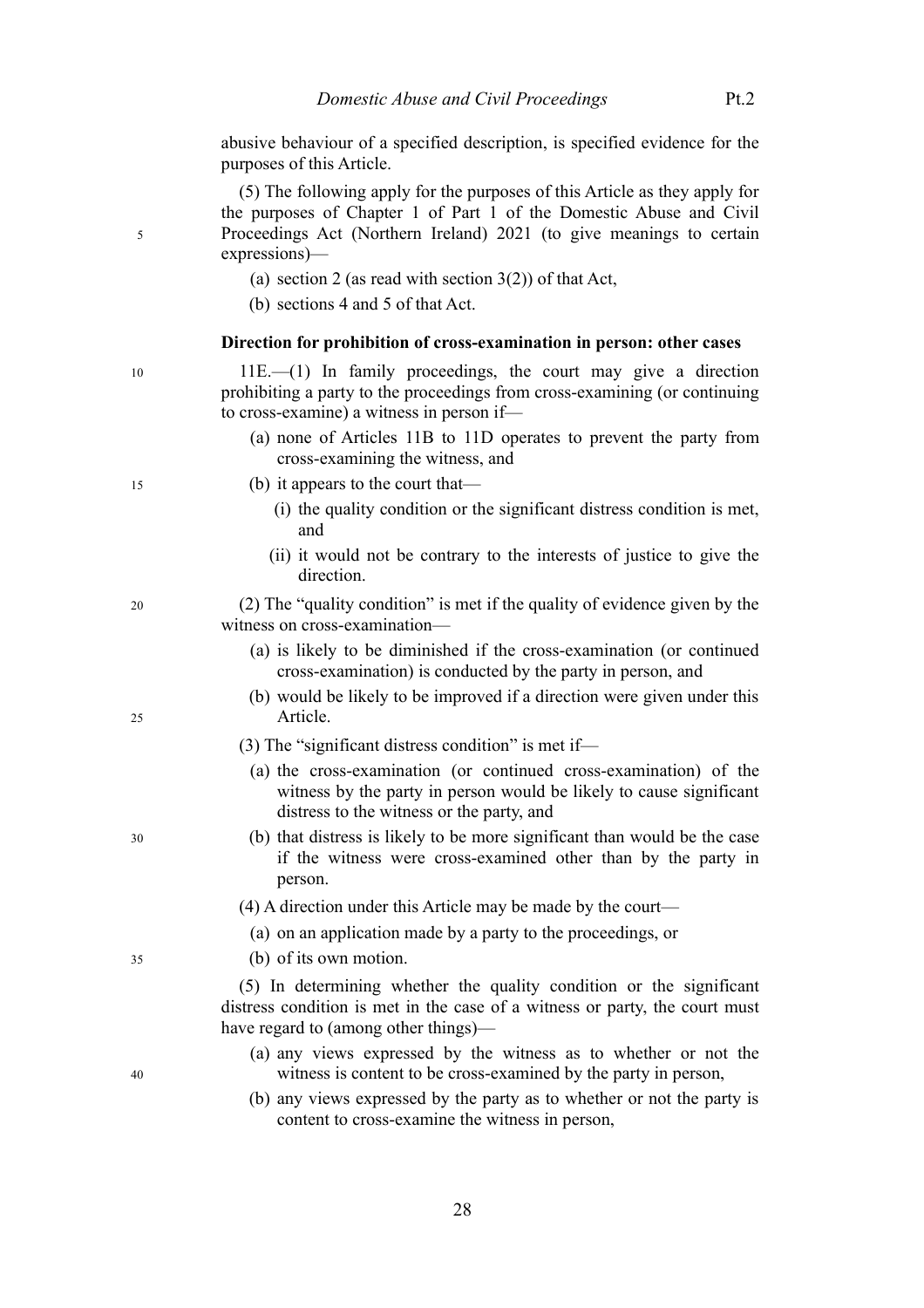#### *Domestic Abuse and Civil Proceedings* Pt.2

- 
- (c) the nature of the questions likely to be asked, having regard to the issues in the proceedings,
- (d) any behaviour by the party in relation to the witness in respect of which the court is aware that a finding of fact has been made in the proceedings or any other proceedings,
- (e) any behaviour by the witness in relation to the party in respect of which the court is aware that a finding of fact has been made in the proceedings or any other proceedings,
- (f) any behaviour by the party at any stage of the proceedings, both generally and in relation to the witness,
- (g) any behaviour by the witness at any stage of the proceedings, both generally and in relation to the party,
- (h) any relationship (of whatever nature) between the witness and the party.
- (6) Any reference in this Article to the quality of a witness's evidence is to its quality in terms of completeness, coherence and accuracy.

(7) For this purpose, "coherence" refers to a witness's ability in giving evidence to give answers which—

- (a) address the questions put to the witness, and
- (b) can be understood, both individually and collectively.

#### **Directions under Article 11E: supplementary**

11F.—(1) A direction under Article 11E has binding effect from the time it is made until the witness in relation to whom it applies is discharged.

(2) But the court may revoke a direction under Article 11E before the witness is discharged, if it appears to the court to be in the interests of justice to do so, either—

- (a) on an application made by a party to the proceedings, or
- (b) of its own motion.

(3) The court may revoke a direction under Article 11E on an application made by a party to the proceedings only if there has been a material change of circumstances since—

- (a) the direction was given, or
- (b) if a previous application has been made by a party to the proceedings, the application (or the last application) was determined.

(4) The court must state its reasons for—

- (a) giving a direction under Article 11E,
- (b) refusing an application for a direction under Article 11E,
- (c) revoking a direction under Article 11E,
- (d) refusing an application for the revocation of a direction under Article 11E.
	- 29

30

35

40

25

5

10

15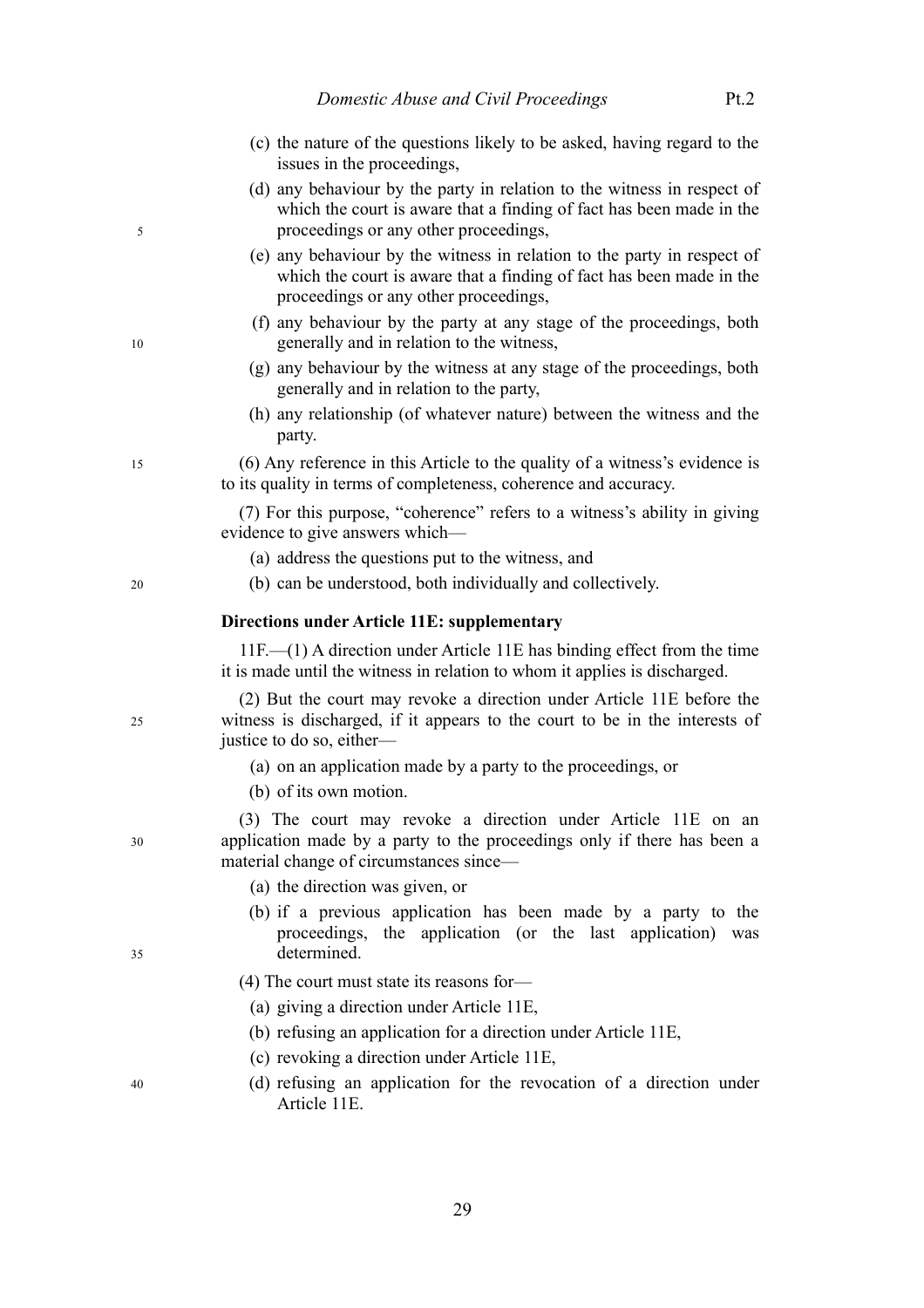#### **Alternatives to cross-examination in person**

 $11G$ — $(1)$  This Article applies where a party to family proceedings is prevented from cross-examining a witness in person by virtue of any of Articles 11B to 11E.

(2) The court must consider whether (ignoring this Article) there is a satisfactory alternative means—

- (a) for the witness to be cross-examined in the proceedings, or
- (b) of obtaining evidence that the witness might have given under cross-examination in the proceedings.

(3) If the court decides that there is not, the court must—

- (a) invite the party to the proceedings to arrange for a qualified legal representative to act for the party for the purpose of crossexamining the witness, and
- (b) require the party to the proceedings to notify the court, by the end of a period specified by the court, of whether a qualified legal representative is to act for the party for that purpose.

(4) Paragraph (5) applies if, by the end of the period specified under paragraph (3)(b), either—

- (a) the party has notified the court that no qualified legal representative is to act for the party for the purpose of crossexamining the witness, or
- (b) no notification has been received by the court and it appears to the court that no qualified legal representative is to act for the party for the purpose of cross-examining the witness.

(5) The court must consider whether it is necessary in the interests of justice for the witness to be cross-examined by a qualified legal representative appointed by the court to represent the interests of the party.

(6) If the court decides that it is, the court must appoint a qualified legal representative (chosen by the court) to cross-examine the witness in the interests of the party.

(7) A qualified legal representative appointed by the court under paragraph (6) is not responsible to the party except in so far as acting in the interests of the party by virtue of this Article.

(8) For the purposes of this Article—

- (a) a reference to cross-examination includes a reference to continuing to conduct cross-examination,
- (b) "qualified legal representative" means a legal representative who has a right of audience in relation to the proceedings before the court.

40

5

10

15

 $20$ 

25

30

35

#### **Costs of legal representatives appointed under Article 11G(6)**

11H.—(1) The Department of Justice must pay such sums as the Department may determine in respect of—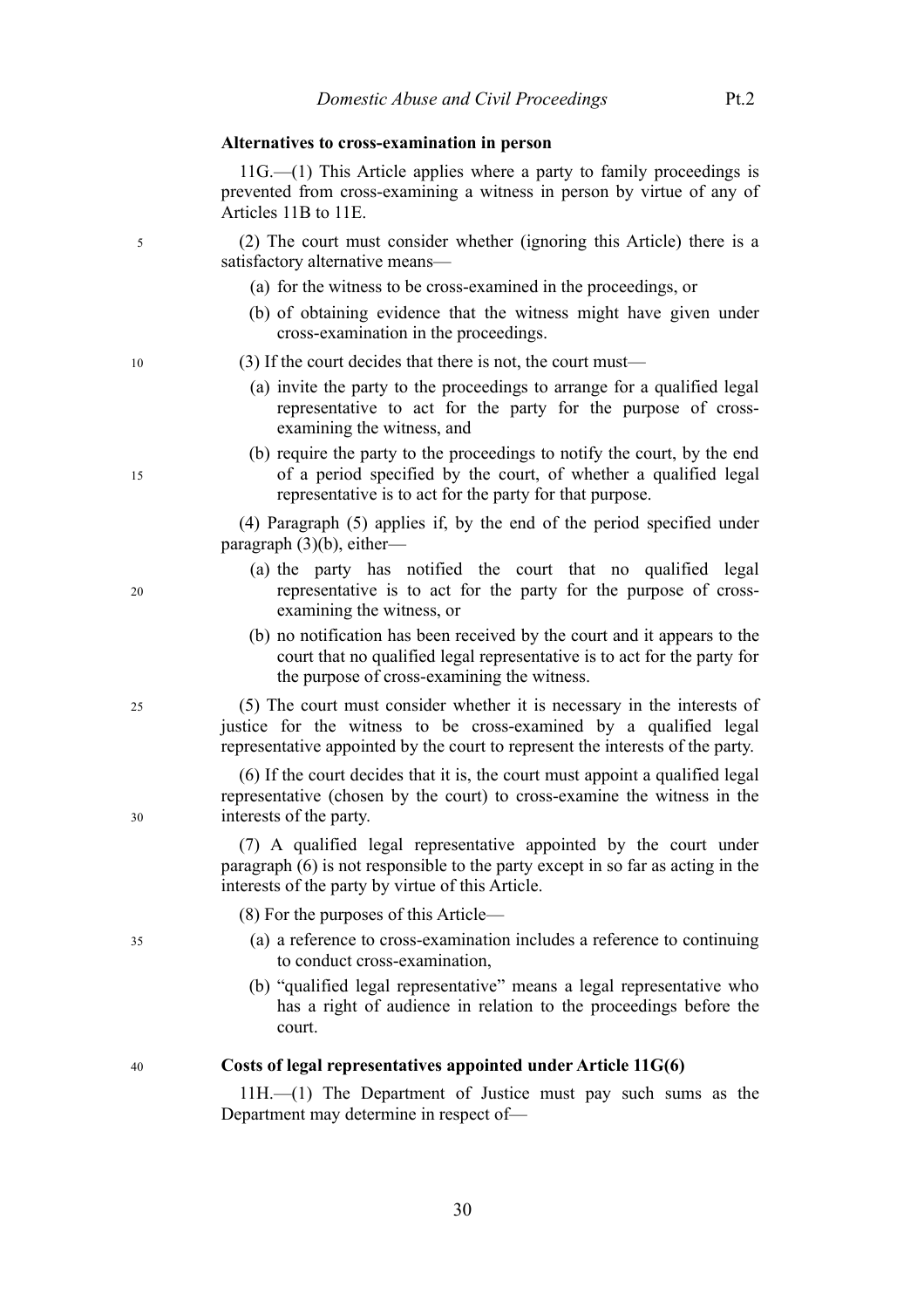|    | Domestic Abuse and Civil Proceedings<br>Pt.2                                                                                                                                                                                                                                                                                     |
|----|----------------------------------------------------------------------------------------------------------------------------------------------------------------------------------------------------------------------------------------------------------------------------------------------------------------------------------|
|    | (a) fees or costs properly incurred by a qualified legal representative<br>appointed under Article 11G(6), and                                                                                                                                                                                                                   |
|    | (b) expenses properly incurred in providing such a person with<br>evidence or other material in connection with the appointment.                                                                                                                                                                                                 |
| 5  | (2) Regulations made by the Department of Justice may provide for<br>sums payable under paragraph $(1)$ —                                                                                                                                                                                                                        |
|    | (a) to be such amounts as are specified in the regulations,<br>(b) to be calculated in accordance with—                                                                                                                                                                                                                          |
|    | (i) a rate or scale specified in the regulations, or                                                                                                                                                                                                                                                                             |
| 10 | (ii) other provision made by or under the regulations.                                                                                                                                                                                                                                                                           |
|    | Guidance for legal representatives appointed under Article 11G(6)                                                                                                                                                                                                                                                                |
| 15 | $11I$ . (1) The Department of Justice may issue guidance in connection<br>with the role which a qualified legal representative appointed under Article<br>$11G(6)$ in connection with any family proceedings is to play in the<br>proceedings, including (among other things) guidance about the effect of<br>Article $11G(7)$ . |
|    | $(2)$ A qualified legal representative appointed under Article 11G(6) must<br>have regard to any guidance issued under this Article.                                                                                                                                                                                             |
| 20 | (3) The Department of Justice may from time to time revise any<br>guidance issued under this Article.                                                                                                                                                                                                                            |
|    | (4) The Department of Justice must publish—                                                                                                                                                                                                                                                                                      |
|    | (a) any guidance issued under this Article, and                                                                                                                                                                                                                                                                                  |
|    | (b) any revisions of guidance issued under this Article.                                                                                                                                                                                                                                                                         |
|    | <b>Regulations under Articles 11A to 11H</b>                                                                                                                                                                                                                                                                                     |
| 25 | $11J$ .— $(1)$ Any power of the Department of Justice to make regulations<br>under Articles 11A to 11H includes power to make supplementary,<br>incidental, consequential, transitional, transitory or saving provision.                                                                                                         |
| 30 | (2) Regulations that contain (with or without other provisions) provision<br>under Article 11A(2) may not be made unless a draft of the regulations has<br>been laid before and approved by a resolution of the Assembly.                                                                                                        |
|    | (3) Regulations that contain provision under Articles 11B to 11H are<br>subject to negative resolution (except where they are required by<br>paragraph (2) to be laid in draft before and approved by a resolution of the<br>Assembly).".                                                                                        |

#### **Special measures directions in family proceedings** 35

**37.** In the Family Law (Northern Ireland) Order 1993, after Article 11J (as inserted by this Act) insert—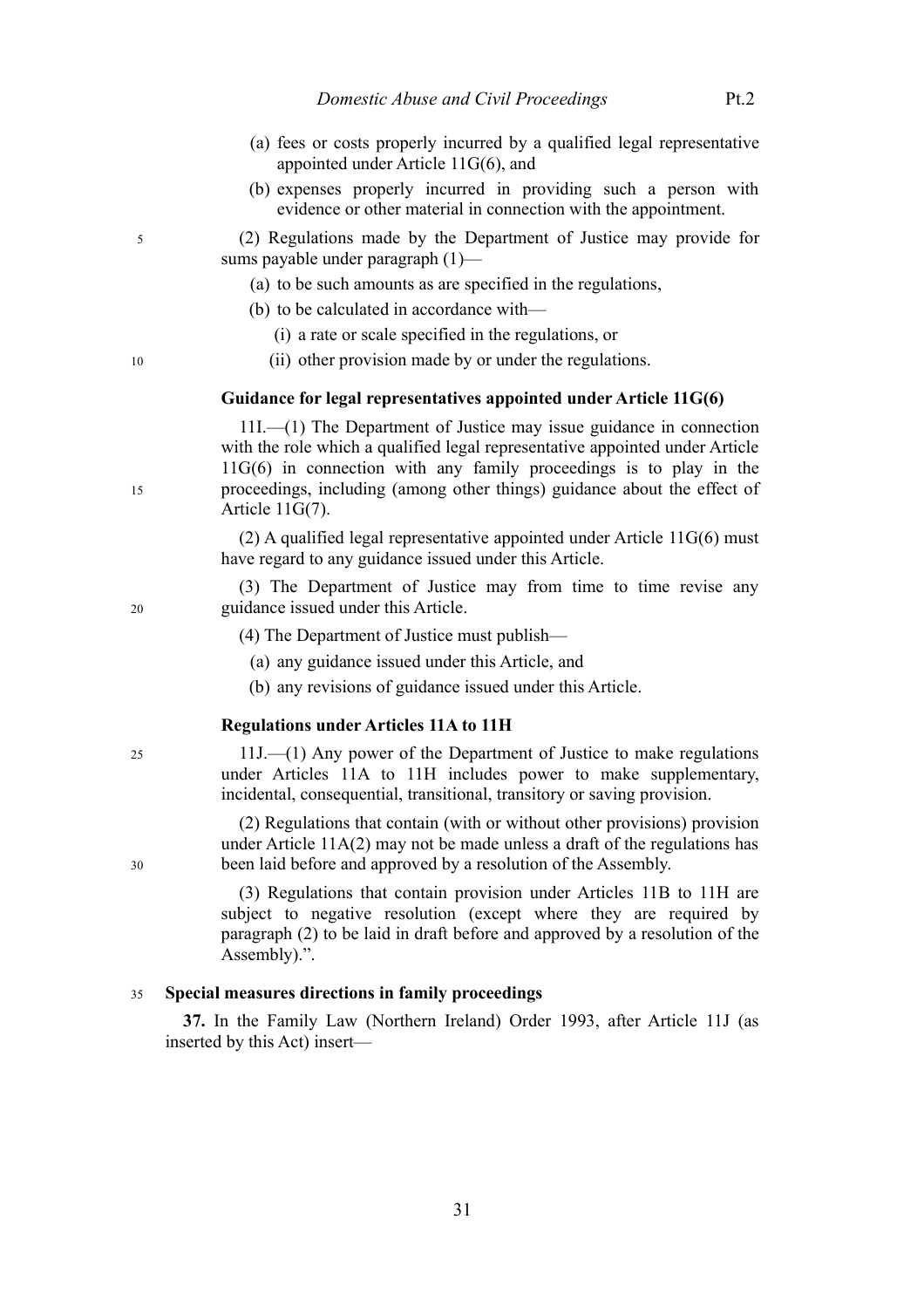"*Special measures directions in family proceedings*

#### **Special measures in family proceedings: victims of abusive behaviour**

11K.—(1) Rules of court must make provision enabling the court to make a special measures direction in relation to a person ("P") where—

- (a) P is a party to or witness in family proceedings,
- (b) P is, or is at risk of being, subjected to abusive behaviour by a person who is—
	- (i) a party to the proceedings,
	- (ii) a relative of a party to the proceedings (other than P), or
	- (iii) a witness in the proceedings, and
- (c) P and that person are personally connected.

(2) Rules under paragraph (1) must provide for the court to consider, on the application of a party or of the court's own motion, whether a special measures direction (or more than one direction) should be made.

(3) Provision in rules by virtue of paragraph (2) may include provision about what factors the court is to take into account when considering whether a special measures direction should be made, in particular (but not limited to)—

- (a) the availability of the special measures in question, and
- (b) any views expressed by P.

(4) The following apply for the purposes of this Article as they apply for the purposes of Chapter 1 of Part 1 of the Domestic Abuse and Civil Proceedings Act (Northern Ireland) 2021 (to give meanings to certain expressions)—

- (a) section 2 (as read with section  $3(2)$ ) of that Act,
- (b) sections 4 and 5 of that Act.
- (5) In this Article—

"family proceedings" means—

- (a) proceedings which are family proceedings for the purposes of Article 12 (family proceedings rules),
- (b) proceedings in a court of summary jurisdiction when exercising its jurisdiction under one or more of the following—
	- (i) the Domestic Proceedings (Northern Ireland) Order 1980,
	- (ii) Article 31B of the Matrimonial and Family Proceedings (Northern Ireland) Order 1989,
	- (iii) the Children (Northern Ireland) Order 1995,
	- (iv) the Family Homes and Domestic Violence (Northern Ireland) Order 1998,
	- (v) Schedule 16 to the Civil Partnership Act 2004,
- "relative" has the meaning given by Article 2(2) of the Family Homes and Domestic Violence (Northern Ireland) Order 1998,
	- "rules of court" includes—
		- (a) rules of court under Article 12, and

30

35

40

5

10

15

 $20$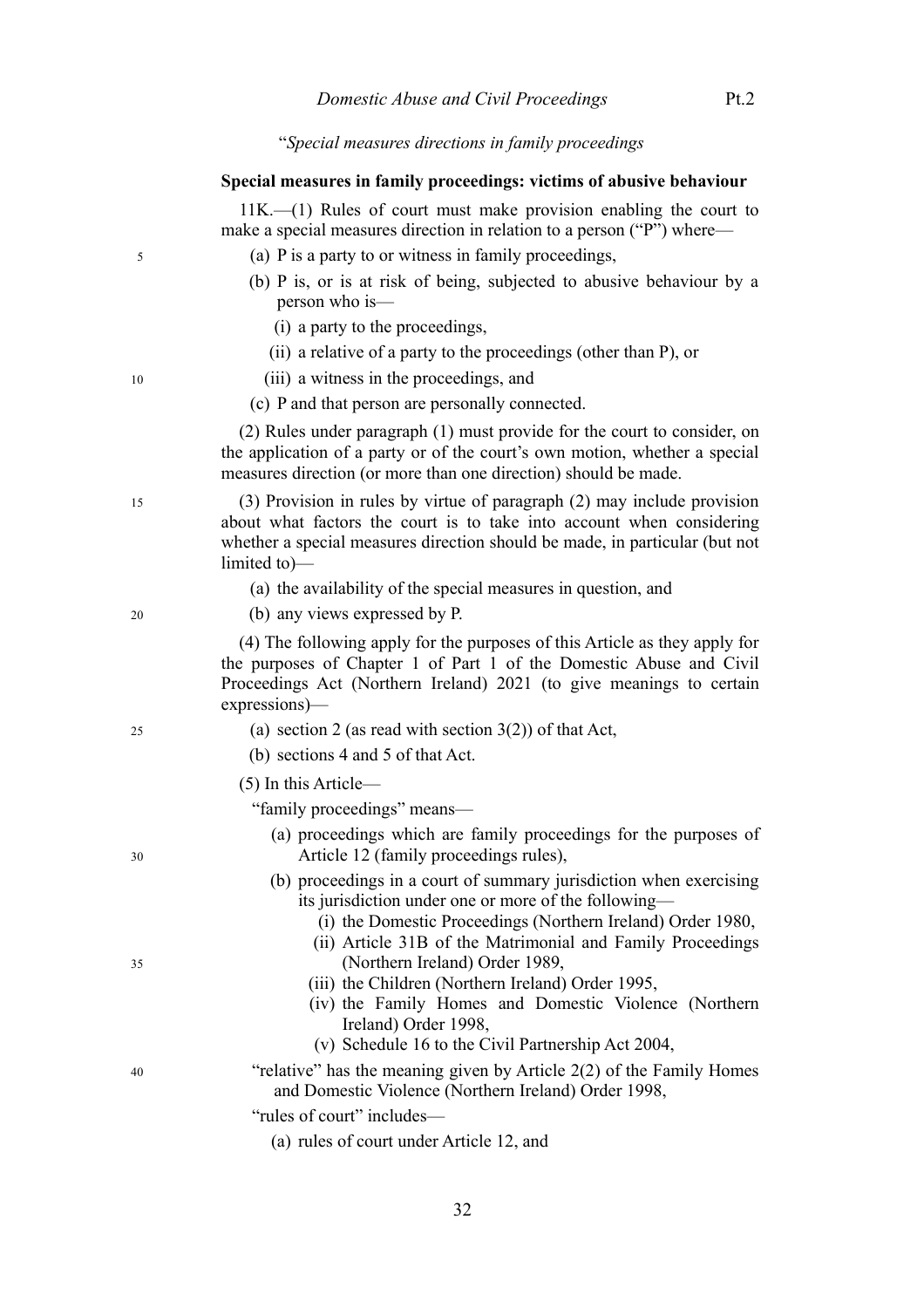(b) magistrates' courts rules,

as well as rules of court as defined in section 21(4) of the Interpretation Act (Northern Ireland) 1954,

- "special measures" means such measures specified by rules of court for the purpose of assisting a person to give evidence or participate in proceedings,
- "special measures direction" means a direction by the court granting special measures.

## **Power to alter definition of family proceedings**

10

15

5

11L.—(1) The Department of Justice may by regulations amend Article 11K so as to alter the definition of "family proceedings" in paragraph (5) of that Article.

(2) Regulations that contain (with or without other provisions) provision under paragraph (1) may not be made unless a draft of the regulations has been laid before and approved by a resolution of the Assembly.".

#### **Prohibition of cross-examination in person in civil proceedings generally**

**38.** In the Civil Evidence (Northern Ireland) Order 1997, after Article 7 insert—

"*Prohibition of cross-examination in person in civil proceedings*

#### **Prohibition of cross-examination in person: introductory**

| 20 | $7A$ .—(1) For the purposes of Articles 7B to $7F$ —                                                                                                                                                                       |
|----|----------------------------------------------------------------------------------------------------------------------------------------------------------------------------------------------------------------------------|
|    | "civil proceedings" means proceedings (other than proceedings which<br>are family proceedings for the purposes of Article 12 of the Family<br>Law (Northern Ireland) Order 1993), in-                                      |
|    | (a) the High Court, or                                                                                                                                                                                                     |
| 25 | (b) a county court,                                                                                                                                                                                                        |
|    | exercising its civil jurisdiction,                                                                                                                                                                                         |
|    | "witness", in relation to any proceedings, includes a party to the<br>proceedings.                                                                                                                                         |
| 30 | (2) The Department of Justice may by regulations amend this Article so<br>as to alter the definition of "civil proceedings" in paragraph (1).                                                                              |
|    | Direction for prohibition of cross-examination in person                                                                                                                                                                   |
|    | $7B$ — $(1)$ In civil proceedings, the court may give a direction prohibiting<br>a party to the proceedings from cross-examining (or continuing to cross-<br>examine) a witness in person if it appears to the court that— |
| 35 | (a) the quality condition or the significant distress condition is met,<br>and                                                                                                                                             |
|    | (b) it would not be contrary to the interests of justice to give the<br>direction.                                                                                                                                         |
|    | (2) The "quality condition" is met if the quality of evidence given by the                                                                                                                                                 |

witness on cross-examination—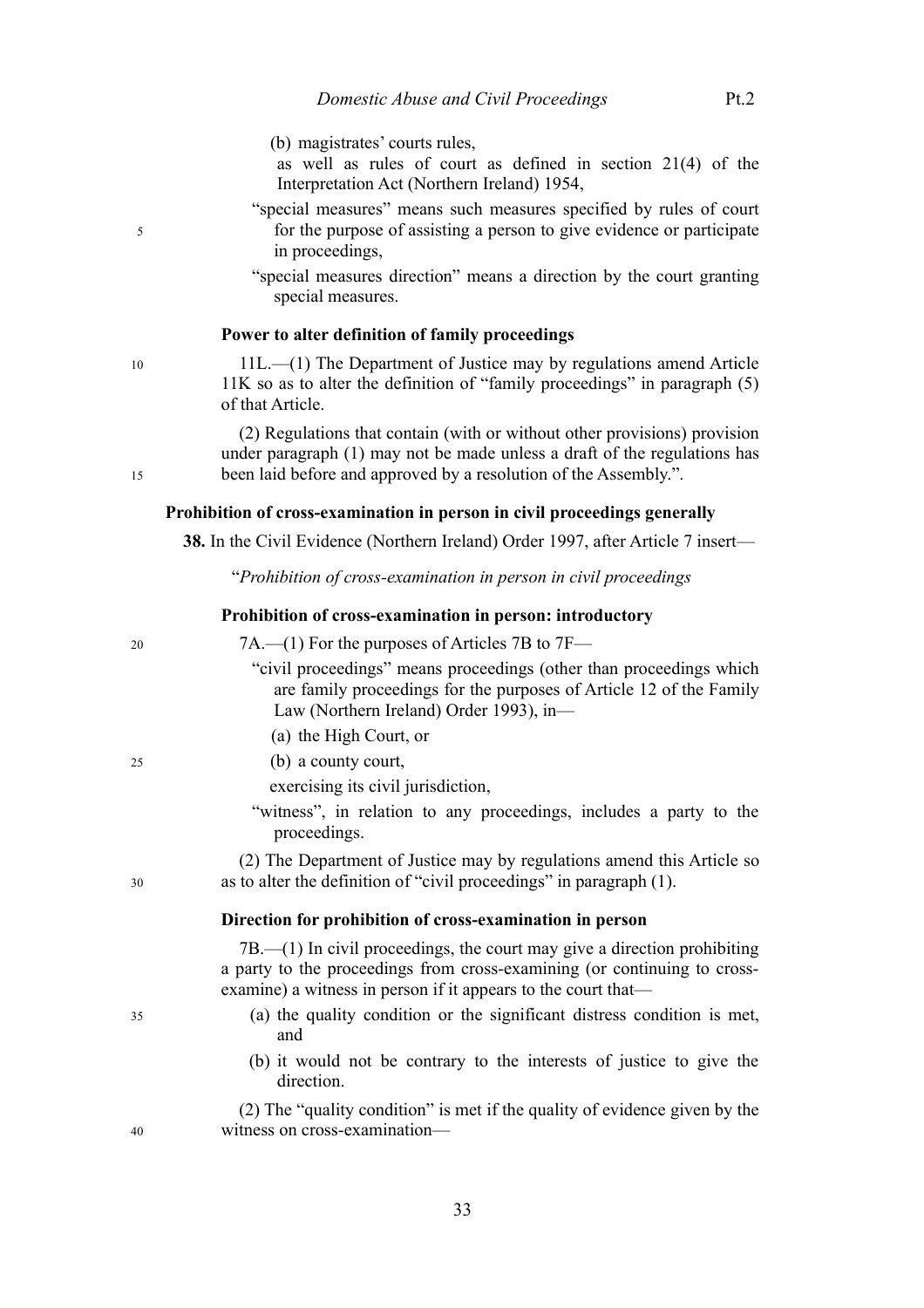|    | Domestic Abuse and Civil Proceedings                                                                                                                                                       | Pt.2 |
|----|--------------------------------------------------------------------------------------------------------------------------------------------------------------------------------------------|------|
|    | (a) is likely to be diminished if the cross-examination (or continued<br>cross-examination) is conducted by the party in person, and                                                       |      |
|    | (b) would be likely to be improved if a direction were given under this<br>Article.                                                                                                        |      |
| 5  | $(3)$ The "significant distress condition" is met if—                                                                                                                                      |      |
|    | (a) the cross-examination (or continued cross-examination) of the<br>witness by the party in person would be likely to cause significant<br>distress to the witness or the party, and      |      |
| 10 | (b) that distress is likely to be more significant than would be the case<br>if the witness were cross-examined other than by the party in<br>person.                                      |      |
|    | (4) A direction under this Article may be made by the court-                                                                                                                               |      |
|    | (a) on an application made by a party to the proceedings, or                                                                                                                               |      |
|    | (b) of the court's own motion.                                                                                                                                                             |      |
| 15 | (5) In determining whether the quality condition or the significant<br>distress condition is met in the case of a witness or party, the court must<br>have regard to (among other things)— |      |
|    | (a) any views expressed by the witness as to whether or not the<br>witness is content to be cross-examined by the party in person,                                                         |      |
| 20 | (b) any views expressed by the party as to whether or not the party is<br>content to cross-examine the witness in person,                                                                  |      |
|    | (c) the nature of the questions likely to be asked, having regard to the<br>issues in the proceedings,                                                                                     |      |
| 25 | (d) any conviction or caution (of any kind) of which the court is aware<br>for an offence committed by the party in relation to the witness,                                               |      |
|    | (e) any conviction or caution (of any kind) of which the court is aware<br>for an offence committed by the witness in relation to the party,                                               |      |
| 30 | (f) any behaviour by the party in relation to the witness in respect of<br>which the court is aware that a finding of fact has been made in the<br>proceedings or any other proceedings,   |      |
|    | (g) any behaviour by the witness in relation to the party in respect of<br>which the court is aware that a finding of fact has been made in the<br>proceedings or any other proceedings,   |      |
| 35 | (h) any behaviour by the party at any stage of the proceedings, both<br>generally and in relation to the witness,                                                                          |      |
|    | (i) any behaviour by the witness at any stage of the proceedings, both<br>generally and in relation to the party,                                                                          |      |
|    | (j) any relationship (of whatever nature) between the witness and the<br>party.                                                                                                            |      |
| 40 | (6) Any reference in this Article to the quality of a witness's evidence is<br>to its quality in terms of completeness, coherence and accuracy.                                            |      |
|    | (7) For this purpose, "coherence" refers to a witness's ability in giving<br>evidence to give answers which-                                                                               |      |
|    | (a) address the questions put to the witness, and                                                                                                                                          |      |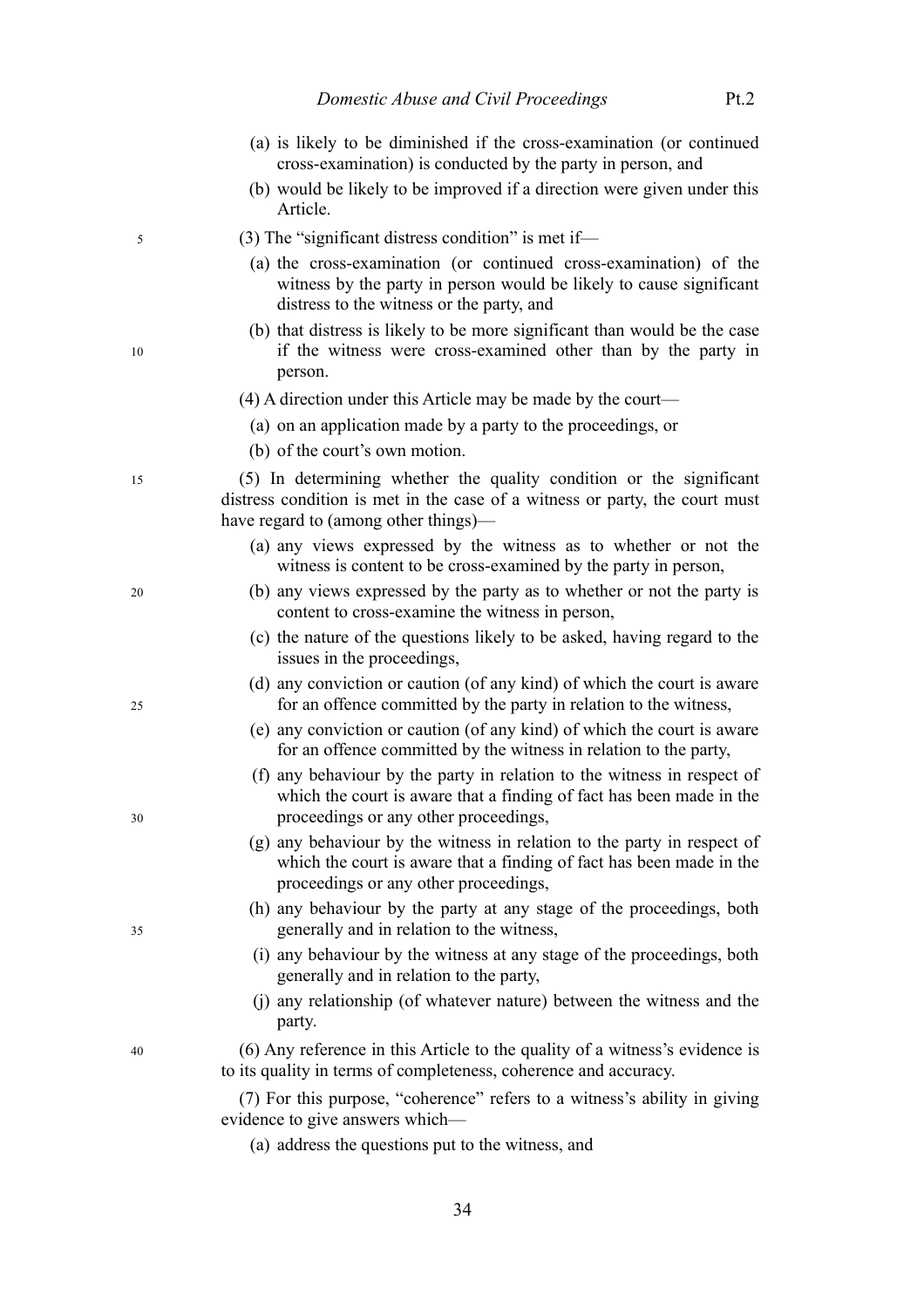|    | Domestic Abuse and Civil Proceedings                                                                                                                                                                     | Pt.2 |
|----|----------------------------------------------------------------------------------------------------------------------------------------------------------------------------------------------------------|------|
|    | (b) can be understood, both individually and collectively.                                                                                                                                               |      |
|    | <b>Directions under Article 7B: supplementary</b>                                                                                                                                                        |      |
|    | $7C$ — $(1)$ A direction under Article 7B has binding effect from the time it<br>is made until the witness in relation to whom it applies is discharged.                                                 |      |
| 5  | (2) But the court may revoke a direction under Article 7B before the<br>witness is discharged, if it appears to the court to be in the interests of<br>justice to do so, either-                         |      |
|    | (a) on an application made by a party to the proceedings, or<br>(b) of the court's own motion.                                                                                                           |      |
| 10 | (3) The court may revoke a direction under Article 7B on an application<br>made by a party to the proceedings only if there has been a material<br>change of circumstances since—                        |      |
| 15 | (a) the direction was given, or<br>(b) if a previous application has been made by a party to the<br>proceedings, the application (or the last application)<br>determined.                                | was  |
|    | $(4)$ The court must state its reasons for-                                                                                                                                                              |      |
|    | (a) giving a direction under Article 7B,                                                                                                                                                                 |      |
|    | (b) refusing an application for a direction under Article 7B,                                                                                                                                            |      |
| 20 | (c) revoking a direction under Article 7B,<br>(d) refusing an application for the revocation of a direction under<br>Article 7B.                                                                         |      |
|    | Alternatives to cross-examination in person                                                                                                                                                              |      |
| 25 | $7D$ — $(1)$ This Article applies where a party to civil proceedings is<br>prevented from cross-examining a witness in person by virtue of Article<br>7В.                                                |      |
|    | (2) The court must consider whether (ignoring this Article) there is a<br>satisfactory alternative means-                                                                                                |      |
|    | (a) for the witness to be cross-examined in the proceedings, or                                                                                                                                          |      |
| 30 | (b) of obtaining evidence that the witness might have given under<br>cross-examination in the proceedings.                                                                                               |      |
|    | (3) If the court decides that there is not, the court must—                                                                                                                                              |      |
| 35 | (a) invite the party to the proceedings to arrange for a qualified legal<br>representative to act for the party for the purpose of cross-<br>examining the witness, and                                  |      |
|    | (b) require the party to the proceedings to notify the court, by the end<br>of a period specified by the court, of whether a qualified legal<br>representative is to act for the party for that purpose. |      |
| 40 | (4) Paragraph (5) applies if, by the end of the period specified under<br>paragraph $(3)(b)$ , either—                                                                                                   |      |
|    |                                                                                                                                                                                                          |      |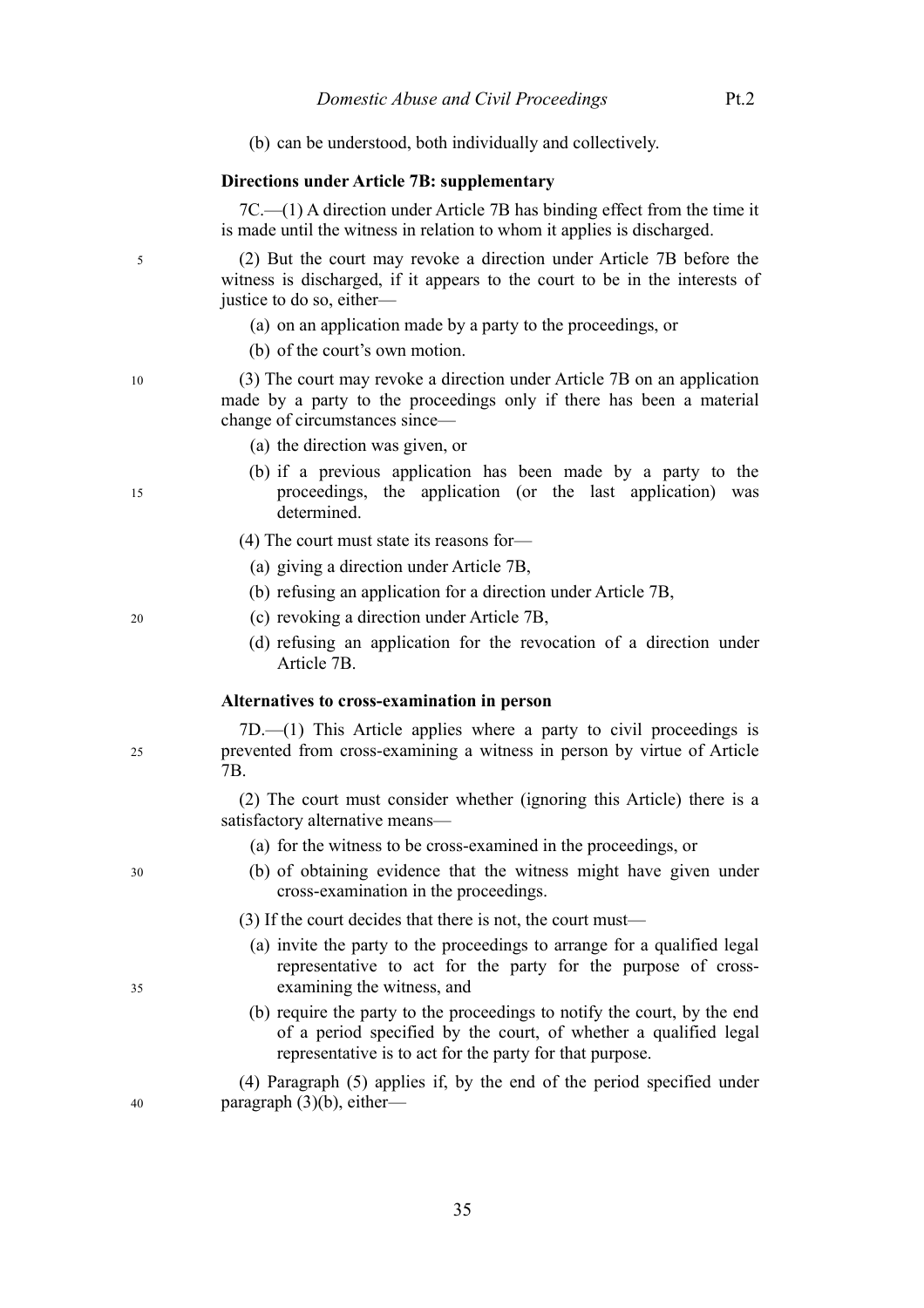- (a) the party has notified the court that no qualified legal representative is to act for the party for the purpose of crossexamining the witness, or
- (b) no notification has been received by the court and it appears to the court that no qualified legal representative is to act for the party for the purpose of cross-examining the witness.

(5) The court must consider whether it is necessary in the interests of justice for the witness to be cross-examined by a qualified legal representative appointed by the court to represent the interests of the party.

(6) If the court decides that it is, the court must appoint a qualified legal representative (chosen by the court) to cross-examine the witness in the interests of the party.

(7) A qualified legal representative appointed by the court under paragraph (6) is not responsible to the party except in so far as acting in the interests of the party by virtue of this Article.

(8) For the purposes of this Article—

5

10

15

20

25

 $30$ 

40

- (a) a reference to cross-examination includes a reference to continuing to conduct cross-examination,
- (b) "qualified legal representative" means a legal representative who has a right of audience in relation to the proceedings before the court.

#### **Costs of legal representatives appointed under Article 7D(6)**

7E.—(1) The Department of Justice must pay such sums as the Department may determine in respect of—

- (a) fees or costs properly incurred by a qualified legal representative appointed under Article 7D(6), and
- (b) expenses properly incurred in providing such a person with evidence or other material in connection with the appointment.

(2) Regulations made by the Department of Justice may provide for sums payable under paragraph (1)—

- (a) to be such amounts as are specified in the regulations,
- (b) to be calculated in accordance with—

(i) a rate or scale specified in the regulations, or

(ii) other provision made by or under the regulations.

#### **Guidance for legal representatives appointed under Article 7D(6)** 35

7F.—(1) The Department of Justice may issue guidance in connection with the role which a qualified legal representative appointed under Article 7D(6) in connection with any civil proceedings is to play in the proceedings, including (among other things) guidance about the effect of Article 7D(7).

(2) A qualified legal representative appointed under Article 7D(6) must have regard to any guidance issued under this Article.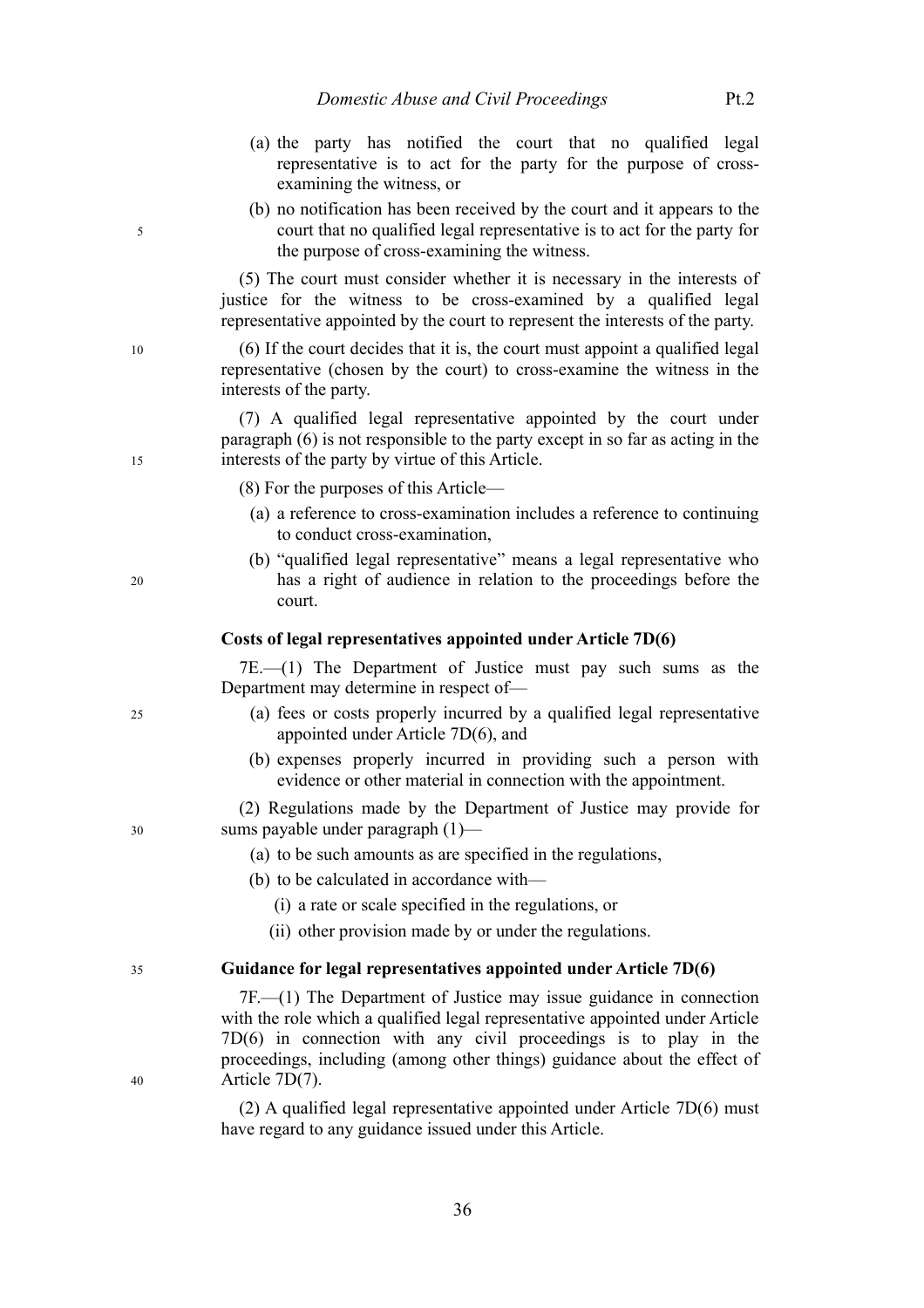(3) The Department of Justice may from time to time revise any guidance issued under this Article.

(4) The Department of Justice must publish—

- (a) any guidance issued under this Article, and
- (b) any revisions of guidance issued under this Article.

#### **Regulations under Articles 7A to 7E**

7G.—(1) Any power of the Department of Justice to make regulations under Articles 7A to 7E includes power to make supplementary, incidental, consequential, transitional, transitory or saving provision.

(2) Regulations that contain (with or without other provisions) provision under Article 7A(2) may not be made unless a draft of the regulations has been laid before and approved by a resolution of the Assembly.

(3) Regulations that contain provision under Articles 7B to 7E are subject to negative resolution (except where they are required by paragraph (2) to be laid in draft before and approved by a resolution of the Assembly).".

#### **Special measures directions in civil proceedings generally**

**39.** In the Civil Evidence (Northern Ireland) Order 1997, after Article 7G (as inserted by this Act) insert—

20

#### "*Special measures directions in civil proceedings*

#### **Special measures in civil proceedings: victims of specified offences**

7H.—(1) Rules of court must make provision enabling the court to make a special measures direction in relation to a person ("P") where—

(a) P is a party to or witness in civil proceedings, and

(b) P is the victim, or alleged victim, of a specified offence.

(2) Rules under paragraph (1) must provide for the court to consider, on the application of a party or of the court's own motion—

- (a) whether—
	- (i) the quality of P's evidence, or
	- (ii) where P is a party to the proceedings, P's participation in the proceedings,

is likely to be diminished for reasons arising because P is the victim or alleged victim, and

(b) if so, whether a special measures direction (or more than one direction) should be made.

(3) Provision in rules by virtue of paragraph (2)(b) may include provision about what factors the court is to take into account when considering whether a special measures direction should be made, in particular (but not limited to)—

- (a) the availability of the special measures in question, and
- (b) any views expressed by P.

 $25$ 

 $30$ 

35

40

15

5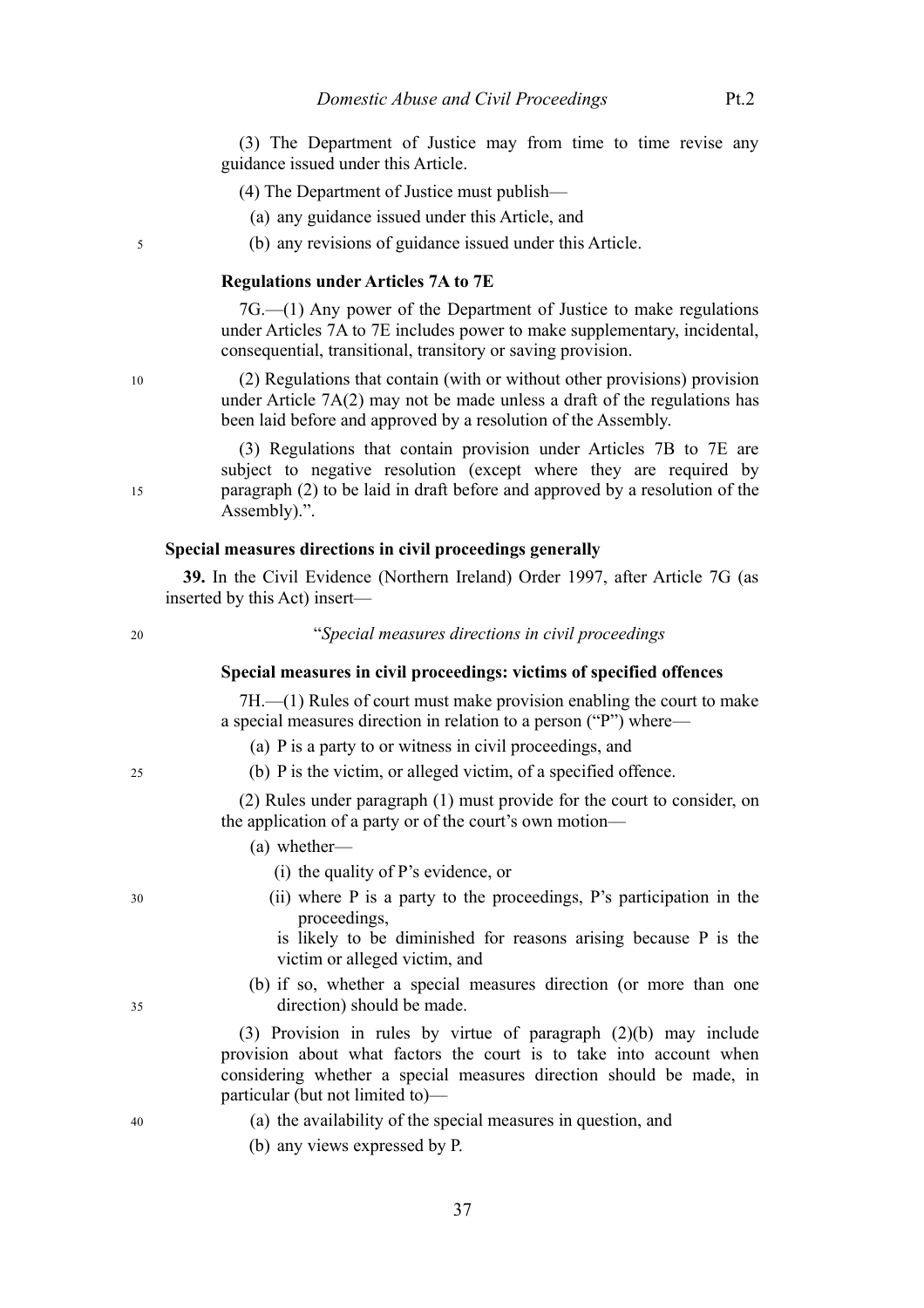|    | $(4)$ For the purposes of this Article—                                                                                                                                                                                                                                                                     |
|----|-------------------------------------------------------------------------------------------------------------------------------------------------------------------------------------------------------------------------------------------------------------------------------------------------------------|
|    | (a) P is the victim of a specified offence if another person has been<br>convicted of, or given a caution for, the offence,                                                                                                                                                                                 |
| 5  | (b) P is the alleged victim of a specified offence if another person has<br>been charged with the offence.                                                                                                                                                                                                  |
|    | $(5)$ In this Article—                                                                                                                                                                                                                                                                                      |
|    | "caution" means-                                                                                                                                                                                                                                                                                            |
| 10 | (a) in the case of Northern Ireland—<br>(i) a conditional caution given under section 71 of the Justice<br>Act (Northern Ireland) 2011, or<br>(ii) any other caution given to a person in Northern Ireland in<br>respect of an offence which, at the time the caution is<br>given, the person has admitted, |
| 15 | (b) in the case of England and Wales—<br>(i) a conditional caution given under section 22 of the<br>Criminal Justice Act 2003,<br>(ii) a youth conditional caution given under section 66A of                                                                                                               |
| 20 | the Crime and Disorder Act 1998, or<br>(iii) any other caution given to a person in England and Wales<br>in respect of an offence which, at the time the caution is<br>given, the person has admitted,                                                                                                      |
| 25 | (c) in the case of Scotland, anything corresponding to a caution<br>falling within paragraph (b) (however described) which is given<br>to a person in respect of an offence under the law of Scotland,<br>"civil proceedings" means proceedings (other than proceedings which                               |
|    | are family proceedings for the purposes of Article 12 of the Family<br>Law (Northern Ireland) Order 1993) in-                                                                                                                                                                                               |
|    | (a) the High Court, or                                                                                                                                                                                                                                                                                      |
| 30 | (b) a county court,<br>exercising its civil jurisdiction,                                                                                                                                                                                                                                                   |
|    | "conviction" means-                                                                                                                                                                                                                                                                                         |
|    | (a) wherever occurring in Northern Ireland, Scotland, or England<br>and Wales-<br>(i) a conviction by or before a court, or                                                                                                                                                                                 |
| 35 | (ii) a finding in any criminal proceedings (including a finding<br>linked with a finding of insanity) that the person<br>concerned has committed an offence or done the act or<br>made the omission charged,                                                                                                |
| 40 | (b) wherever occurring within or outside the United Kingdom, a<br>conviction in service disciplinary proceedings,                                                                                                                                                                                           |
|    | "rules of court" includes county court rules as well as rules of court as<br>defined in section 21(4) of the Interpretation Act (Northern Ireland)<br>1954,                                                                                                                                                 |
|    | "service disciplinary proceedings" means—                                                                                                                                                                                                                                                                   |
| 45 | (a) any proceedings (whether or not before a court) in respect of a<br>service offence within the meaning of the Armed Forces Act                                                                                                                                                                           |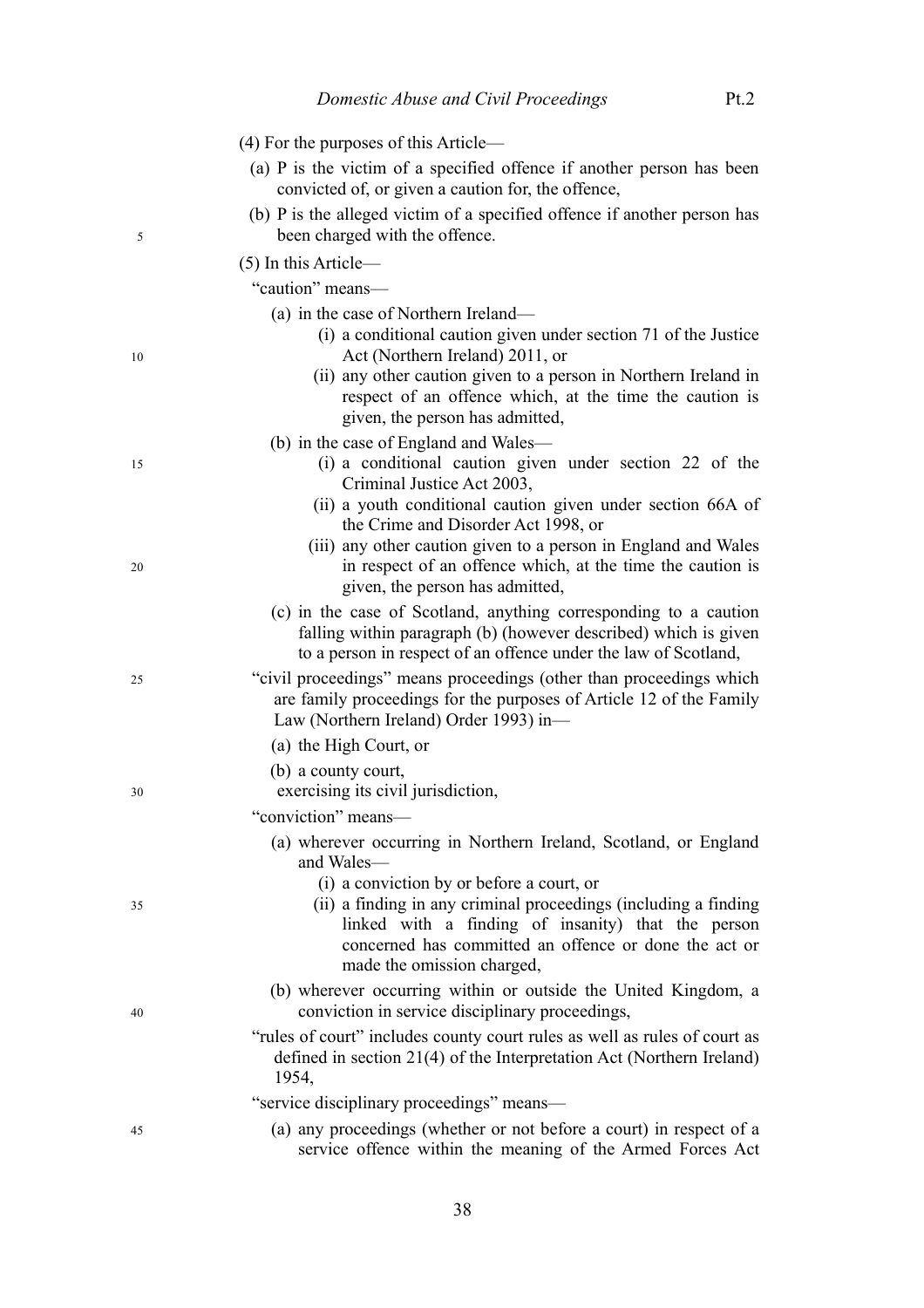|    | 2006 (except proceedings before a civilian court within the<br>meaning of that Act),                                                                                                                                                                                                                  |
|----|-------------------------------------------------------------------------------------------------------------------------------------------------------------------------------------------------------------------------------------------------------------------------------------------------------|
| 5  | (b) any proceedings under the Army Act 1955, the Air Force Act<br>1955, or the Naval Discipline Act 1957 (whether before a court-<br>martial or before any other court or person authorised under any<br>of those Acts to award a punishment in respect of an offence),                               |
|    | (c) any proceedings before a Standing Civilian Court established<br>under the Armed Forces Act 1976,                                                                                                                                                                                                  |
| 10 | "special measures" means such measures specified by rules of court<br>for the purpose of assisting a person to give evidence or participate<br>in proceedings,                                                                                                                                        |
|    | "special measures direction" means a direction by the court granting<br>special measures,                                                                                                                                                                                                             |
| 15 | "specified offence" means an offence which is specified, or of a<br>description specified, in regulations made by the Department of<br>Justice.                                                                                                                                                       |
| 20 | (6) The following provisions (which deem a conviction of a person<br>discharged not to be a conviction) do not apply for the purposes of this<br>Article to a conviction of a person for an offence in respect of which an<br>order has been made discharging the person absolutely or conditionally- |
|    | (a) Article 6 of the Criminal Justice (Northern Ireland) Order 1996 or<br>any corresponding provision,                                                                                                                                                                                                |
|    | (b) section 187 of the Armed Forces Act 2006 or any corresponding<br>provision.                                                                                                                                                                                                                       |
| 25 | (7) For the purposes of this Article-                                                                                                                                                                                                                                                                 |
|    | "offence" includes an offence under a law that is no longer in force,                                                                                                                                                                                                                                 |
| 30 | "corresponding provision" means a corresponding statutory provision<br>or any other corresponding legislative provision (and includes an<br>earlier provision or a provision applying in any part of the United<br>Kingdom).                                                                          |
|    | Power to alter definition of civil proceedings                                                                                                                                                                                                                                                        |
|    | $7I$ . $- (1)$ The Department of Justice may by regulations amend Article<br>7H so as to alter the definition of "civil proceedings" in paragraph (5) of<br>that Article.                                                                                                                             |
| 35 | (2) Regulations that contain (with or without other provisions) provision<br>under paragraph (1) may not be made unless a draft of the regulations has<br>been laid before and approved by a resolution of the Assembly.                                                                              |
| 40 | $(3)$ Regulations that contain provision under Article 7H $(5)$ are subject to<br>negative resolution (except where they are required by paragraph (2) to be<br>laid in draft and approved by a resolution of the Assembly).".                                                                        |
|    |                                                                                                                                                                                                                                                                                                       |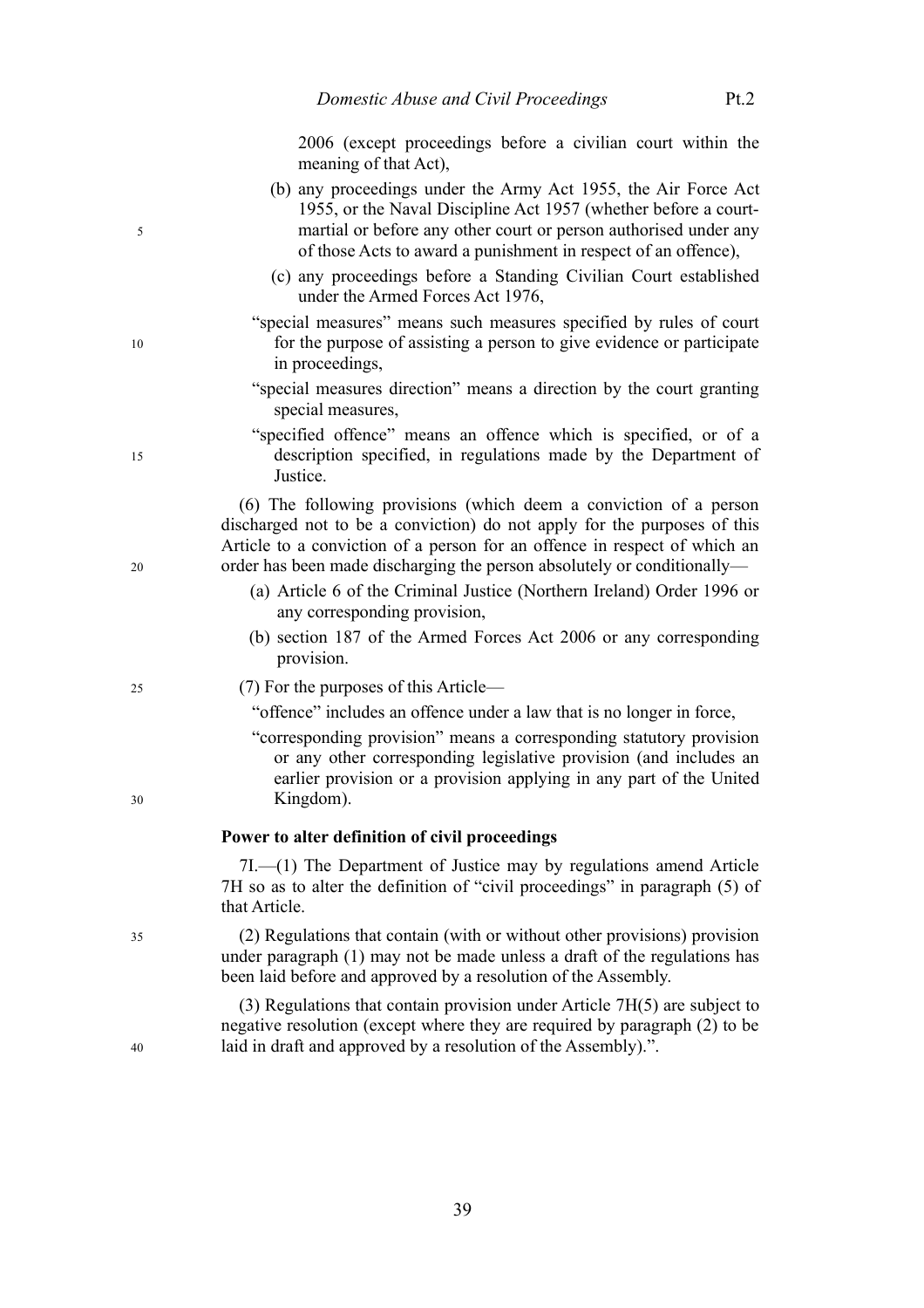# PART 3

# COMMENCEMENT AND SHORT TITLE

## **Commencement**

**40.**—(1) This section and section [41](#page-43-0) come into operation on the day after the day on which this Act receives Royal Assent. 5

(2) Section 29 comes into operation on the day after the day on which this Act receives Royal Assent.

(3) Section 33 comes into operation on the day after the day on which this Act receives Royal Assent.

10

(4) The other provisions of this Act come into operation on such day or days as the Department of Justice may by order appoint.

(5) An order under this section may contain such transitional, transitory or saving provision as the Department of Justice considers appropriate.

### <span id="page-43-0"></span>**Short title**

15

**41.** This Act may be cited as the Domestic Abuse and Civil Proceedings Act (Northern Ireland) 2021.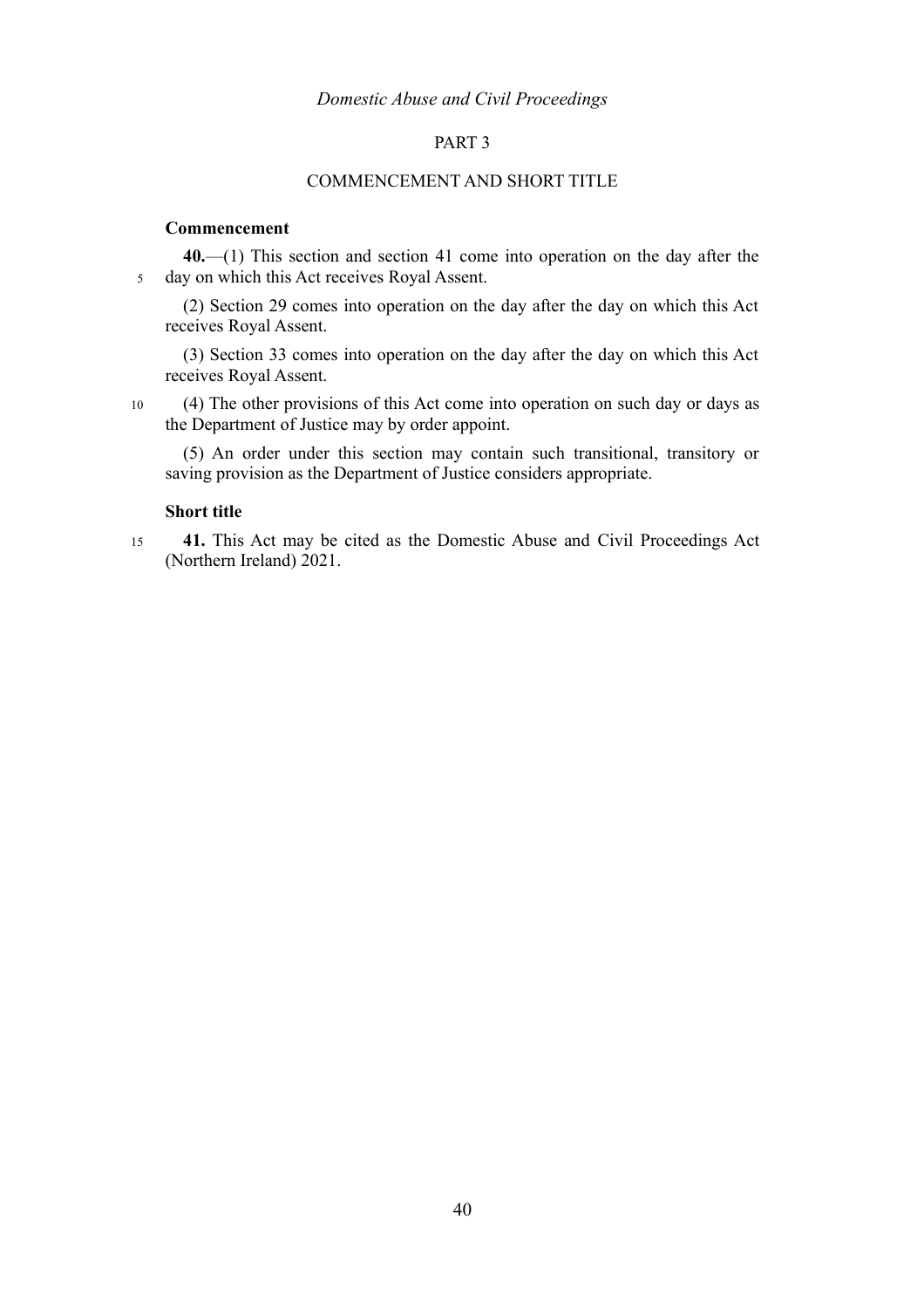# **Domestic Abuse and Civil Proceedings Bill**

[AS AMENDED AT FURTHER CONSIDERATION STAGE]

A Bill to create a course of conduct offence and a sentencing aggravation concerning domestic abuse and make rules as to procedure and giving evidence in criminal cases involving domestic abuse; regulate the conduct of civil proceedings in particular circumstances; and make provision for connected purposes.

| Introduced by:                                                 | Mrs Naomi Long, Minister of Justice |
|----------------------------------------------------------------|-------------------------------------|
| On:                                                            | 31 March 2020                       |
| As amended at<br><b>Consideration Stage:</b>                   | 17 November 2020                    |
| As amended at<br>Further Consideration Stage: 15 December 2020 |                                     |

Bill Type: Executive Bill

# **ACCOMPANYING DOCUMENTS An Explanatory and Financial Memorandum is printed separately as NIA Bill 03/17-22 EFM.**